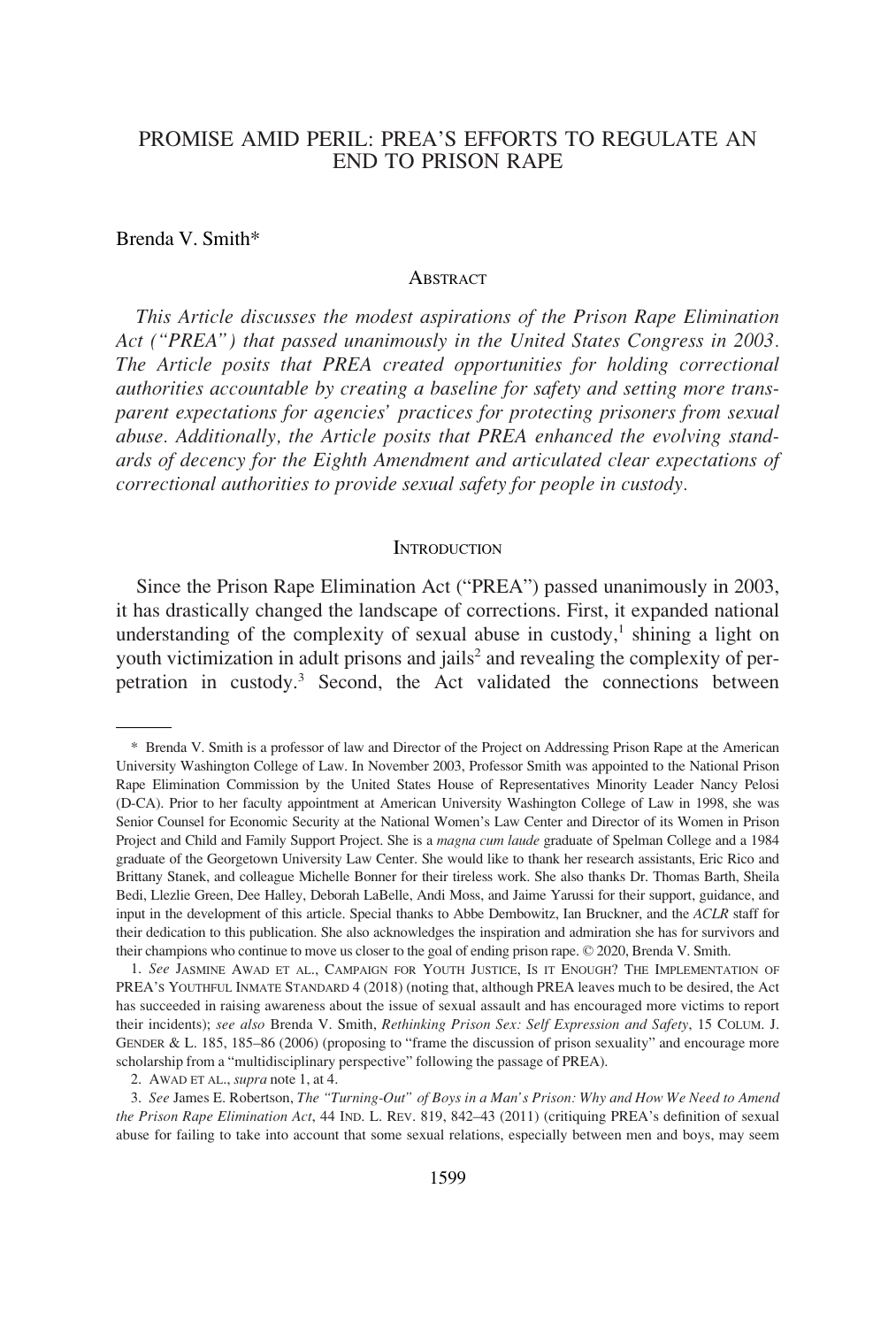correctional leadership and prisoner vulnerability.<sup>4</sup> This Article posits that sixteen years since its passage, PREA has invigorated prison litigation and advocacy. And while PREA "does not create a private right of action"—language inserted to help ensure passage of the legislation<sup>5</sup>—PREA helps to further define the Eighth Amendment analysis in sexual abuse cases and provides tools to litigators and advocates in ways that the initial proponents likely did not anticipate.

While several scholars have written about PREA's deficiencies in supporting prisoner causes of action for sexual abuse in custody, $6$  in my view, there is reason for hope in looking at the trajectory of litigation since the enactment of PREA.<sup>7</sup> This Article discusses four major developments that resulted from PREA. Part I discusses PREA's provision of greater discovery tools for prisoners and their counsel. Part II discusses PREA's role in supporting new articulations of the standard of care for preventing, investigating, and addressing sexual abuse in custody. Part III examines litigation challenges to filing PREA-related claims. Part IV explores how PREA is being used to bolster claims of constitutional violations. Finally, Part V discusses PREA's role in creating new fora for prisoners, agencies, and civil society to address abuse in custody.

#### **BACKGROUND**

When introduced in 2002, PREA was intended to be a modest piece of legislation that addressed the rape of men in custody<sup>8</sup> after previous attempts to address sexual abuse of women in custody achieved little success.<sup>9</sup> Interest in the PREA

7. *See, e.g*., Robert A. Schuhmann & Eric J. Wodahl, *Prison Reform Through Federal Legislative Intervention: The Case of the Prison Rape Elimination Act*, 22 CRIM. JUST. POL'Y REV. 111, 124 (2011) (noting the optimism for legislative change in prison reform in the wake of PREA); Sarah K. Wake, *Not Part of the Penalty: The Prison Rape Elimination Act of 2003*, 32 J. LEGIS. 220, 235 (2006) ("[I]t initially appears that the PREA is meeting some of its goals and causing a change in the way that prison rape is viewed in America.").

8. H.R.1765, 108th Cong. (2003); H.R.1707, 108th Cong. (2003).

consensual but are actually coercive when considering the power dynamics); *see also* Gabriel Arkles, *Regulating Prison Sexual Violence*, 7 NE. U. L.J. 69, 112–13 (2015) (criticizing PREA's final definition of sexual abuse for failing to consider officer-on-inmate searches, nonconsensual medical interventions, and the consequences of prohibitions on consensual sex).

NAT'L PRISON RAPE ELIMINATION COMM'N, REPORT 51–52 (2009), [https://www.ncjrs.gov/pdffiles1/](https://www.ncjrs.gov/pdffiles1/226680.pdf) 4. [226680.pdf](https://www.ncjrs.gov/pdffiles1/226680.pdf) (emphasizing the need for leadership committed to preventing prison rape).

<sup>5.</sup> Brenda V. Smith, *The Prison Rape Elimination Act: Implementation and Unresolved Issues*, 3 CRIM. L. BRIEF 10, 11 (2008) [hereinafter *Implementation and Unresolved Issues*].

<sup>6.</sup> *See* Gabriel Arkles, *Prison Rape Elimination Act Litigation and the Perpetuation of Sexual Harm*, 17 N.Y. U. J. LEGIS. & PUB. POL'Y 801, 802–03 (2014); Heather Schoenfeld, *Mass Incarceration and the Paradox of Prison Conditions Litigation*, 44 LAW & SOC'Y REV. 731, 759–60 (2010) (discussing the unintended harms of prison reform litigation).

<sup>9.</sup> *See Implementation and Unresolved Issues*, *supra* note 5, at 10 ("Though [Human Rights Watch] had published several reports on sexual violence in U.S. prisons dating back to its initial report on the rape of female prisoners, . . . there was little traction in Congress to pass legislation aimed at ending sexual violence in custody. In fact, an early effort to pass legislation introduced by Congressman John Conyers, Jr. (D. MI) to create a registry of staff involved in sexual abuse of inmates in custody failed to garner enough support even for consideration. The legislation, 'The Custodial Sexual Abuse Act of 1998,' was stripped from the reauthorization bill for the 'Violence Against Women Act' and was never reintroduced.").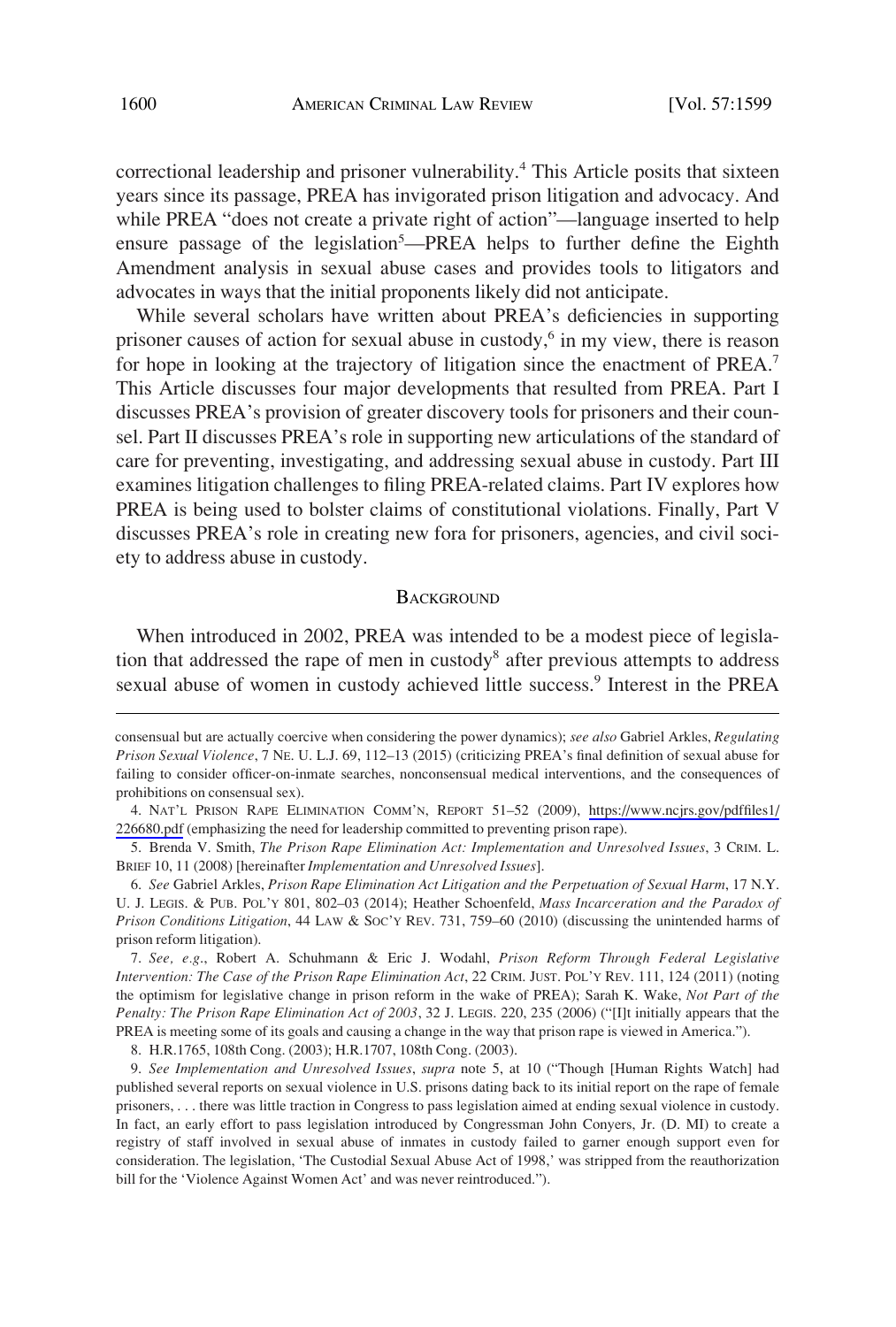legislation was initially generated by a report from Human Rights Watch entitled *No Escape: Male Prisoner Rape in U.S. Prisons*. 10 The primary proponents of the legislation, Senators Edward Kennedy (D-MA) and Jeff Sessions (R-AL), and Representatives Bobby Scott (D-VA) and Frank Wolf (R-VA), garnered support from Human Rights Watch, Concerned Women of America, Stop Prisoner Rape, and conservative-leaning groups concerned about the victimization of vulnerable white men in custody.<sup>11</sup>

Linda Bruntmyer, the mother of seventeen-year-old Rodney Hulin, a white youthful inmate<sup>12</sup> from Texas, testified in support of the Act's passage.<sup>13</sup> Rodney was raped while incarcerated in the Texas Department of Criminal Justice and subsequently attempted suicide by hanging.<sup>14</sup> He later died from his injuries.<sup>15</sup> Others testifying in support of the legislation included Mark Earley, President of the Prison Fellowship Ministries; Rabbi David Saperstein, the Director of the Religious Action Center of Reform Judaism; and Robert Dumond, a clinical mental health counselor and board member of Stop Prison Rape.<sup>16</sup>

The initial legislation moved swiftly through Congress with little input from organizations and agencies such as the National Institute of Corrections ("NIC") or the Association of Correctional Administrators, that had been working on the issue of sexual abuse of women in custody for many years.<sup>17</sup> The NIC would subsequently

<sup>10.</sup> HUMAN RIGHTS WATCH, NO ESCAPE: MALE RAPE IN U.S. PRISONS (2001); *see generally* WOMEN'S RIGHTS PROJECT, HUMAN RIGHTS WATCH, ALL TOO FAMILIAR: SEXUAL ABUSE OF WOMEN IN U.S. STATE PRISONS 1 (1996) (examining the sexual abuse of female prisoners largely at the hands of male correctional employees); WOMEN'S RIGHT'S PROJECT, HUMAN RIGHTS WATCH, NOWHERE TO HIDE: RETALIATION AGAINST WOMEN IN MICHIGAN STATE PRISONS 1 (1998) (examining reports on retaliatory behavior by corrections officers against women victims who pursued legal action).

*See The Prison Rape Reduction Act of 2002: Hearing Before the S. Comm. on the Judiciary*, 107th Cong. 1– 11. 2 (2002) [hereinafter *Hearing Before the S. Comm. on the Judiciary*]; *see also* Alex Friedman, *Prison Rape Elimination Act Standards Finally in Effect, but Will They be Effective?*, PRISON LEGAL NEWS (Sept. 15, 2013), [https://www.prisonlegalnews.org/news/2013/sep/15/prison-rape-elimination-act-standards-finally-in-effect-but](https://www.prisonlegalnews.org/news/2013/sep/15/prison-rape-elimination-act-standards-finally-in-effect-but-will-they-be-effective/)[will-they-be-effective/](https://www.prisonlegalnews.org/news/2013/sep/15/prison-rape-elimination-act-standards-finally-in-effect-but-will-they-be-effective/); see also Implementation and Unresolved Issues, *supra* note 5, at 10 ("[T]he initial version of PREA only sought to address male prison rape. In the initial congressional hearing, most of the survivors were male. One of the significant critiques of the initial legislation was its failure to include sexual violence against women in custody, which was more likely to be staff initiated. In its second iteration, PREA included staff sexual misconduct against inmates, but continued to focus heavily on male-on-male inmate rape.").

<sup>12. 28</sup> C.F.R. § 115.5 (2012) ("General definitions: . . . Youthful inmate means any person under the age of 18 who is under adult court supervision and incarcerated or detained in a prison or jail.").

<sup>13.</sup> *Hearing Before the S. Comm. on the Judiciary*, *supra* note 11, at 8–9.

<sup>14.</sup> *Id*.

<sup>15.</sup> *Id*.

<sup>16.</sup> *Id*. at 9–15.

<sup>17.</sup> See generally WILLIAM C. COLLINS & ANDREW W. COLLINS, NAT'L INST. OF CORR., WOMEN IN JAIL: LEGAL ISSUES, 1 (1996), [https://www.prearesourcecenter.org/sites/default/files/library/womeninjaillegalissues.](https://www.prearesourcecenter.org/sites/default/files/library/womeninjaillegalissues.pdf)  [pdf;](https://www.prearesourcecenter.org/sites/default/files/library/womeninjaillegalissues.pdf) *see also* NAT'L PRISON RAPE ELIMINATION COMM'N, *supra* note 4, at 48, 120–21. NIC began work on addressing staff sexual misconduct in early 1996. *Implementation and Unresolved Issue*, *supra* note 5, at 112. Shortly thereafter, NIC awarded the first of several cooperative agreements to American University to provide training on staff sexual misconduct and related legal issues such as cross-gender supervision, legal liability for sexual abuse in custody, and investigations of sexual abuse in custody.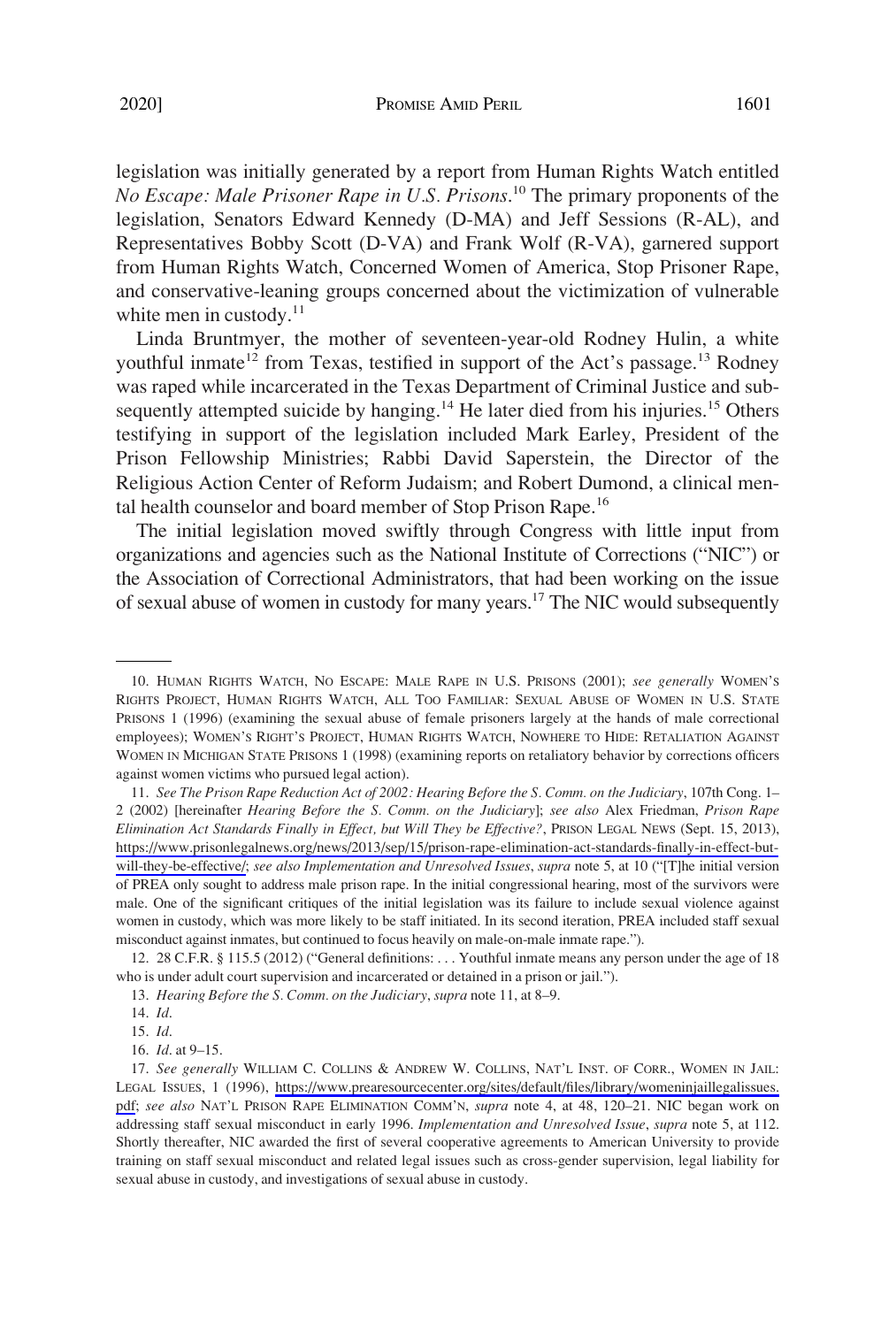push for the inclusion of women in custody in the legislation's execution.<sup>18</sup>

The final legislation, which passed both houses of Congress unanimously and became law, amounted to only nineteen pages, but it provided structure and resources for research and analysis of sexual abuse in correctional settings.19 The legislation called for the creation of the National Prison Rape Elimination Commission (the "Commission") and indicated how the Commission would be composed.20 Likewise, it ordered a study of the causes and consequences of sexual abuse in custody that examined the penological, physical, mental, medical, social, and economic impacts of prison rape.<sup>21</sup> The final legislation required the Commission to issue a report of its findings two years after its passage. $22$ 

The Act also called for the Bureau of Justice Statistics ("BJS") to conduct a national survey of the prevalence of sexual abuse in all custodial settings: prison, jail, lockup, immigration detention, juvenile, and military facilities, along with an appropriation of \$15 million for each fiscal year from 2004 through 2010 for the survey's implementation and analysis.<sup>23</sup> It also required NIC to direct funding to states and localities to develop strategies to address sexual victimization in custody, with an appropriation of \$5 million each year over the same period.<sup>24</sup> The largest allocation of funding was \$40 million per year over the same time period for personnel, training, technical assistance, data collection, and equipment to prevent and prosecute prison rape, with no less than fifty percent of these funds to be given in grants of up to \$1 million to states for protecting inmates from prison rape.<sup>25</sup>

After conducting hearings, empaneling experts, and gathering data, the Commission developed draft standards for the prevention, detection, and punishment

23. 34 U.S.C. § 30303.

<sup>18.</sup> See NAT'L INST. OF CORR., PREA/OFFENDER SEXUAL ABUSE, [https://nicic.gov/prea-offender-sexual](https://nicic.gov/prea-offender-sexual-abuse)[abuse](https://nicic.gov/prea-offender-sexual-abuse) ("The National Institute of Corrections has been a leader in this topic area since 2004, providing assistance to many agencies through information and training resources.").

<sup>19.</sup> Prison Rape Elimination Act, 34 U.S.C. ch. 301 (2018).

<sup>20. 34</sup> U.S.C. § 30306(a)–(c) (2018).

<sup>21. 34</sup> U.S.C. § 30306(d).

<sup>22.</sup> *Id*.

<sup>24. 34</sup> U.S.C. § 30304.

<sup>42</sup> U.S.C. § 15605(g)(2) (2011) Section 15605 was editorially reclassified as 34 U.S.C. § 30305, Crime 25. Control and Law Enforcement. ("(g) Authorization of appropriations (1) In general. There are authorized to be appropriated for grants under this section \$40,000,000 for each of fiscal years 2004 through 2010. (2) Limitation. Of amounts made available for grants under this section, not less than 50 percent shall be available only for activities specified in paragraph (1) of subsection (b)."). Subsection (b)(1) specifies: "(b) Use of grant amounts . . . Amounts received by a grantee under this section may be used by the grantee, directly or through subgrants, only for one or more of the following activities: (1) Protecting inmates Protecting inmates by— (A) undertaking efforts to more effectively prevent prison rape; (B) investigating incidents of prison rape; or (C) prosecuting incidents of prison rape." Congress appropriated \$25 million dollars for the grant program in 2004, and another \$20 million in 2005. The Bureau of Justice Assistance awarded \$10 million of its 2004 PREA appropriation in the fourth quarter of that year. *See also* NAT'L INST. OF CORR., REPORT TO THE CONGRESS OF THE UNITED STATES ACTIVITIES OF THE DEPARTMENT OF JUSTICE IN RELATION TO THE PRISON RAPE ELIMINATION ACT (Public Law 108–70), [https://s3.](https://s3.amazonaws.com/static.nicic.gov/Library/022675.pdf) [amazonaws.com/static.nicic.gov/Library/022675.pdf.](https://s3.amazonaws.com/static.nicic.gov/Library/022675.pdf) The largest grants that year, \$1 million each, went to five state departments of corrections: Iowa, Michigan, New York, Texas, and Washington.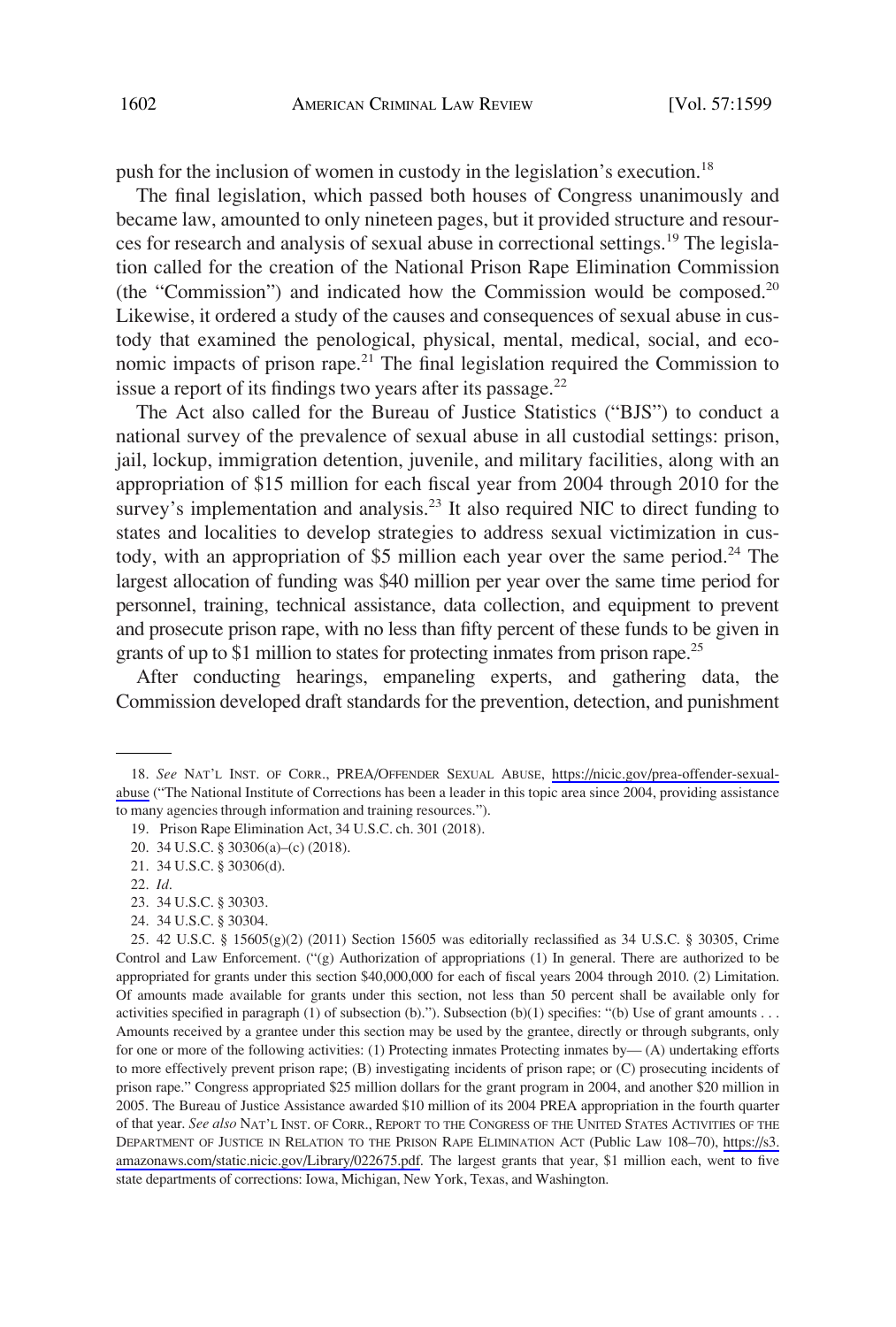of prison rape, and issued them in August 2009.26 Following lengthy notice, comment, and consultation with corrections professionals, experts, and other stakeholders through listening sessions, the Department of Justice ("DOJ") issued final standards on August 20, 2012.<sup>27</sup> Conceding to opponents, the DOJ delayed the effective date of certain standards for particular custodial settings.<sup>28</sup>

The DOJ's standards require staff training, inmate training, reporting options for prisoners, availability of mental and medical health resources, cross-gender supervision policies, and general oversight of compliance with PREA standards.<sup>29</sup> Every agency must employ an agency-wide PREA coordinator who has sufficient time and authority to implement PREA and oversee agency compliance efforts.<sup>30</sup> In addition, each facility within the agency must employ a PREA compliance manager who similarly has sufficient time and authority to coordinate the facility's efforts to comply with the PREA standards.<sup>31</sup> Congress intended that the PREA standards would be minimum standards.<sup>32</sup> If agencies know of a particular vulnerability or threat based on the circumstances of their environment, they need to address those even if the standards do not do so.<sup>33</sup>

# I. THE DEVELOPMENT OF PREA PROVIDED GREATER DISCOVERY TOOLS FOR PRISONERS AND THEIR COUNSEL

Though not initially envisioned as a boon to prisoner litigants, the process for developing the PREA standards created an important cache of discoverable information that has been useful to regulators and, surprisingly, prisoners and their counsel. Records of public comments and participation of state correctional agencies in the regulatory phase of development of PREA standards have made it

<sup>26.</sup> NAT'L PRISON RAPE ELIMINATION COMM'N, *supra* note 4, at 2–3.

<sup>27.</sup> Prison Rape Elimination Act National Standards, 28 C.F.R. § 115 (2019).

<sup>28.</sup> NAT'L PREA RES. CTR., WHAT ARE THE PREA STANDARDS AND WHEN ARE THEY EFFECTIVE? (June 2, 2015), <https://www.prearesourcecenter.org/node/3198>(delaying "[t]he restrictions on cross-gender pat-down searches of female inmates in prisons, jails, and community confinement facilities (115.15(b) and 115.215(b)) [until] August 20, 2015, for facilities whose rated capacity is 50 or more inmates, and do not go into effect until August 21, 2017, for facilities whose rated capacity does not exceed 50" and making "[t]he standard on minimum staffing ratios in secure juvenile facilities (115.313(c)) [] not go into effect until October 1, 2017, unless the facility is already obligated by law, regulation, or judicial consent decree to maintain the minimum staffing ratios set forth in that standard").

<sup>29. 28</sup> C.F.R. § 115.

<sup>30.</sup> *Id*. § 115.11(b).

<sup>31.</sup> *Id*. § 115.11(c).

<sup>32.</sup> N.Y.C. BD. OF CORR., NOTICE OF ADOPTION OF RULES, 1–2 (2016), [https://www1.nyc.gov/assets/boc/](https://www1.nyc.gov/assets/boc/downloads/pdf/Jail-Regulations/Rulemaking/2016-PREA/PREA%20Rules%20-%20FINAL%20FOR%20POSTING%2011.10.16%20w%20certification.pdf) [downloads/pdf/Jail-Regulations/Rulemaking/2016-PREA/PREA%20Rules%20-%20FINAL%20FOR%20POSTING](https://www1.nyc.gov/assets/boc/downloads/pdf/Jail-Regulations/Rulemaking/2016-PREA/PREA%20Rules%20-%20FINAL%20FOR%20POSTING%2011.10.16%20w%20certification.pdf) [%2011.10.16%20w%20certification.pdf](https://www1.nyc.gov/assets/boc/downloads/pdf/Jail-Regulations/Rulemaking/2016-PREA/PREA%20Rules%20-%20FINAL%20FOR%20POSTING%2011.10.16%20w%20certification.pdf) (adopting basic PREA standards while also adding additional rules such as expanding on the reporting requirements).

<sup>33.</sup> *See* NAT'L PRISON RAPE ELIMINATION COMM'N, *supra* note 4, at 3 ("The Eighth Amendment of the U.S. Constitution forbids cruel and unusual punishment—a ban that requires corrections staff to take reasonable steps to protect individuals in their custody from sexual abuse whenever the threat is known or should have been apparent.").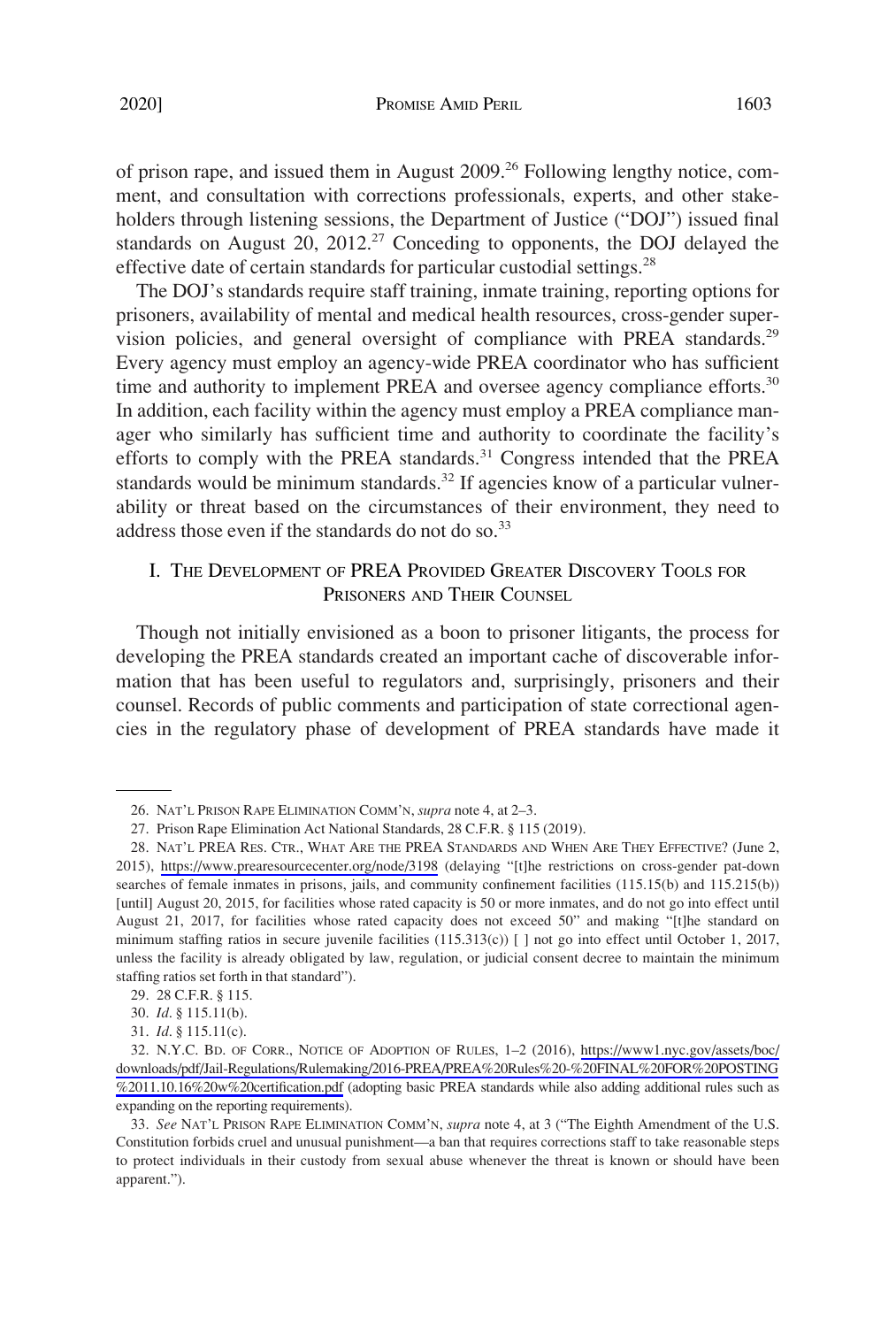difficult for these agencies to justify conditions and actions exhibiting noncompliance with standards in prisoner litigation.

#### A. *Shining a Light on Agency Practices in the Standards Development Process*

After the quick passage of PREA, President George W. Bush, the House of Representatives, and the Senate appointed nine commissioners to the Commission.34 Five commissioners were appointed by the Republican majority, while the other four were appointed by the Democratic minority.<sup>35</sup> Each brought a range of experience to the Commission, including knowledge of human rights and constitutional norms, connections to faith communities, and experience in research design.36 After initial struggles to organize the effort, the Commission contracted the Vera Institute for Justice to manage the standards development effort.<sup>37</sup> Vera, and later the National Council on Crime and Delinquency, assisted the Commission in organizing hearings around the country, drafting the initial standards, and developing the process for gaining public input on the draft and final standards.<sup>38</sup>

At the same time that the Commission was developing its standards, the BJS was developing its process for determining the prevalence of sexual abuse in custodial settings.<sup>39</sup> At each stage of the development of the standards, organizations such as the American Probation and Parole Association, the Association of State Correctional Administrators, and the American Correctional Association organized states, localities, and agencies to comment on the standards.<sup>40</sup> Typically, these organizations developed charts which they submitted as public comments on

<sup>34. 34</sup> U.S.C. § 30306(a)–(b) (2018).

<sup>35.</sup> *Id.* The Commission members were Judge Reggie Walton (Chair), John Kaneb, Pat Nolan, Gus Puryear, Professor Cindy Struckman-Johnson, James Aiken, Professor Brenda V. Smith, Jamie Fellner, and Professor Nicole Stelle Garnett. NAT'L PRISON RAPE ELIMINATION COMM'N, THE COMMISSIONERS (Aug. 17, 2009), [http://](http://nprec.us/home/commissioners/) [nprec.us/home/commissioners/](http://nprec.us/home/commissioners/) [\[https://cybercemetery.unt.edu/archive/nprec/20090820154824/http://nprec.us/](https://cybercemetery.unt.edu/archive/nprec/20090820154824/http://nprec.us/home/commissioners/) [home/commissioners/](https://cybercemetery.unt.edu/archive/nprec/20090820154824/http://nprec.us/home/commissioners/)].

<sup>36.</sup> NAT'L PRISON RAPE ELIMINATION COMM'N, *supra* note 4, at vii-x (providing brief biographies of commission members and highlighting expertise related to their appointments to the Commission).

*See* ALLISON HASTINGS, VERA INST. OF JUSTICE, NATIONAL PRISON RAPE ELIMINATION COMM'N, [https://](https://www.vera.org/projects/national-prison-rape-elimination-commission) 37. [www.vera.org/projects/national-prison-rape-elimination-commission](https://www.vera.org/projects/national-prison-rape-elimination-commission) ("Vera staff provided technical assistance to help the commission develop its standards, which were submitted for public comment in 2008.").

*See* Tara Graham, *NCCD Now: Ending Prison Rape*, NAT'L COUNCIL ON CRIME & DELINQUENCY (June 3, 38. 2013), <https://www.nccdglobal.org/newsroom/nccd-blog/nccd-now-ending-prison-rape>("[Tara Graham] vividly recall[s] [her] earliest visits on behalf of the National Prison Rape Elimination Commission (NPREC) to collect information to inform the development of NPREC'S recommended standards.").

<sup>39. 34</sup> U.S.C. § 30303(a)(1) (requiring the BJS to collect data and conduct a statistical review of prison rape each calendar year).

<sup>40.</sup> *See* American Probation and Parole Association, Comment Letter on Proposed Rule for National Standards to Prevent, Detect, and Respond to Prison Rape (Apr. 4, 2011) (expressing concern that PREA standards do not apply to non-residential community corrections agencies); Association of State Correctional Administrators, Comment Letter on Proposed Rule for National Standards to Prevent, Detect, and Respond to Prison Rape (May 10, 2010) (claiming that NPREC exaggerated the extent of prison rape, expressing concern over the cost of compliance, rejecting the restrictions on cross-gender searches, etc.); American Correctional Association, Comment Letter on Proposed Rule for National Standards to Prevent, Detect, and Respond to Prison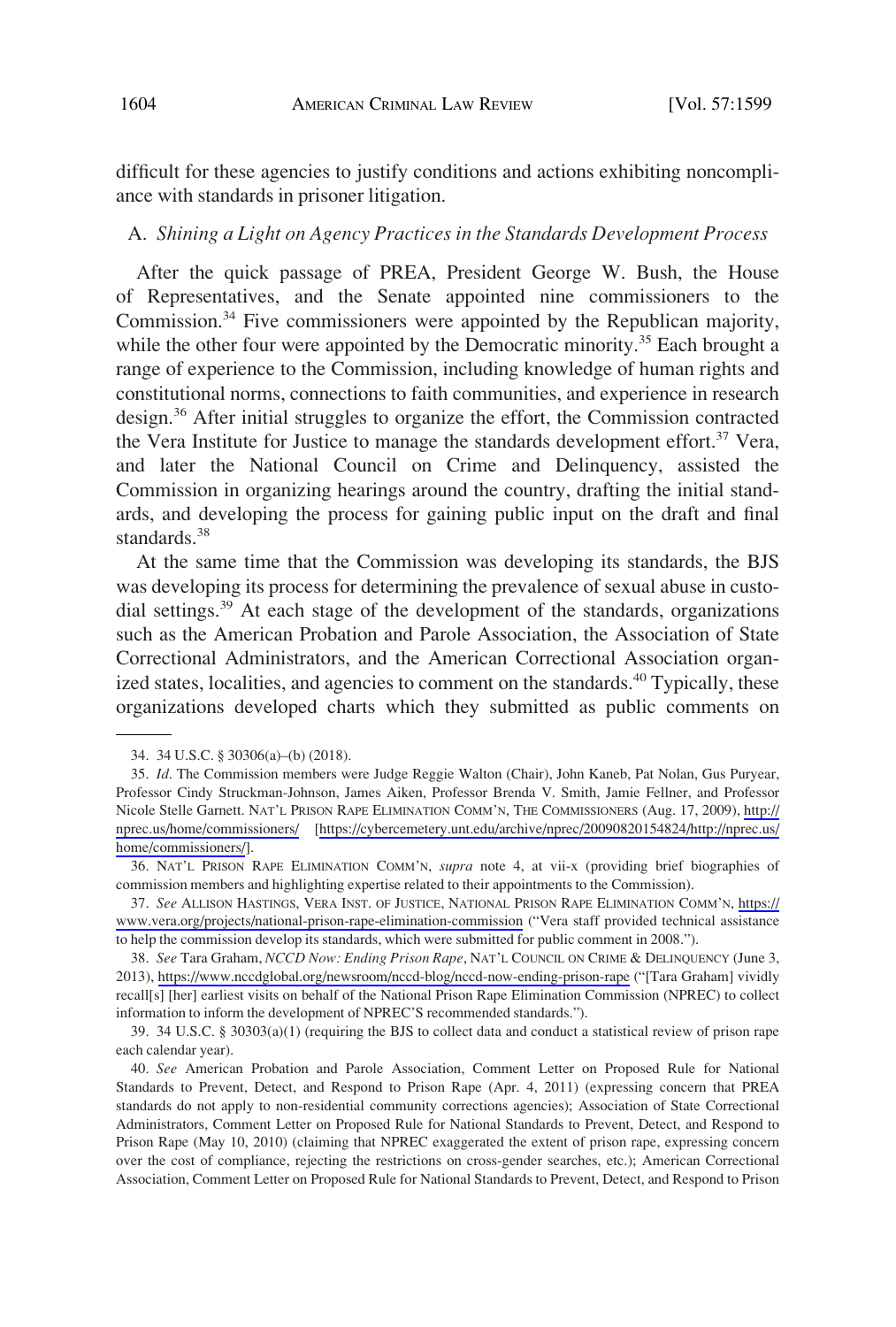2020] **PROMISE AMID PERIL 1605** 

PREA that indicated that they already met a given standard or indicated those standards that they could not or would not be willing to meet.<sup>41</sup> These documents were then uploaded into the public comment website for the DOJ.<sup>42</sup> While provided for a different purpose, these documents have become useful in litigation and have been used by both plaintiffs and defendants to show knowledge of and compliance (or lack thereof) with federal standards for eliminating abuse in custody.43

## B. *PREA Discovery in Litigation*

Three recent cases illustrate the availability and importance of the BJS data in shining a light on sexual abuse in custody. In *Does 1–12 v. Michigan Department of Corrections*, 44 a class of juvenile boys who were imprisoned with adult men sued the Michigan Department of Corrections, claiming violations of state and federal law.45 The boys alleged that they were physically and sexually abused by older prisoners<sup>46</sup> and that prior to the enactment of the standards, Michigan knew of their vulnerability and did nothing to protect them. $47$  The plaintiffs complained that even after the enactment of PREA and with substantial funding from the DOJ of over \$1 million,<sup>48</sup> Michigan continued its policy of housing youth with adults as late as 2017.<sup>49</sup> To support their claims, they were able to point to testimony of Michigan's PREA Coordinator Nancy Zang that, as Administrator, she trained

Rape (Mar. 21, 2011) (encouraging the Attorney General to reconsider the training, certifying, and auditing policies).

*See* American Probation and Parole Association, *supra* note 40; *see also* NAT'L PREA RESOURCE CENTER, 41. PUBLIC COMMENT REPORTS TO THE NATIONAL PRISON RAPE ELIMINATION COMMISSION PROPOSED STANDARDS (Jul. 23, 2008), [https://www.prearesourcecenter.org/file/787/public-comment-reports-national-prison-rape](https://www.prearesourcecenter.org/file/787/public-comment-reports-national-prison-rape-elimination-commission-proposed-standards)[elimination-commission-proposed-standards](https://www.prearesourcecenter.org/file/787/public-comment-reports-national-prison-rape-elimination-commission-proposed-standards).

<sup>42.</sup> Press Release, Office of Pub. Affairs, DOJ, Justice Department Releases Final Rule to Prevent, Detect and Respond to Prison Rape (May 17, 2012), [https://www.justice.gov/opa/pr/justice-department-releases-final-rule](https://www.justice.gov/opa/pr/justice-department-releases-final-rule-prevent-detect-and-respond-prison-rape)[prevent-detect-and-respond-prison-rape](https://www.justice.gov/opa/pr/justice-department-releases-final-rule-prevent-detect-and-respond-prison-rape) (taking into account over 1300 public comments on the proposed standards in promulgating the final rule).

<sup>43.</sup> *See, e.g*., Does 1–12 v. Mich. Dep't of Corr., No. 13-14356, 2018 WL 5786199, at \*1 (E.D. Mich. Nov. 5, 2018).

<sup>44.</sup> *Id*.

<sup>45.</sup> *Id*. at \*2.

<sup>46.</sup> *Id*.

<sup>47.</sup> *Id*. at \*1.

*See* 34 U.S.C. § 30305 (2018); *see also* Maurice Chammah, *Rape in the American Prison*, THE ATLANTIC 48. (Feb. 25, 2015), <https://www.theatlantic.com/politics/archive/2015/02/rape-in-the-american-prison/385550/>. In 2004, Michigan received the maximum amount of \$1 million awarded to individual states per the PREA grant provision. Michigan received additional amounts of \$490,740 from the Bureau of Justice Assistance, the Michigan Department of Corrections (2011-H5430-MI-RP), and a \$100,000 grant in 2017 to Wayne County from the PREA Resource Center.

<sup>49.</sup> MICH. DEPT. CORR. POLICY DIRECTIVE, PRISONER PLACEMENT AND TRANSFER 05.01.140 (Nov. 1. 2017), [https://www.michigan.gov/documents/corrections/05\\_01\\_140\\_629177\\_7.pdf](https://www.michigan.gov/documents/corrections/05_01_140_629177_7.pdf) ("All prisoners who are under 18 years of age shall be housed in specialized areas at TCF [Thumb Correctional Facility] or WHV [Women's Huron valley Correctional Facility].").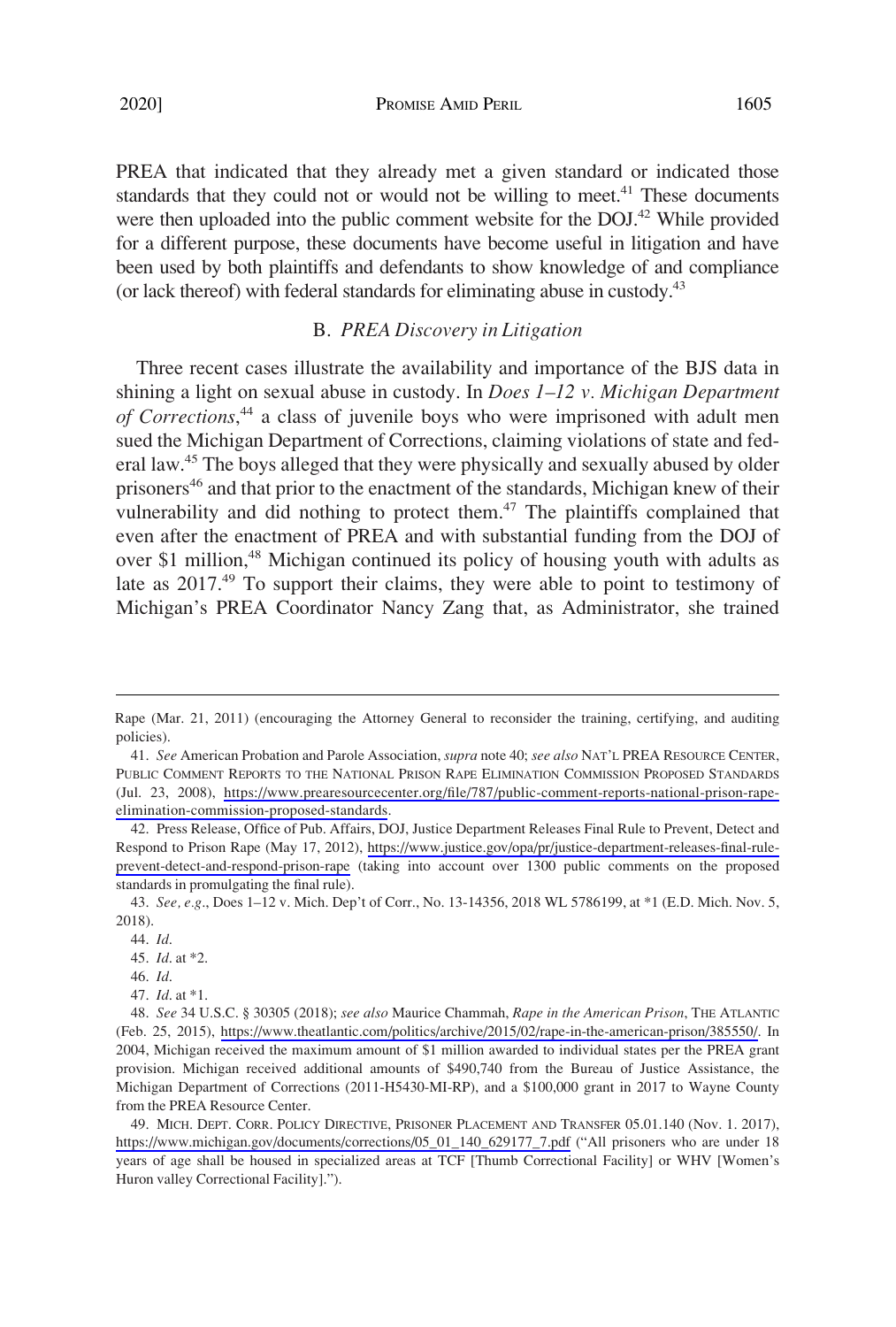every warden and other staff on PREA requirements.<sup>50</sup> The plaintiffs were also able to use the Michigan Department of Corrections' responses to the public comment period as evidence of its knowledge about the potential impact of its practice of housing youthful male inmates with adult male inmates.<sup>51</sup>

In a second instance, multiple women in a class action lawsuit, *Brown v. State of New Jersey Department of Corrections*, 52 claimed that they had been routinely sexually abused while in custody at Edna Mahan Women's Correctional Facility, following a hearing before the New Jersey Senate Law and Public Safety Committee held on the widespread sexual abuse at the facility.<sup>53</sup> This was not the Edna Mahan Facility's first instance of reports of sexual abuse of women prisoners.<sup>54</sup> Past sexual abuse scandals had resulted in changes in staffing,<sup>55</sup> changes in policies,<sup>56</sup> and several criminal convictions.<sup>57</sup> Yet male guards continued to oversee women inmates, in spite of continued demands by women inmates to abandon the practice.<sup>58</sup> Being a strong union state, New Jersey had been unable to prevail against its unions in the fight for same-gender staffing at the Edna Mahan Facility.<sup>59</sup>

Critical to that hearing were audit data that the New Jersey Department of Corrections ("NJDOC") submitted each year about the prevalence of abuse in each

<sup>50.</sup> See Nancy Zang, MDOC Administrator, Remarks at the Nat'l Prison Rape Elimination Comm'n, Public Meeting at the University of Notre Dame Law School (Mar. 31, 2005), [https://cybercemetery.unt.edu/archive/nprec/](https://cybercemetery.unt.edu/archive/nprec/20090820154955/http://nprec.us/home/public_proceedings/proceedings_notredame.php)  [20090820154955/http://nprec.us/home/public\\_proceedings/proceedings\\_notredame.php](https://cybercemetery.unt.edu/archive/nprec/20090820154955/http://nprec.us/home/public_proceedings/proceedings_notredame.php) (explaining she "personally, . . . trained every warden, deputy warden, assistant deputy warden, executive policy team member in the Michigan Department of Corrections relative to the requirements of PREA."); *see also* Chammah, *supra* note 48.

<sup>51.</sup> *See Mich. Dep't of Corr*., No. 13-14356, 2018 WL 5786199, at \*1.

<sup>52.</sup> Brown v. State of New Jersey Department of Corrections was filed in Mercer County Court, New Jersey, on Mar. 12, 2018, after the February hearing before the New Jersey Senate Law and Public Safety Committee on the Edna Mahan Correctional Facility. Complaint, Brown v. State of N.J. Dep't of Corr., No. MER-L-000503-18 (Mercer Cty. Ct. Mar. 12, 2018). The complaint alleged numerous instances of sexual abuse perpetrated by facility staff on female inmates. *Id*. at 2–3. The case was later settled in April 2019. *See* Derek Gilna, *New Jersey DOC Settles Sexual Abuse Suit, but More Cases Are Pending*, PRISON LEGAL NEWS (Apr. 2, 2019), [https://www.prisonlegalnews.](https://www.prisonlegalnews.org/news/2019/apr/2/new-jersey-doc-settles-sexual-abuse-suit-more-cases-are-pending/)  [org/news/2019/apr/2/new-jersey-doc-settles-sexual-abuse-suit-more-cases-are-pending/.](https://www.prisonlegalnews.org/news/2019/apr/2/new-jersey-doc-settles-sexual-abuse-suit-more-cases-are-pending/) In another example, *Bernat v. State of New Jersey Department of Corrections*, the plaintiff alleged sexual abuse by staff at Edna Mahan Correctional Facility, which also settled for \$35,000 in June 2018. Complaint, Bernat v. State of N.J. Dep't of Corr., No. 3:12-cv-02649-MAS-LHG (D.N.J. Mar. 26, 2013); *see also* Gilna, *supra* note 52.

<sup>53.</sup> Nick Muscavage, *Edna Mahan Inmates Testify About Sexual Assault Allegations Before State Senate*, MY CENT. JERSEY, Feb. 22, 2018.

<sup>54.</sup> *See, e.g*., Heggenmiller v. Edna Mahan Corr. Inst. for Women, 128 F. App'x. 240, 244 (3d Cir. 2005) (recording six sexual assault incidents between 1994 and 1998).

<sup>55.</sup> *Id*. (stating that at least five guards were fired for sexual incidents).

<sup>56.</sup> *Id*. at 247 ("Moreover, the Administrative Defendants had promulgated policies forbidding sexual contract between correctional officers and inmates; these policies were communicated to all officers in their training, and were enforced by the regulations and criminal laws of the States of New Jersey").

<sup>57.</sup> *Id*. at 249 (noting that five prior sexual assaults either resulted in firing and/or criminal convictions).

<sup>58.</sup> See generally N.J. STATE LEGISLATURE, COMMITTEE MEETING OF SENATE LAW AND PUBLIC SAFETY COMMITTEE (Feb. 22, 2018), <https://www.njleg.state.nj.us/legislativepub/pubhear/slp02222018.pdf>[hereinafter COMMITTEE MEETING OF SENATE LAW AND PUBLIC SAFETY COMMITTEE] (containing testimony concerning allegations of sexual abuse at the Edna Mahan Correctional Facility for Women).

<sup>59.</sup> *Id*.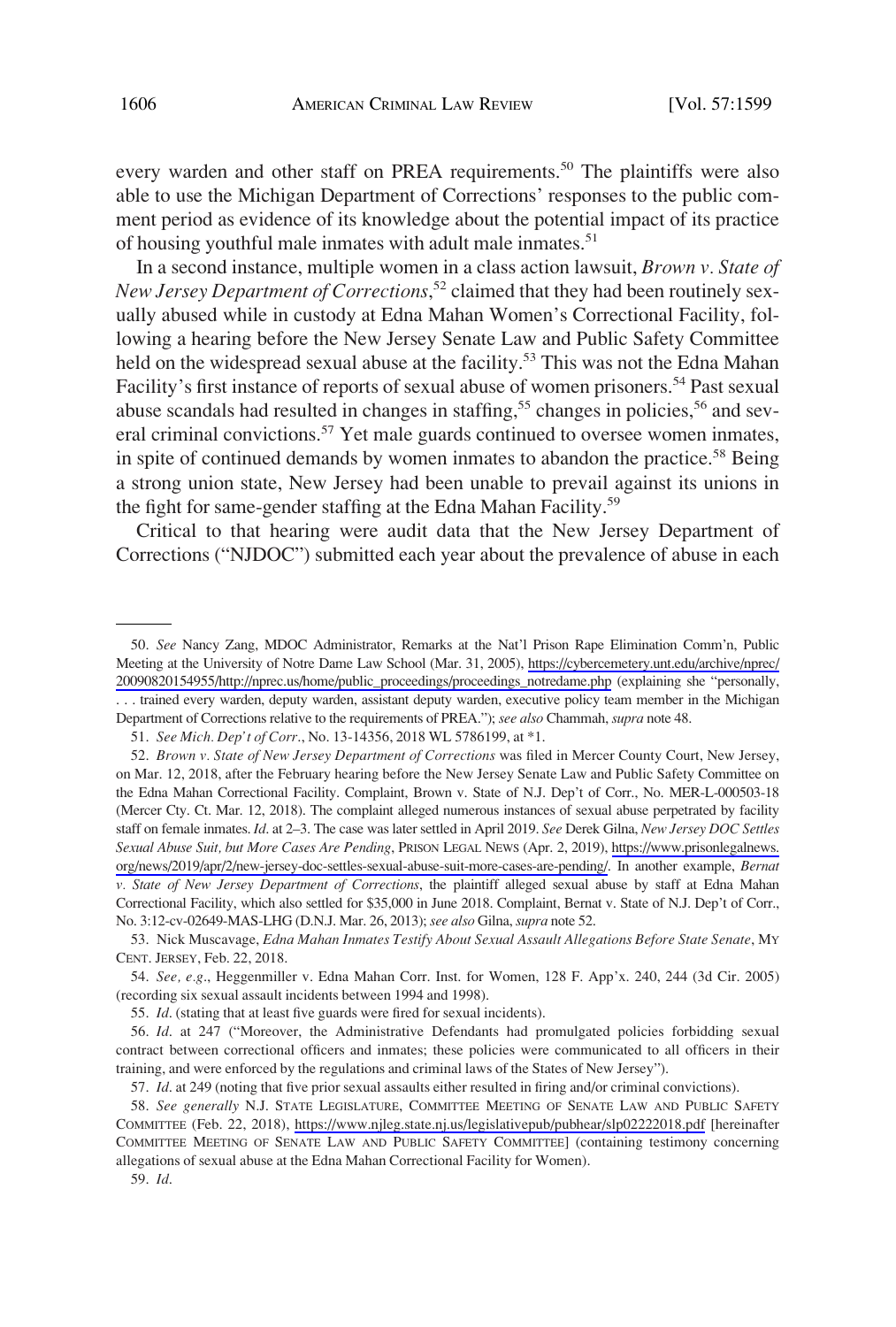of its facilities.<sup>60</sup> Though New Jersey had over 20,000 people in custody during the periods preceding the hearings, it reported one substantiated incident of sexual abuse in years 2012, 2013, and 2015; zero substantiated incidents in 2014; eight substantiated incidents in 2016; and two substantiated incidents in  $2017<sup>61</sup>$  The Law and Public Safety Committee deemed the NJDOC's audit findings as simply "not credible."62 The hearing generated significant media attention, highlighting the data reported to BJS on substantiated sexual abuse complaints.<sup>63</sup> The hearing included testimony from advocacy organizations, $64$  the correctional officers' union, $65$  and victims of sexual abuse in custody, $66$  which further highlighted the incredulity of data reported by the NJDOC on sexual abuse. The hearing resulted in the New Jersey Commissioner of Corrections not being reappointed and the creation of a commission to study sexual abuse at New Jersey's correctional facilities.<sup>67</sup> The legislature required the New Jersey Office of Victim Advocacy to provide services to victims in custody and to consider adding a formerly incarcerated person to the newly-created commission.<sup>68</sup>

In a third representative example of the impact of PREA on discovery, *Fontano v. Godinez*, a small, white, non-violent offender, alleged that he was sexually assaulted on multiple occasions and forced to perform oral sex on his older, larger,

64. *See generally* COMMITTEE MEETING OF SENATE LAW AND PUBLIC SAFETY COMMITTEE, *supra* note 58 (containing testimony from the American Friends Service Committee, New Jersey Association for Justice, New Jersey Coalition Against Sexual Assault, Freed Women Empowerment Network, and People's Organization for Progress).

*See* N.J. DEP'T. OF CORR., THE PRISON RAPE ELIMINATION ACT OF 2003, [https://www.state.nj.us/](https://www.state.nj.us/corrections/pages/PREA.html) 60. [corrections/pages/PREA.html](https://www.state.nj.us/corrections/pages/PREA.html) (reporting on New Jersey's allegations of sexual victimization in custody from 2012 to 2018); *see also* 28 C.F.R. § 115.87(c) (2019) (requiring that state corrections agencies report the number of substantiated sexual abuse complaints to BJS in an annual Survey of Sexual Violence); 28 C.F.R. § 115.89(b) (requiring aggregated sexual abuse data to be reported on state agencies' websites).

<sup>61.</sup> N.J. DEP'T OF CORR., *supra* note 60.

<sup>62.</sup> COMMITTEE MEETING OF SENATE LAW AND PUBLIC SAFETY COMMITTEE, *supra* note 58, at 18.

*See generally* Nick Muscavage, *Another Edna Mahan Guard Charged with Official Misconduct, Sexual*  63. *Contact*, MY CENTRAL JERSEY (Apr. 5, 2019), [https://www.mycentraljersey.com/story/news/crime/jersey](https://www.mycentraljersey.com/story/news/crime/jersey-mayhem/2019/04/05/edna-mahan-guard-charged-official-misconduct-sexual-contact/3379612002/)[mayhem/2019/04/05/edna-mahan-guard-charged-official-misconduct-sexual-contact/3379612002/;](https://www.mycentraljersey.com/story/news/crime/jersey-mayhem/2019/04/05/edna-mahan-guard-charged-official-misconduct-sexual-contact/3379612002/) Mike Deak, *Former Edna Mahan Guard Found Not Guilty of Sexual Assault, Official Misconduct*, MY CENTRAL JERSEY (Nov. 13, 2018), [https://www.mycentraljersey.com/story/news/local/courts/2018/11/13/edna-mahan-guards](https://www.mycentraljersey.com/story/news/local/courts/2018/11/13/edna-mahan-guards-sexual-assault-misconduct/1987117002/)[sexual-assault-misconduct/1987117002/](https://www.mycentraljersey.com/story/news/local/courts/2018/11/13/edna-mahan-guards-sexual-assault-misconduct/1987117002/); Nick Muscavage, *Edna Mahan Inmates Testify about Sexual Assault Allegations before State Senate*, MY CENTRAL JERSEY (Feb. 22, 2018), [https://www.mycentraljersey.com/story/](https://www.mycentraljersey.com/story/news/politics/new-jersey/2018/02/22/edna-mahan-inmates-testify-sexual-assault-allegations-before-state-senate/364409002/) [news/politics/new-jersey/2018/02/22/edna-mahan-inmates-testify-sexual-assault-allegations-before-state-senate/](https://www.mycentraljersey.com/story/news/politics/new-jersey/2018/02/22/edna-mahan-inmates-testify-sexual-assault-allegations-before-state-senate/364409002/) [364409002/](https://www.mycentraljersey.com/story/news/politics/new-jersey/2018/02/22/edna-mahan-inmates-testify-sexual-assault-allegations-before-state-senate/364409002/).

<sup>65.</sup> *Id*. at 52.

<sup>66.</sup> *Id*. at 40, 76, 83.

*Greenstein, Cruz-Perez Resolution Establishing 'Commission to Protect Inmates in the Edna Mahan*  67. *Correctional Facility from Sexual Assault and Sexual Misconduct' Passes Senate*, INSIDER NJ (June 25, 2018), [https://www.insidernj.com/press-release/greenstein-cruz-perez-resolution-establishing-commission-protect-inmates](https://www.insidernj.com/press-release/greenstein-cruz-perez-resolution-establishing-commission-protect-inmates-edna-mahan-correctional-facility-sexual-assault-sexual-misconduct-passes-senate/)[edna-mahan-correctional-facility-sexual-assault-sexual-misconduct-passes-senate/](https://www.insidernj.com/press-release/greenstein-cruz-perez-resolution-establishing-commission-protect-inmates-edna-mahan-correctional-facility-sexual-assault-sexual-misconduct-passes-senate/).

<sup>68.</sup> *See* N.J. J. Res., *Joint Resolution Creating a Commission to Study Sexual Assault, Misconduct, and Harassment in This State's Correctional [Facility For Women] Facilities*, 218th Cong. (2018) ("nine public members appointed by the Governor, who shall include the following: . . . former inmate of the Edna Mahan Correctional Facility for Women . . . .").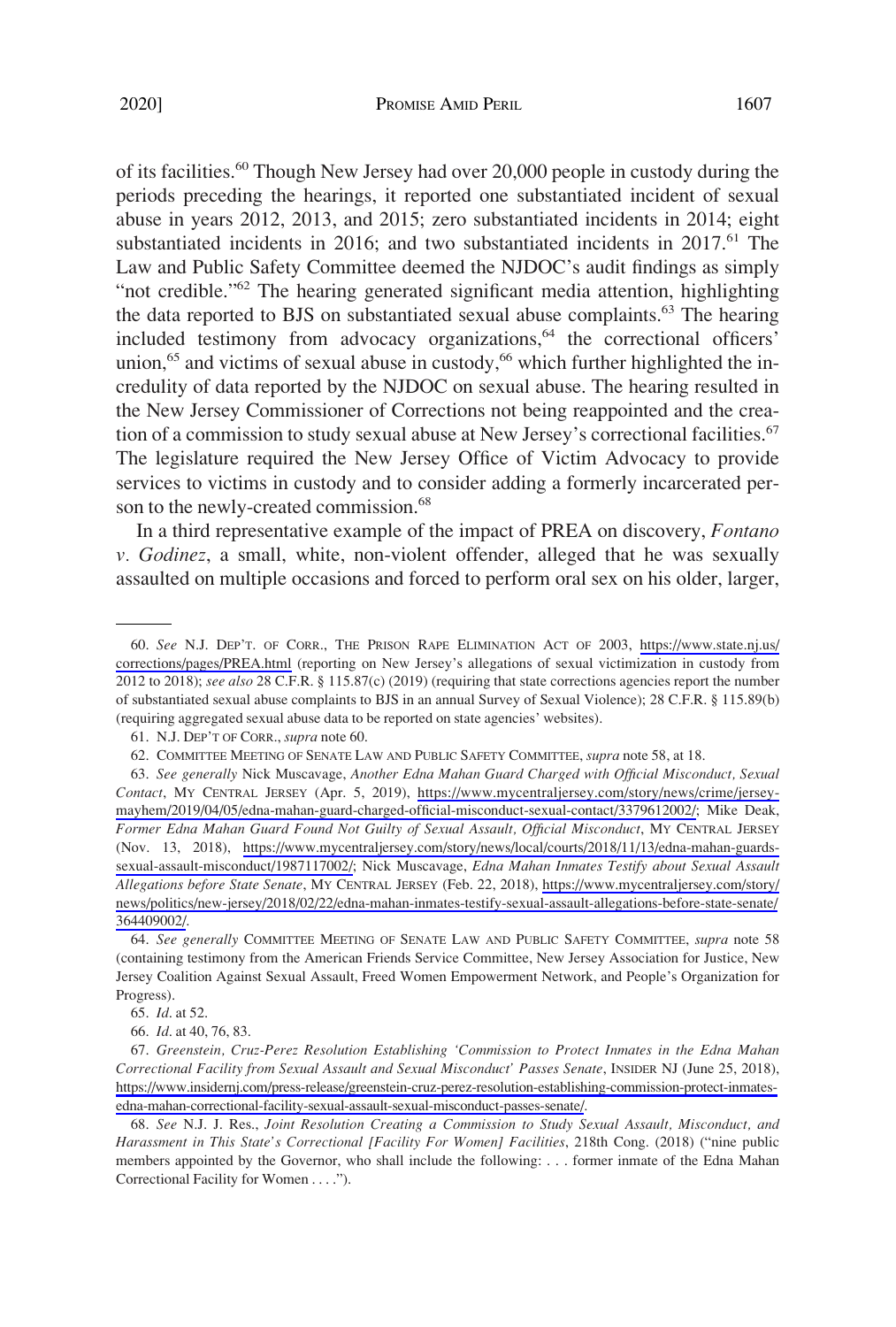African American male cellmate serving time for violent acts.<sup>69</sup> The Illinois Department of Corrections indicated its compliance with the proposed PREA standards on the form provided by the Association of State Correctional Administrators, which collected comments on proposed PREA standards in March  $2011<sup>70</sup>$  At issue were five sets of standards related to (1) reporting sexual abuse, (2) medical and mental health treatment of survivors, (3) investigating sexual abuse in custody, (4) the use of polygraphs, and (5) the use of segregation or protective custody.<sup>71</sup> The case went to trial and ultimately settled for a six-figure sum following Fontano's testimony.72

Thus, in each of these cases, the PREA standards created a map of where to look for persuasive evidence of correctional authorities' failure to comply with known standards and practices that increased safety for people in custody. In Michigan, it was the separation of youthful male inmates from adult male prisoners. In New Jersey, it was the continued practice of allowing male staff to supervise female inmates in its women's prison despite a long history of predatory sexual behavior by male staff. In Illinois, it was the failure to follow sexual assault medical, mental health, and investigative protocols.

## C. *Notice and Comment as Admissions*

The admissions that states made in the regulatory process are powerful evidence of the integrity and reasonableness of the PREA standards. These admissions and engagement with the regulatory process that formed the PREA standards establish a minimum standard of care that agencies must follow and that litigants will use to challenge agency action in preventing, addressing, and punishing sexual abuse in custodial settings. Moreover, the admissions in the regulatory process have contributed to the major goals of discovery: narrowing the areas of dispute between parties; providing parties with a foretaste of the strength of their case; providing the parties with information they can use to remedy harmful conditions and practices; encouraging resolution of disputes prior to trial; and, more fundamentally, helping achieve more just and humane processes, procedures, and conditions for people in custody.73

Josh McGhee, *State to Pay \$450K to Inmate Raped While in Prison*, DNA INFO (Sept. 2, 2016), [https://](https://www.dnainfo.com/chicago/20160902/uptown/450000-settlement-prison-rape-case-reported/) 72. [www.dnainfo.com/chicago/20160902/uptown/450000-settlement-prison-rape-case-reported/.](https://www.dnainfo.com/chicago/20160902/uptown/450000-settlement-prison-rape-case-reported/)

<sup>69.</sup> Fontano v. Godinez, No. 12-CV-3042, 2012 U.S. Dist. LEXIS 89061, at \*4–5, (C.D. Ill. June 27, 2012); *see also* Complaint at 5, 9, Fontano v. Godinez, No. 12-CV-3042, 2012 U.S. Dist. LEXIS 89061 (C.D. Ill. June 27, 2012).

<sup>70.</sup> Association of State Correctional Administrators, *ASCA Response Template for Attorney General's Proposed PREA Standards: State Responding: Illinois Department of Corrections* (Mar. 11, 2011). These comments were collected by ASCA from each state and forwarded to the Department of Justice as it finalized the PREA standards.

<sup>71.</sup> Complaint at 2, 4, 11–12, Fontano v. Godinez, No. 12-CV-3042, 2012 U.S. Dist. LEXIS 89061 (C.D. Ill. June 27, 2012) (topics raised comport with PREA standards 28 C.F.R. §§ 115.51, 115.71, 115.81).

*See generally* American Bar Association, How Courts Work, AMERICAN BAR ASSOCIATION (Sept. 9, 73. 2019), [https://www.americanbar.org/groups/public\\_education/resources/law\\_related\\_education\\_network/how\\_](https://www.americanbar.org/groups/public_education/resources/law_related_education_network/how_courts_work/) [courts\\_work/](https://www.americanbar.org/groups/public_education/resources/law_related_education_network/how_courts_work/) (explaining the general purposes of discovery); *see also* Giovanna Shay, *Ad Law Incarcerated*, 14 BERKELEY J. CRIM. L. 329, 361–63 (2010) (discussing the value of notice-and-comment rulemaking).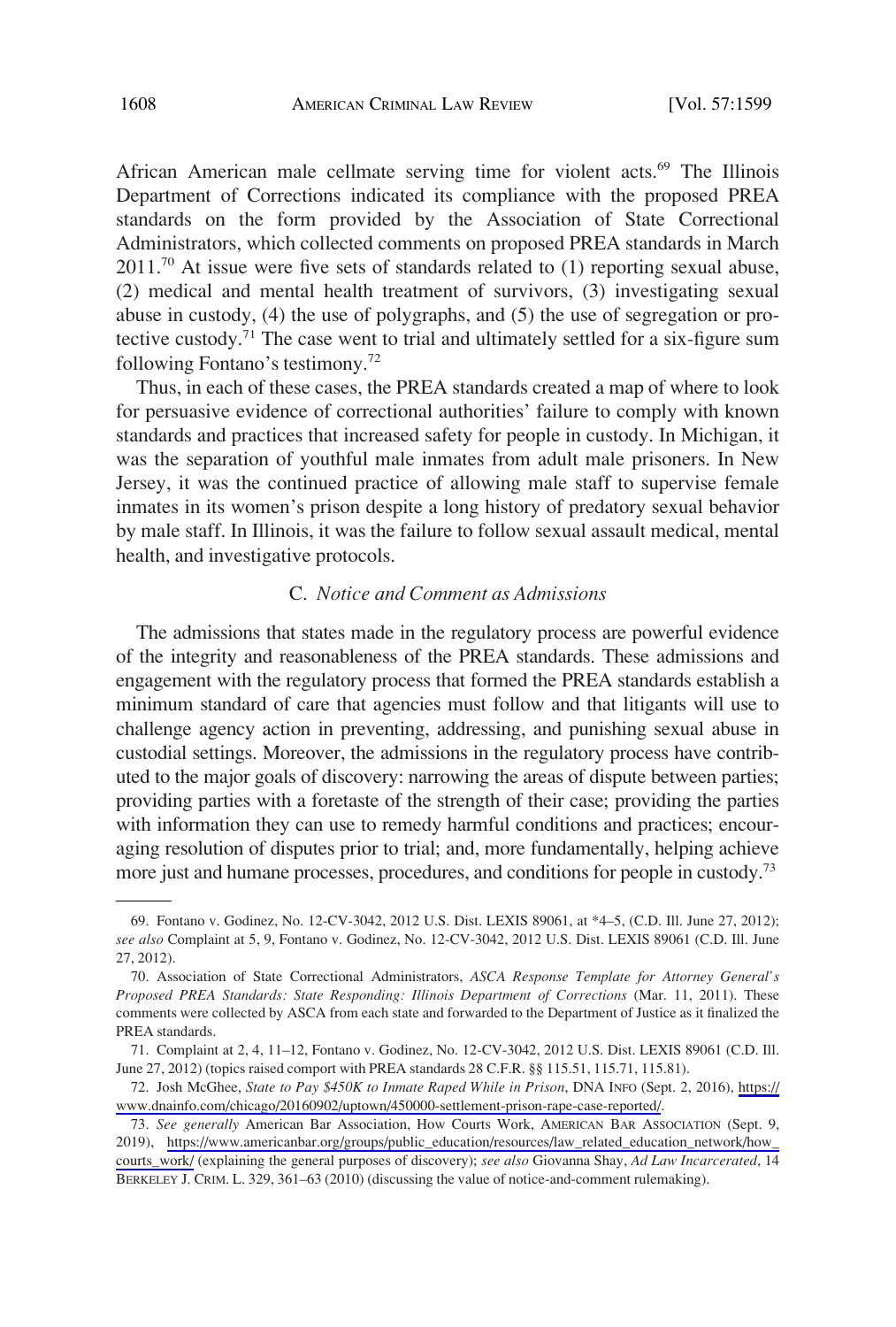There are legitimate critiques of using agencies' comments in this fashion.<sup>74</sup> If agencies become aware that the information they provide to influence the outcome of regulation in their industry might come back to haunt them in litigation, they may be less likely to provide needed feedback to regulators for the industry. This lack of feedback would deprive regulators of needed expertise in crafting reasonable standards and regulation.

The regulated actors in this process—the corrections industry—used their power to favorably impact the timing of the applicability of the standards,<sup>75</sup> the process by which they would be audited for compliance,<sup>76</sup> and the penalties for failure to comply with the standards.<sup>77</sup> For example, although the Commission finished writing the standards in 2009, the final rule was not issued for another three years.<sup>78</sup> Correctional agencies and actors even started receiving grants to come into compliance with the standards prior to their promulgation.<sup>79</sup> Notwithstanding the long period of consultation and input to the standards, the DOJ delayed the effective date of the standards for a year, until  $2013$ <sup>80</sup>. The first required set of audits for one-third of an agency's facilities was not due until August 20, 2014.<sup>81</sup> There was a further delay in implementing the standards for restrictions on cross-gender pat-down searches of female inmates in prisons, jails, and community confinement facilities until 2015 or 2017 depending on the number of inmates.<sup>82</sup> The standard on minimum staffing ratios in secure juvenile facilities did not go into effect until October 2017.83 Large swathes of the corrections industry—immigration, military facilities, and probation and parole—remain for all intents and purposes untouched by PREA although they continue to have obligations under its standards.<sup>84</sup> Overall,

76. *See* COMMITTEE MEETING OF SENATE LAW AND PUBLIC SAFETY COMMITTEE, *supra* note 58, at 50.

77. Arkles, *supra* note 6, at 806. ("If an agency's facilities are not in full compliance with PREA, its qualifying federal grants may be reduced by five percent unless the Governor of the state certifies that those funds will only be used to come into compliance with PREA." Citing 42 U.S.C. § 15607(c) (2012). However, "[f]ederal funding accounts for only 2.9% of state prison budgets.").

- 80. Arkles, *supra* note 6, at 805–06.
- 81. 28 C.F.R. § 115.401(a) (2020).

82. 28 C.F.R. § 115.15(b) (2019) ("As of August 20, 2015, or August 20, 2017 for a facility whose rated capacity does not exceed 50 inmates, the facility shall not permit cross-gender pat-down searches of female inmates, absent exigent circumstances.").

83. *See also id*. § 115.313(c) (2019) ("Any facility that, as of the date of publication of this final rule, is not already obligated by law, regulation, or judicial consent decree to maintain the staffing ratios set forth in this paragraph shall have until October 1, 2017, to achieve compliance.").

84. See Victoria López & Sandra Park, *ICE Detention Center Says It's Not Responsible for Staff's Sexual Abuse of Detainees*, ACLU (Nov. 6, 2018), [https://www.aclu.org/blog/immigrants-rights/immigrants-rights-and](https://www.aclu.org/blog/immigrants-rights/immigrants-rights-and-detention/ice-detention-center-says-its-not-responsible)[detention/ice-detention-center-says-its-not-responsible](https://www.aclu.org/blog/immigrants-rights/immigrants-rights-and-detention/ice-detention-center-says-its-not-responsible) (criticizing the PREA standards for only applying to agencies that enter, renew, or modify contracts); *see also* Christy Carnegie Fujio, *No One Held In US Custody* 

<sup>74.</sup> *Id*. at 369.

<sup>75.</sup> For instance, though final rulemaking for the PREA standards was in 2012, juvenile facilities had until October 2017 to become compliant with minimum juvenile staffing ratio standard (28 C.F.R. § 115.313) and facilities with capacity less than 50 had extensions until August 21, 2017 to become complaint with standard for cross-gender pat-down searches of female inmates (28 C.F.R. § 115.15). *See* 28 C.F.R. § 115 (2012).

<sup>78.</sup> Arkles, *supra* note 6, at 805.

<sup>79.</sup> *Implementation and Unresolved Issues*, *supra* note 5, at 11.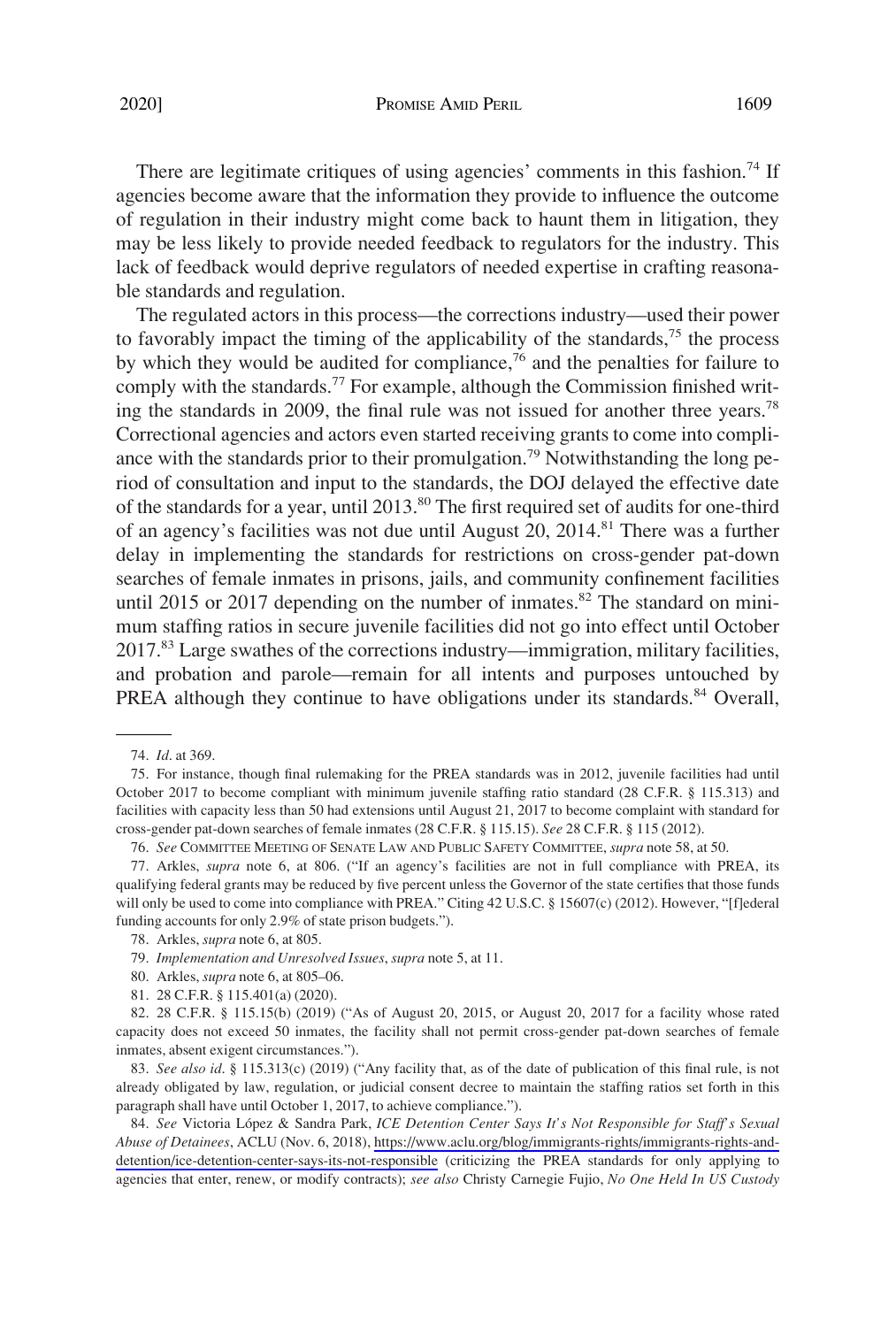the Commission's recommendations to hold corrections agencies accountable for violating the standards is small compared to the power the corrections industry had in shaping the process and the standards.

II. NEW ARTICULATIONS FOR THE STANDARD OF CARE IN PREVENTING, INVESTIGATING, AND PUNISHING SEXUAL ABUSE IN CUSTODY

The most important outcome of the PREA standards is the conversion of longacknowledged best practices into "enforceable" standards. Five standards received the most attention before, during, and after their promulgation: $85$  (1) youthful inmates;<sup>86</sup> (2) limits to cross-gender viewing and searches;<sup>87</sup> (3) evidence protocol and forensic medical examinations; $88$  (4) inmate reporting; $89$  and (5) inmate access to outside confidential support services.<sup>90</sup> This Part will examine the Youthful Inmate Standard, highlighting how the development and implementation of PREA standards have provided strength to the enforcement of standards of care in correctional settings.

The young, inexperienced prisoner, male, female, or non-binary, who enters adult prison or jail and is victimized or exploited is a well-known narrative of custodial settings.<sup>91</sup> As with most narratives, this comes from a place of truth.<sup>92</sup> Young people are vulnerable to abuse in any custodial setting, including in juvenile

85. 28 C.F.R. § 115 (2019) (containing 52 provisions that cover standards for prisons and jails, lockups, community confinement, and juvenile facilities, where each provision contains definitions and standards on prevention planning, responsive planning, training and education, screening, reporting, agency duties, investigations, discipline, medical and mental care, data collection and review, the auditing process, compliance, etc.).

- 87. *Id*. § 115.15.
- 88. *Id*. § 115.21.
- 89. *Id*. § 115.51.
- 90. *Id*. § 115.53.

92. *See* Cindy Struckman-Johnson et al., *Sexual Coercion Reported by Men and Women in Prison*, 33 J. OF SEX RES. 67, 68 (1996) (concluding that few incarcerated youth are capable of escaping "the 'epidemic' of sexual assault in city jails"); Nancy Wollf et al., *Sexual Violence Inside Prisons: Rates of Victimization*, 83 J. OF URB. HEALTH: BULL. OF THE N.Y. ACAD. OF MED. 835, 836 (2006) (showing that, although there is a lot of variance on victimization rates across studies, there is a consensus that younger inmates face a greater risk of sexual victimization).

Should Be At Risk for Rape or Sexual Assault, PHYSICIANS FOR HUMAN RIGHTS (Dec. 9, 2011), [https://phr.org/](https://phr.org/resources/no-one-held-in-us-custody-should-be-at-risk-for-rape-or-sexual-assault/) [resources/no-one-held-in-us-custody-should-be-at-risk-for-rape-or-sexual-assault/](https://phr.org/resources/no-one-held-in-us-custody-should-be-at-risk-for-rape-or-sexual-assault/) (urging the DOJ to apply PREA standards to immigration centers). *But see* Derek Gilna, *Prison Rape Elimination Act Finally Extended to ICE Detention Facilities, But Not to Private or County Jails*, PRISON LEGAL NEWS (Apr. 13, 2017), [https://www.](https://www.prisonlegalnews.org/news/2017/apr/13/prison-rape-elimination-act-finally-extended-ice-detention-facilities-not-private-or-county-jails/) [prisonlegalnews.org/news/2017/apr/13/prison-rape-elimination-act-finally-extended-ice-detention-facilities-not](https://www.prisonlegalnews.org/news/2017/apr/13/prison-rape-elimination-act-finally-extended-ice-detention-facilities-not-private-or-county-jails/)[private-or-county-jails/](https://www.prisonlegalnews.org/news/2017/apr/13/prison-rape-elimination-act-finally-extended-ice-detention-facilities-not-private-or-county-jails/) (applauding, although with reservations, the extension of PREA standards to undocumented immigrants in ICE facilities); U.S. IMMIGRATION AND CUSTOMS ENF'T, PREA, [https://www.ice.](https://www.ice.gov/prea) [gov/prea](https://www.ice.gov/prea) (showing commitment to PREA compliance) (last updated Aug. 7, 2019).

<sup>86.</sup> *Id*. § 115.14.

<sup>91.</sup> Brenda V. Smith, *Boys, Rape, and Masculinity: Reclaiming Boys' Narratives of Sexual Violence in Custody*, 93 N.C. L. REV. 1559, 1565 (2015) [hereinafter *Boys, Rape, and Masculinity*] (stating that one assumption in the initial framing of PREA was that certain populations were more vulnerable to prison rape such as racial minorities, members of the LGBTQI community, and young people).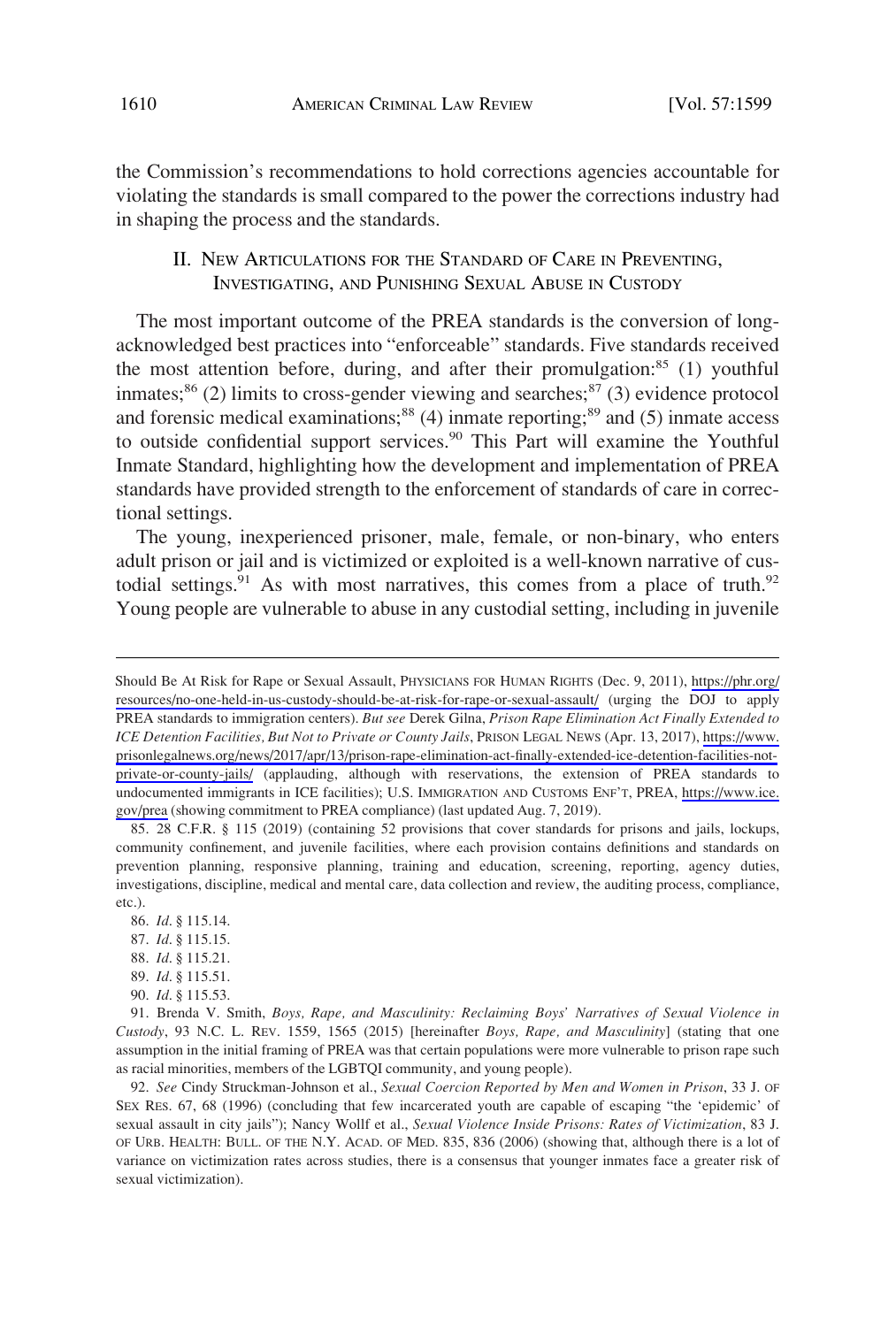settings that are ostensibly designed for them.<sup>93</sup> The BJS has found that rates of victimization in juvenile settings are much higher than in any other setting.<sup>94</sup> There are a number of reasons for this. First, there is likely a stronger culture of reporting in juvenile settings as juvenile workers are mandatory reporters under state and federal law.95 There is also ongoing oversight of juveniles in custody through periodic hearings before courts,<sup>96</sup> the involvement of social workers,<sup>97</sup> and oversight of juvenile agencies by legislators.<sup>98</sup> However, youth who were held in adult facilities, or youthful inmates, did not have access to the same types of protections as youth in the juvenile system prior to PREA.99

In fact, the Commission has stated that youthful inmates who are incarcerated with adults face the highest risk for sexual abuse.<sup>100</sup> Youthful inmates are caught

*See* David Kaiser & Lovisa Stannow, *The Crisis of Juvenile Prison Rape: A New Report*, THE N.Y. REV. 93. OF BOOKS (Jan. 7, 2010), [https://www.nybooks.com/daily/2010/01/07/the-crisis-of-juvenile-prison-rape-a-new](https://www.nybooks.com/daily/2010/01/07/the-crisis-of-juvenile-prison-rape-a-new-report/)[report/](https://www.nybooks.com/daily/2010/01/07/the-crisis-of-juvenile-prison-rape-a-new-report/) (explaining that although youth tried as adults are probably more vulnerable to sexual assault, sexual victimization in juvenile facilities is so common that staff at a Juvenile Facility in Plainfield, Indiana created flowcharts to keep track of sexual assaults); Sara Medina, Comment, *Sexual Abuse of Juveniles in Correctional Facilities: A Violation of The Prison Rape Elimination Act*, 26 AM. U. J. GENDER, SOC. POL'Y & L. 947, 949–50 (2018) (asserting that, although juvenile detention rates decreased from 2007 to 2012, sexual abuse allegations against staff doubled in juvenile facilities and "the number of sexual assaults in correctional facilities continues to rise, especially in juvenile populations"); *see* RICHARD A MENDEL, MALTREATMENT OF YOUTH IN U.S. JUVENILE CORRECTIONS FACILITIES 3 (2015) (referring to sexual abuse in juvenile facilities as a "continuing national epidemic"); *see also* Chammah, *supra* note 48 ("There was an assumption from the beginning of PREA that we wanted to protect the vulnerable. . . [a]ge was a given. It's the number one vulnerability.").

94. *Compare* ALLEN J. BECK ET AL., U.S. DEP'T OF JUSTICE, OFFICE OF JUSTICE PROGRAMS, BUREAU OF JUSTICE STATISTICS, SEXUAL VICTIMIZATION IN JUVENILE FACILITIES REPORTED BY YOUTH, 2012 9 (June 2013) (illustrating that about ten percent of youth in juvenile facilities reported one or more sexual victimization incidents in 2012), *with* RAMONA R. RANTALA, U.S. DEP'T OF JUSTICE, OFFICE OF JUSTICE PROGRAMS, BUREAU OF JUSTICE STATISTICS, SEXUAL VICTIMIZATION REPORTED BY ADULT CORRECTIONAL AUTHORITIES, 2012–15 6 (2018) (concluding that only 4.49 adults per every 1,000 inmates (0.4%) alleged sexual victimization in 2012).

95. 28 C.F.R. § 115.361(a)–(b) (2019) (requiring all staff to report any knowledge, suspicion, or information about any sexual abuse or harassment incident that occurs in a facility, retaliation against those who reported an incident, and any neglect that may have contributed to an incident or retaliation, while juvenile facility staff must also comply with any applicable child abuse mandatory reporting laws); CHILDREN'S BUREAU, MANDATORY REPORTS OF CHILD ABUSE AND NEGLECT 2 (2015) (compiling a list of state mandatory reporting statutes that shows that, as of August 2015, 26 states either explicitly designated juvenile correctional staff as mandated reporters or required any person who has cause to believe sexual abuse occurred to report); *see also* Wis. Stat. § 48.981(2) (2018) (adding juvenile correctional officer to its list of mandatory reporters).

*See* Kathleen Michon, *Juvenile Delinquency: What Happens in a Juvenile Case?*, NOLO, [https://www.](https://www.nolo.com/legal-encyclopedia/juvenile-delinquency-what-happens-typical-case-32223.html)  96. [nolo.com/legal-encyclopedia/juvenile-delinquency-what-happens-typical-case-32223.html](https://www.nolo.com/legal-encyclopedia/juvenile-delinquency-what-happens-typical-case-32223.html) (last visited Jan. 29, 2020) ("The judge may also order the juvenile to appear in court periodically (called post-disposition hearings) so that the judge can monitor the juvenile's behavior and progress.").

97. *See generally* Christina Reardon, *Juvenile Justice Journey – Social Work Role Returns in New Era of Reform*, 19(5) SOC. WORK TODAY 12 (Oct. 2019).

98. *See generally* Michele Deitch, *Independent Correctional Oversight Mechanisms Across the United States: A 50-State Inventory*, 30 PACE L. REV. 1754 (2010) (comparing the oversight of juvenile agencies by legislators across the 50 states).

99. *See* Chammah, *supra* note 48, at 14 (recounting youthful inmates' stories of being housed and raped by adult cellmates and staff refusing to investigate the incidents, like when "John told the authorities about the assaults in late July, roughly three weeks before the standards took effect, so nobody was failing to abide by PREA when they did not investigate John's allegations").

100. NAT'L PRISON RAPE ELIMINATION COMM'N, *supra* note 4, at 18.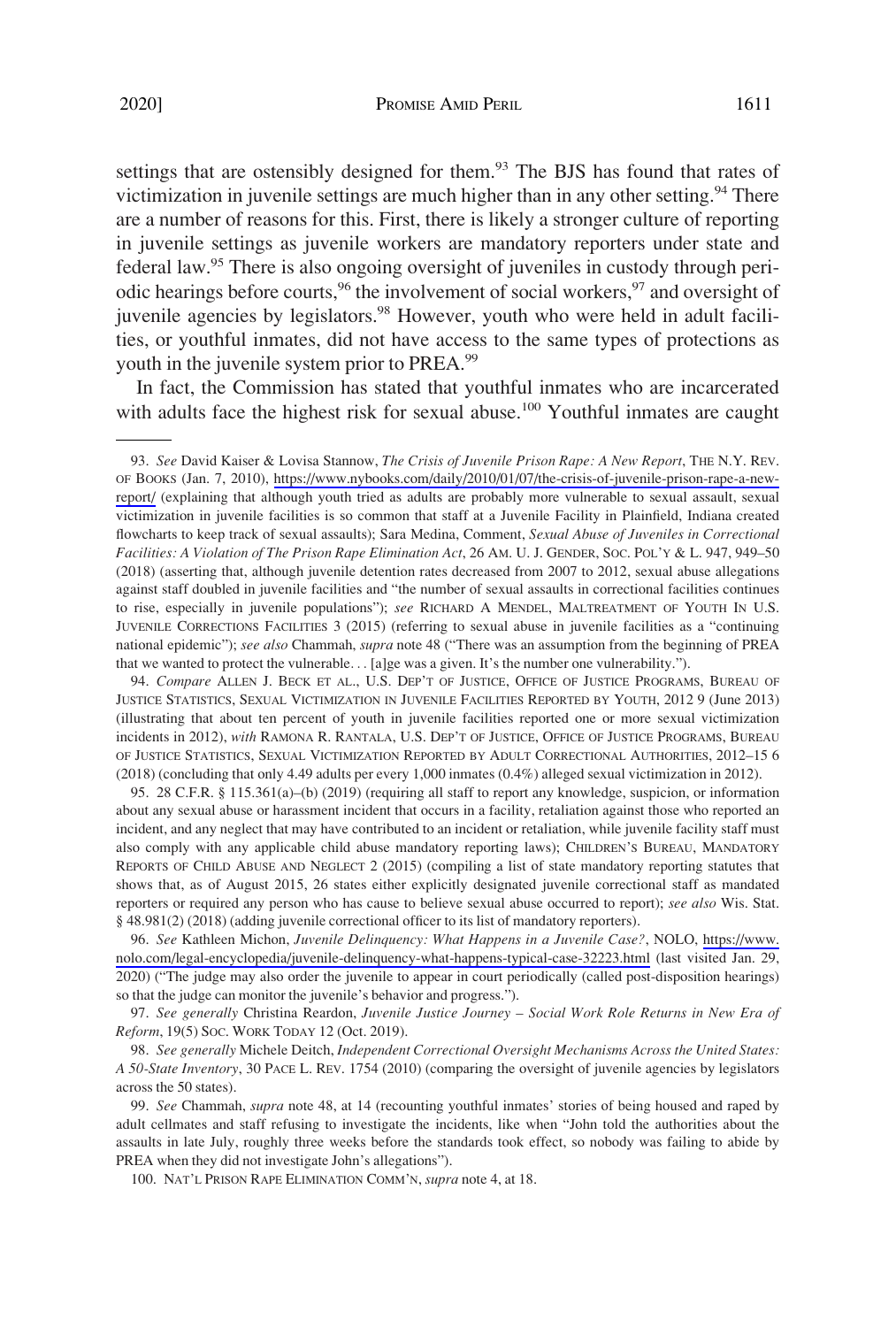between the juvenile and adult systems. Up until 2007, it was commonplace for youth who had been waived for prosecution as adults to be housed in adult prisons and jails.<sup>101</sup> There are a hodgepodge of inconsistent practices among the states: offenses for which youth could be charged as adults; different ages at which youth could be waived for adult prosecution; different practices about where the youth were placed prior to achieving their majority; and the age of majority in each state.<sup>102</sup> Even prior to the passage of PREA, there was considerable advocacy at the state and federal level against the prosecution and imprisonment of youth as adults.103 PREA's passage, however, elevated youth imprisonment as a target for reform.

Several witnesses testified in the hearings prior to PREA's passage about those who were imprisoned with adults as youth.<sup>104</sup> Linda Bruntmeyer, whose son died by suicide after being raped in custody, offered some of the most compelling testimony:

At sixteen, Rodney was a small guy, only 5'2 and about 125 pounds. And as a first-time offender, we knew he might be targeted by older, tougher, adult inmates. Then, our worst nightmares came true. Rodney wrote us a letter telling us he'd been raped . . . . But that was only the beginning. Rodney knew if he went back into the general population, he would be in danger. He wrote to the authorities requesting to be moved to a safer place. He went through all the proper channels, but he was denied.

After the first rape, he was returned to the general population. There, he was repeatedly beaten and forced to perform oral sex and raped. He wrote for help again. In his grievance letter he wrote, "I have been sexually and physically assaulted several times, by several inmates. I am afraid to go to sleep, to shower, and just about everything else. I am afraid that when I am doing these things, I might die at any minute. Please sir, help me."

<sup>101.</sup> JUSTICE POL'Y INST., RAISING THE AGE: SHIFTING TO A SAFER AND MORE EFFECTIVE JUVENILE JUSTICE SYSTEM 4 (2017) (presenting statistics showing that since 2007, when many states began to raise the age limit, the number of youth excluded from juvenile court and facilities has been cut in half).

<sup>102.</sup> CARMEN E. DAUGHERTY, CAMPAIGN FOR YOUTH JUSTICE, ZERO TOLERANCE: HOW STATES COMPLY WITH PREA'S YOUTHFUL INMATE STANDARD 1 (2015) ("[S]tate laws vary widely as to the regulations and parameters for housing youth in adult prisons. In fact, some states have no regulations or parameters governing the treatment of youth sentenced as adults at all. While some states have fully removed youth from their prison systems—Hawaii, West Virginia, Maine, California, and Washington—the overwhelming majority of states allow youth to be housed in adult prisons. In fact, 37 states housed youth under 18 years of age in their state prisons in 2012.").

<sup>103.</sup> JULIE A. SCHUCK, NAT'L RESEARCH COUNCIL, REFORMING JUVENILE JUSTICE: A DEVELOPMENTAL APPROACH 41 (2013) ("Youth advocates persisted in promoting traditional policies, but in the 1990s researchers and major private foundations also began to challenge the wisdom of criminalizing juvenile justice. For example, the Annie E. Casey Foundation undertook a national program of alternatives to detention, and in the mid-1990s the John D. and Catherine T. MacArthur Foundation launched a 10-year research network to study differences between juveniles and adults relevant to justice policy.").

<sup>104.</sup> NAT'L PRISON RAPE ELIMINATION COMM'N, *supra* note 4, at 33–34 (describing the testimony of T.J. Parsell who was raped in an adult prison while he was seventeen).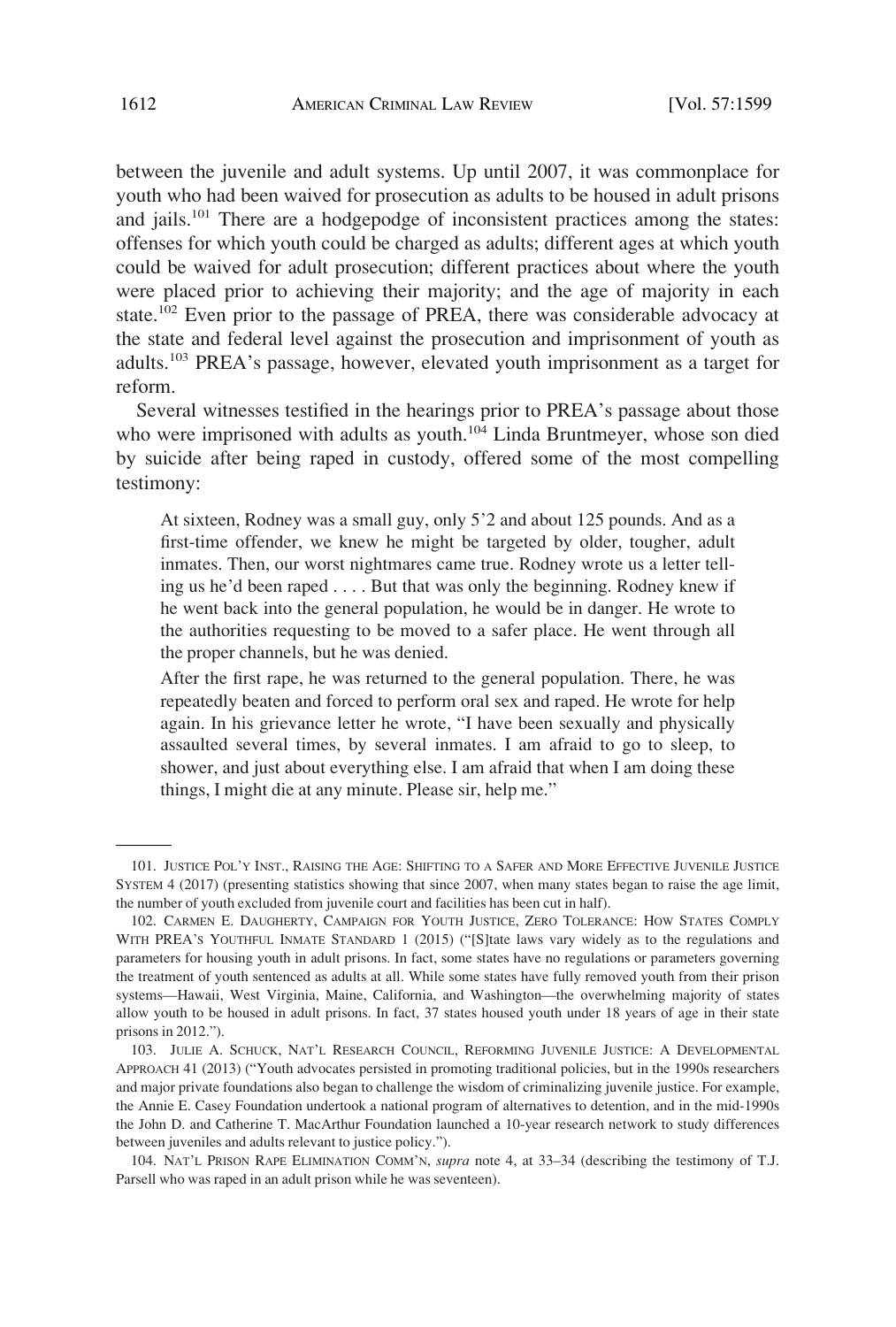Still, officials told him that he did not meet "emergency grievance criteria." We all tried to get him to a safe place. I called the warden, trying to figure out what was going on. He said Rodney needed to grow up. He said, "This happens every day, learn to deal with it. It's no big deal."

We were desperate. Rodney started to violate rules so that he would be put in segregation. After he was finally put in segregation, we had about a ten-minute phone conversation. He was crying. He said, "Mom, I'm emotionally and mentally destroyed."<sup>105</sup>

The Youthful Inmate Standard requires prisons and jails that detain youthful inmates to: (1) maintain sight, sound, and physical separation between adults and youth in housing units; (2) only permit contact between youth and adult inmates under direct staff supervision outside of the housing unit; and (3) make their best efforts to avoid isolating youth to achieve separation, and, absent exigent circumstances, provide youth with daily large muscle exercise, legally required special education services programming, and work opportunities.<sup>106</sup>

In addition to providing greater protection to youth already in adult settings, PREA decreased the number who were sent to adult prisons and jails in the first instance by giving valence to nationwide "Raise the Age" movements.<sup>107</sup> Facilities that failed to meet the sight, sound, and physical separation requirements as well as the restrictions on isolation have stopped housing youthful inmates or changed their laws to make the housing of youthful inmates more difficult.<sup>108</sup> For example, Oregon changed its laws to require the state's Department of Corrections to transfer physical custody of youthful inmates to the Oregon Youth Authority if the youth could complete their sentence by age twenty-five or if the two agencies agreed that the youth should not be incarcerated in an adult facility.<sup>109</sup>

*See* Linda Bruntmyer, Testimony before Senate Judiciary Committee (July 31, 2002), [https://www.](https://www.judiciary.senate.gov/imo/media/doc/bruntmyer_testimony_07_31_02.pdf)  105. [judiciary.senate.gov/imo/media/doc/bruntmyer\\_testimony\\_07\\_31\\_02.pdf](https://www.judiciary.senate.gov/imo/media/doc/bruntmyer_testimony_07_31_02.pdf).

<sup>28</sup> C.F.R. § 115.14 (2019). The sight-sound separation requirement can first be found in the Juvenile 106. Justice and Delinquency Prevention Act of 1974 (JJDPA), which included the mandate that juveniles not be in any institutions where they would have sight or sound contact with adults convicted of criminal charges. *See* Pub. L. No. 93-415, 34 U.S.C. §§ 11101–11322 (2018); U.S. DEP'T OF JUSTICE, OFFICE OF JUSTICE PROGRAMS, OJJDP STATISTICAL BRIEFING BOOK: JJDPA CORE REQUIREMENTS, [https://www.ojjdp.gov/ojstatbb/structure\\_process/](https://www.ojjdp.gov/ojstatbb/structure_process/qa04302.asp?qaDate=2013)  [qa04302.asp?qaDate=2013](https://www.ojjdp.gov/ojstatbb/structure_process/qa04302.asp?qaDate=2013) (last visited Jan. 29, 2020).

<sup>107.</sup> See JUSTICE POLICY INST., *supra* note 101, at 14 ("PREA has become a catalyst for raise the age initiatives by galvanizing stakeholder support for states to keep young people safer and avoid the increased taxpayer costs that would result from having to alter the physical structure of adult facilities to comply with federal law."); MASS. DEP'T OF YOUTH SERVS., 2016 RAISE THE AGE REPORT (2016), [https://www.mass.gov/](https://www.mass.gov/files/documents/2017/01/og/dys-raise-the-age-report-2016.pdf) [files/documents/2017/01/og/dys-raise-the-age-report-2016.pdf](https://www.mass.gov/files/documents/2017/01/og/dys-raise-the-age-report-2016.pdf) (stating that raising the age has facilitated compliance with PREA and allowed Massachusetts to avoid costly construction and staffing changes).

<sup>108.</sup> JUSTICE POLICY INST., *supra* note 101, at 14 (listing states that have raised the age in recognition of PREA's Youthful Inmate Standard such as Illinois, Louisiana, Massachusetts, and New Hampshire, as well as Texas, which has filed legislation to raise the age, "cit[ing] the need to keep young people safe and comply with PREA as reason to raise the age").

<sup>109.</sup> DAUGHERTY, *supra* note 102, at 1. *But see*, OHIO REV. CODE ANN. §§ 2152.10, 2152.12 (West 2020).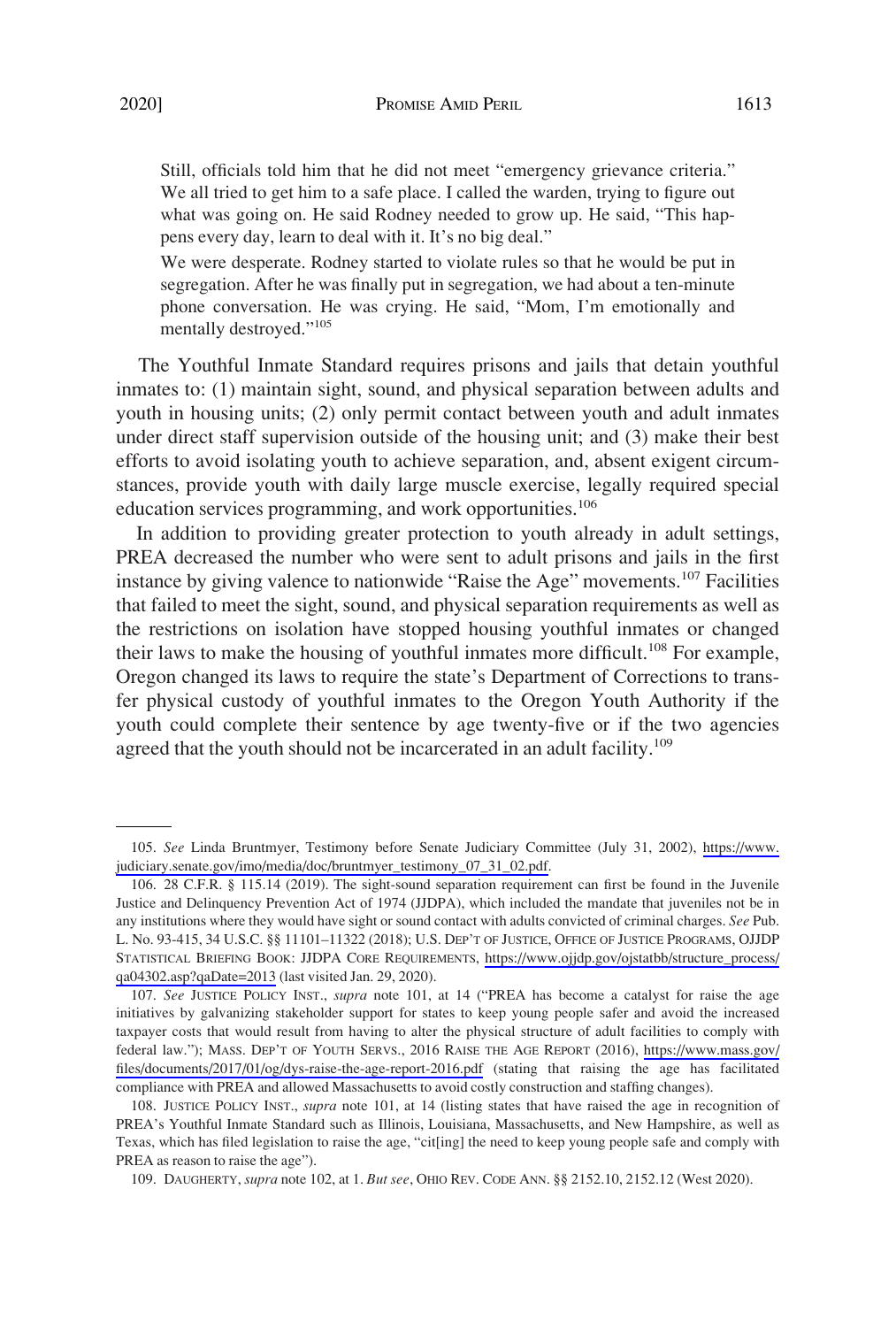Thus, the PREA standards were a victory for existing federal legislation, the Office of Juvenile Justice and Delinquency Prevention Act ("OJJDP"),<sup>110</sup> and for the efforts of the Juvenile Detention Alternatives Initiative ("JDAI"). Funded by the Annie E. Casey Foundation, JDAI had been pushing states to codify their standards and practices for protecting and improving the conditions of juvenile detention.<sup>111</sup> Having the OJJDP standards and JDAI recommendations codified as the PREA standards achieved the codification of important safety protections for youth in adult custody. Furthermore, the inability to meet the standards gave additional life and credibility to advocacy efforts to raise the age that youth could be prosecuted as adults.<sup>112</sup> These groups played a vital role in crafting the PREA standards by staffing the Commission's efforts, $113$  testifying at hearings, $114$  and commenting at various stages of the standards development process,  $115$  thereby holding the Commission and the DOJ accountable for their decisions.

The standards also accelerated movements to remove youth from adult prisons and jails.<sup>116</sup> In 2006, the BJS conducted research showing that  $8,500$  youth were

Lindsey Linder, Texas Criminal Justice Coalition, Testimony 2017: HB 122, (2017), [https://www.](https://www.texascjc.org/system/files/publications/HB%20122%20Testimony%20(Raise%20the%20Age)_1.pdf)  112. [texascjc.org/system/files/publications/HB%20122%20Testimony%20\(Raise%20the%20Age\)\\_1.pdf](https://www.texascjc.org/system/files/publications/HB%20122%20Testimony%20(Raise%20the%20Age)_1.pdf) (urging House Juvenile Justice & Family Issues committee to raise the age of juvenile jurisdiction to 18 years old to "better comply with the Prison Rape Elimination Act" and avoid potential violations and litigation); Prison Rape Elimination Act National Standards, *supra* note 27, at §115.14.

113. NAT'L PRISON RAPE ELIMINATION COMM'N, STANDARDS FOR THE PREVENTION, DETECTION, RESPONSE, AND MONITORING OF SEXUAL ABUSE IN ADULT PRISONS AND JAILS 81–85 (revealing that NPREC convened expert committees to provide guidance during the standards development process, which included personnel from Just Detention International, Detention Watch Network, Prisoners' Rights Project, ACLU, and Justice Policy Institute, among others).

114. *Id*. at 2 ("The Commission held eight public hearings, during which more than 100 witnesses testified, including corrections leaders, survivors of sexual abuse in confinement, researchers, investigators, prosecutors, and advocates for victims and the incarcerated.").

115. *See* Letter from Campaign for Youth Justice et al. to Eric Holder, U.S. Attorney General, Dep't of Justice (April 4, 2011).

<sup>110. 34</sup> U.S.C. §§ 11101–11322 (2017) (aiming to prevent delinquency and improve the juvenile justice system through four core requirements: deinstitutionalization of status offenders, separation of juveniles from adults in secure facilities, removal of juveniles from adult jails and lockups, and addressing disproportionate minority contact).

<sup>111.</sup> See ANNIE E. CASEY FOUNDATION, JUVENILE DETENTION ALTERNATIVES INITIATIVE, [https://www.aecf.](https://www.aecf.org/work/juvenile-justice/jdai/) [org/work/juvenile-justice/jdai/](https://www.aecf.org/work/juvenile-justice/jdai/); ANNIE E. CASEY FOUNDATION, JDAI AT 25: INSIGHTS FROM THE ANNUAL RESULTS REPORTS 1 (2017); UNLOCKING THE FUTURE: DETENTION REFORM IN THE JUVENILE JUSTICE SYSTEM – THE 2003 ANNUAL REPORT FROM THE COALITION FOR JUVENILE JUSTICE, COALITION FOR JUVENILE JUSTICE 4 (2003). It is important to note, however, that JDAI only focused on juvenile detention facilities, most at the local or county level, and not on post-adjudication juvenile facilities where sexual abuse of juveniles is most rampant.

*See* ACT 4 JUVENILE JUSTICE, CORE PROTECTIONS: JAIL REMOVAL/SIGHT AND SOUND SEPARATION (2019) 116. ("A little over half of the states and Washington, D.C. already permit youth charged as adults to be housed in juvenile facilities. There has been considerable movement in advancing these reforms at the state and local level over the past decade . . . . On October 1, 2018, 25 youth were moved to New Beginnings, a youth facility run by the Department of Youth Rehabilitative Services (DYRS) in Washington, D.C . . . . Since these young people have been transferred to New Beginnings, there have been no outbreaks of violence and, in line with national standards, the facility does not use pepper spray or restraints as a method of discipline."). *But see* Maddy Troilo, *Locking Up Youth with Adults: An Update*, PRISON POLICY INITIATIVE (Feb. 27, 2018), [https://www.prisonpolicy.](https://www.prisonpolicy.org/blog/2018/02/27/youth/) [org/blog/2018/02/27/youth/](https://www.prisonpolicy.org/blog/2018/02/27/youth/) (noting that jurisdictions move young people in custody after they age out).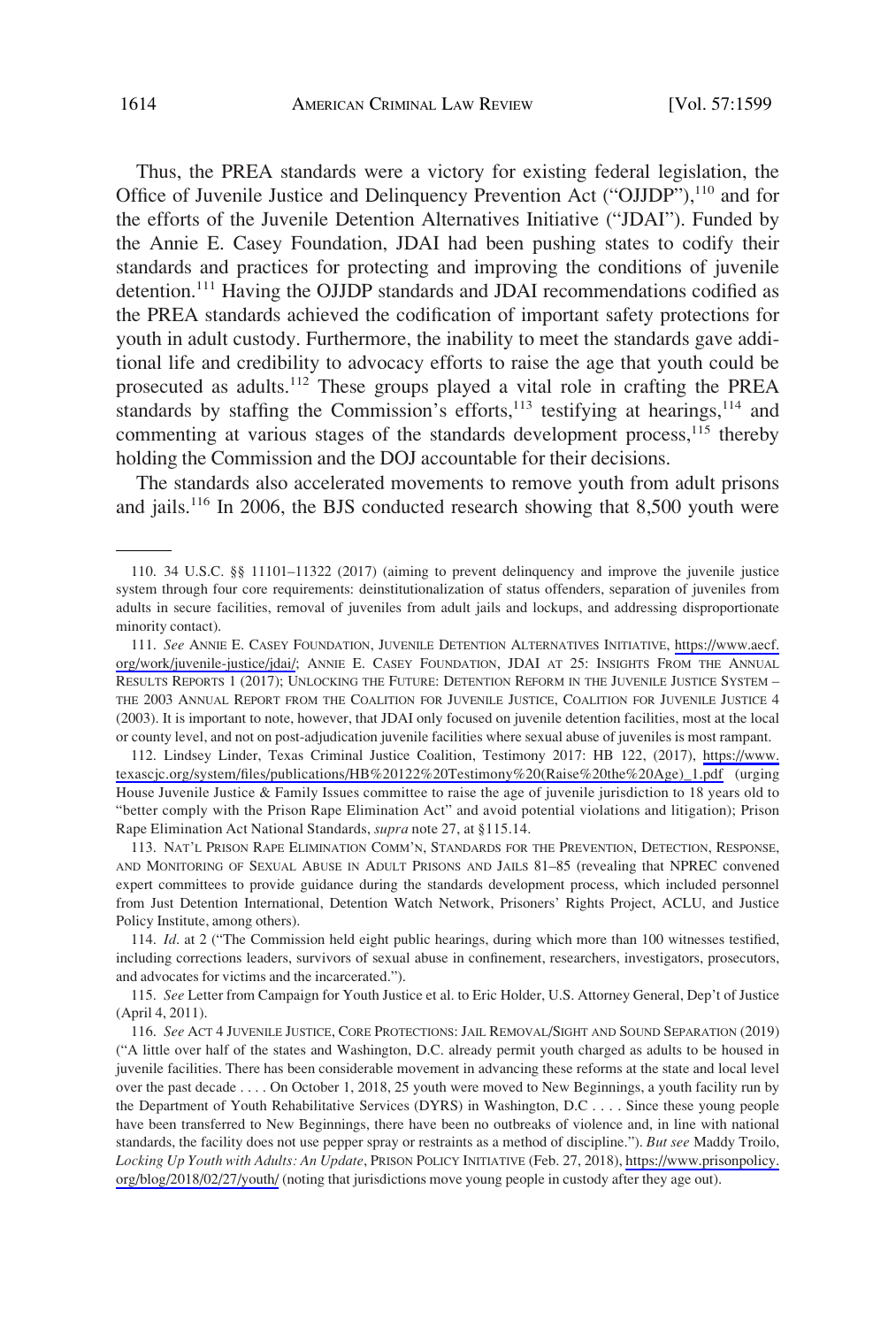confined with adults in prisons and jails on any given day.<sup>117</sup> By the end of 2013, that number had decreased to only 1,200 youths.<sup>118</sup> Admittedly, while PREA standards contributed to this decline, the decrease resulted from a variety of other factors, including efforts to raise the age of criminal responsibility that preceded the enactment of PREA,<sup>119</sup> more aggressive enforcement of OJJDP standards on sight and sound separation of youth from adults in jails, $120$  the fiscal and logistical impacts of sight and sound separation from adults,<sup>121</sup> the prohibition on using solitary confinement to meet the sight and sound separation requirement, $122$  and high profile litigation related to the abuse of youthful inmates in adult prisons and jails.<sup>123</sup>

# III. LOWERING BARRIERS AND GIVING NEW LIFE TO EXISTING CONSTITUTIONAL AND STATE LAW CLAIMS

Given the conditions of confinement that people in custody in the United States face, there was no shortage of prison litigation prior to the passage of the Prison Litigation Reform Act (the "PLRA") in 1995.<sup>124</sup> Over the years, federal and state

121. Jeree Thomas, Is It Enough? The Implementation of PREA's Youthful Inmate Standard, THE CAMPAIGN FOR YOUTH JUSTICE (Sept. 4, 2018), [http://www.campaignforyouthjustice.org/2018/item/is-it-enough-the](http://www.campaignforyouthjustice.org/2018/item/is-it-enough-the-implementation-of-prea-s-youthful-inmate-standard)[implementation-of-prea-s-youthful-inmate-standard](http://www.campaignforyouthjustice.org/2018/item/is-it-enough-the-implementation-of-prea-s-youthful-inmate-standard) ("Compliance with the Youthful Inmate Standard, is costly for many states, especially as states struggle to retain qualified correctional officers to staff these facilities. As a result, a growing number of states and localities are finding alternatives to adult facilities for youth.").

122. AWAD ET AL., *supra* note 1, at 26 (reporting that state legislators in Virginia introduced legislation that would require the Board of Corrections to approve adult facilities that house youth after seven boys were placed in solitary confinement at Hampton Roads Regional Jail to avoid putting 100 beds out of commission to house the boys separately).

123. See generally Poore v. Glanz, 724 F. App'x 635, 638 (10th Cir. 2018) (ruling in favor of a 17-year-old girl who was housed in an adult facility and raped by a corrections officer because the female youthful inmates were housed in an isolated and unmonitored section of the facility staffed by only one male guard, which showed that the administration was deliberately indifferent to the vulnerabilities youthful inmates face); *see also* Michael Kunzelman, *Louisiana Teen Prisoner Raped by Inmate and Infected With HIV, Lawsuit Alleges*, CHI. TRIB. (Jan. 30, 2018), [https://www.chicagotribune.com/nation-world/ct-louisiana-prison-rape-hiv-lawsuit-20180130-story.](https://www.chicagotribune.com/nation-world/ct-louisiana-prison-rape-hiv-lawsuit-20180130-story.html) [html](https://www.chicagotribune.com/nation-world/ct-louisiana-prison-rape-hiv-lawsuit-20180130-story.html) (detailing lawsuit that made national headlines involving a teenager who filed suit against the East Baton Rouge Parish Prison after being raped by another inmate and contracting HIV).

124. Woodford v. Ngo, 548 U.S. 81, 84 (2006) (asserting that Congress enacted the Prison Litigation Reform Act because of "a sharp rise in prisoner litigation in the federal courts"); Alexander v. Hawk, 159 F.3d 1321, 1324–25 (11th Cir. 1998) (noting that Congress found that "the number of prisoner lawsuits 'has grown astronomically—from 6,600 in 1975 to more than 39,000 in 1994'"); Rivera v. Allin, 144 F.3d 719, 727–28 (11th Cir, 1998) (concluding that prisoners file more frivolous lawsuits than any other class of persons); Roller v. Gunn, 107 F.3d 227, 230 (4th Cir. 1997) (citing statistics that show "[i]n 1995, prisoners brought over 25% of the civil cases filed in the federal district courts").

<sup>117.</sup> NAT'L PRISON RAPE ELIMINATION COMM'N, *supra* note 4, at 18.

<sup>118.</sup> E. ANN CARSON, U.S. DEPT' OF JUSTICE, BUREAU OF JUSTICE STATISTICS, PRISONERS IN 2013 19 (2014), <https://www.bjs.gov/content/pub/pdf/p13.pdf>.

<sup>119.</sup> JUSTICE POLICY INST., *supra* note 101.

<sup>120.</sup> Compare 28 C.F.R. § 115.14 (2019) (covering any person under 18, supervised by the adult court and incarcerated or detained in a prison or jail), *with* COAL. FOR JUVENILE JUSTICE, HISTORY OF THE JJDPA, [http://](http://www.juvjustice.org/federal-policy/juvenile-justice-and-delinquency-prevention-act) [www.juvjustice.org/federal-policy/juvenile-justice-and-delinquency-prevention-act](http://www.juvjustice.org/federal-policy/juvenile-justice-and-delinquency-prevention-act) (ensuring "that accused and adjudicated delinquent, status offenders, and non-offending juveniles are not detained or confined in any institution where they may have contact with adult inmates").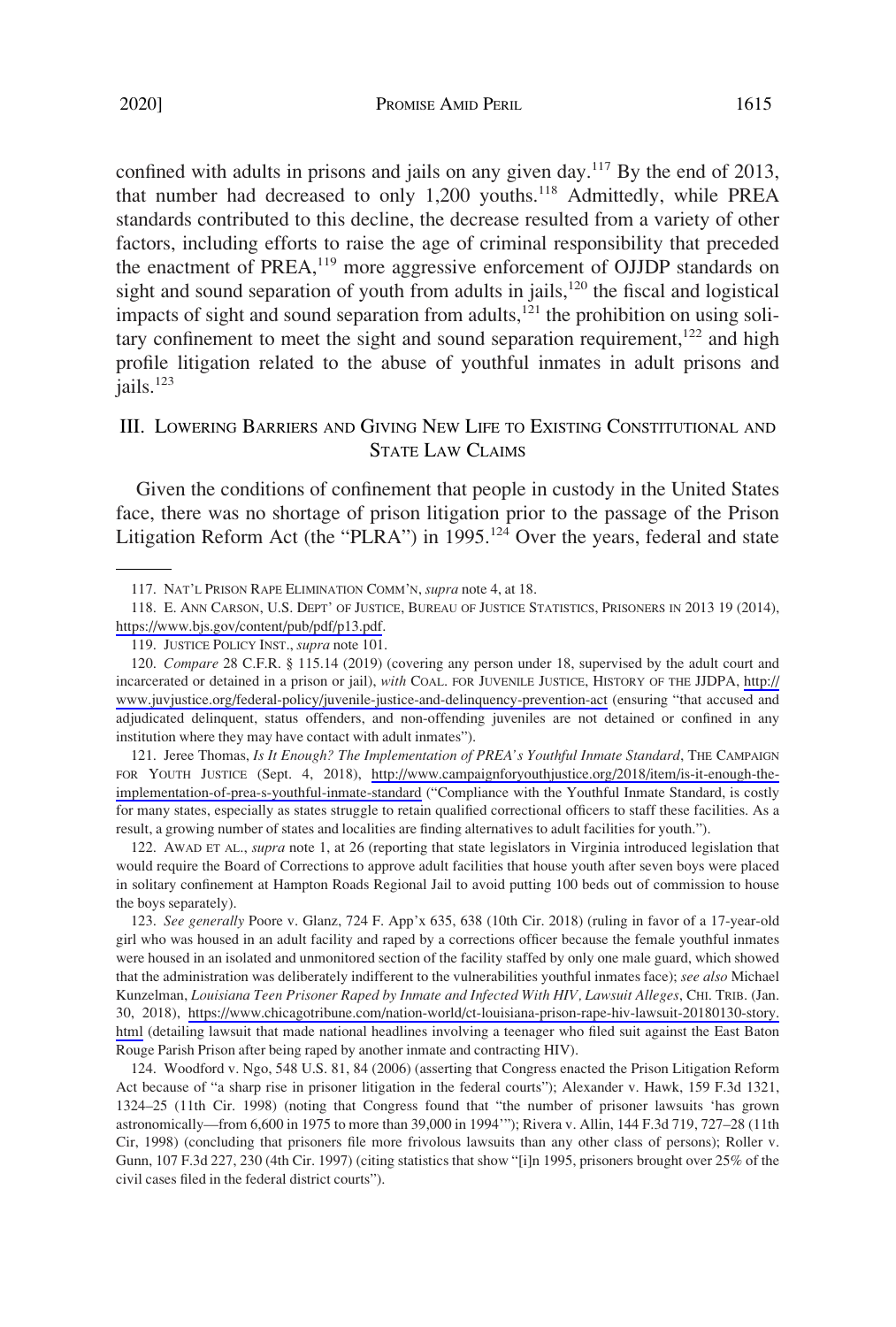officials have created barriers to litigation for people in custody.<sup>125</sup> The primary barrier to conditions of confinement litigation has been the PLRA.<sup>126</sup> Data from the Administrative Office of U.S. Courts reflect the role that the PLRA has played in diminishing prison litigation.<sup>127</sup> In 2018, the amount of inmate petitions filed for civil rights violations was 18,842, compared to 41,679 petitions filed in 1995, prior to passage of the PLRA.<sup>128</sup>

An initial barrier to the passage of PREA was whether the statute itself would create a new cause of action, thereby increasing the number of filings pertaining to conditions of confinement.<sup>129</sup> The legislation makes clear that PREA did not create a new cause of action.130 So, claims of prisoner abuse that cite PREA as a separate cause of action end with dismissal, while claims involving the same conduct proceed under other available federal and state law bases.<sup>131</sup>

The PLRA requires prisoners, among other hurdles,<sup>132</sup> to: (a) exhaust administrative remedies prior to filing suit;<sup>133</sup> (b) avoid filing "frivolous cases;"<sup>134</sup> and (c) show physical injury resulting from conditions of confinement.<sup>135</sup> While PREA

129. *Implementation and Unresolved Issues*, *supra* note 5, at 11 (stating that PREA garnered bi-partisan support and was quickly passed in part because organizations such as the Human Rights Watch and Stop Prisoner Rape conceded a "private right of action" and neutralized fears that the legislation would cause more prison litigation).

130. Alexander v. Sandoval, 532 U.S. 275, 286 (2001) (asserting that Congress must create a private right of action either explicitly or implicitly and the court cannot create a private right of action without that intent); Collen v Yamaoka, No. 14-00577 SOM/KSC, 2015 U.S. Dist. LEXIS 22322, at \*5 (D. Haw. Feb. 24, 2015) ("Absent specific congressional intent, no private right of action exists.").

131. Bennett v. Parker, No. 3:17-cv-1176, 2017 U.S. Dist. LEXIS 169876, at \*5–6 (M.D. Tenn. Oct. 13, 2017) (dismissing plaintiff's PREA claims because other district courts have asserted that the statute does not create a private cause of action); Longoria v. Cty. of Dallas, No. 3:14-CV-3111-L, 2017 WL 958605, at \*16 (N.D. Tex. Mar. 13, 2017) (dismissing plaintiff's rape claims alleging that an officer raped her because the "claim based on . . . PREA is fundamentally flawed, as it is based on the faulty assumption that the standards established by PREA are mandatory requirements"); Miller v. Griffith, No. 4:16CV539 JAR, 2016 U.S. Dist. LEXIS 56507, at \*4–5 (E.D. Miss. Apr. 28, 2016) (dismissing plaintiff's PREA sexual assault claims as legally frivolous).

132. 28 U.S.C. § 1915(b) (2018) (requiring payment of court filing fees in order to file suit).

133. 42 U.S.C. § 1997e(a) (2013).

134. 28 U.S.C. § 1915(g) (containing an exception for circumstances in which the inmate is in "imminent danger of serious physical injury").

135. 42 U.S.C. § 1997e(e) ("No federal civil action may be brought by a prisoner confined in a jail, prison, or other correctional facility, for mental or emotional injury suffered while in custody without a prior showing of

<sup>125.</sup> Rachel Poser, *Why It's Nearly Impossible for Prisoners to Sue Prisons*, NEW YORKER (May 30, 2016), <https://www.newyorker.com/news/news-desk/why-its-nearly-impossible-for-prisoners-to-sue-prisons>("[T]he P.L.R.A. makes it nearly impossible for inmates to get a fair hearing in court.").

<sup>126.</sup> *Id*. ("[T]he number of federal lawsuits by inmates against prisons has fallen by sixty per cent [sic] in the twenty years since the P.L.R.A.'s passage.").

<sup>127.</sup> *See generally* Margo Schlanger, *Trends in Prisoner Litigation, as the PLRA Enters Adulthood*, 5 UC IRVINE L. REV. 153, 172 (2015) (using data from the Administrative Office of the U.S. Courts to analyze case filing, termination, and outcome figures).

<sup>128.</sup> U.S. COURTS, TABLE 4.4 U.S. DISTRICT COURTS—CIVIL CASES FILED, BY NATURE OF SUIT (Sep. 30, 2018), [https://www.uscourts.gov/sites/default/files/data\\_tables/jff\\_4.4\\_0930.2018.pdf](https://www.uscourts.gov/sites/default/files/data_tables/jff_4.4_0930.2018.pdf) (noting that the 2018 statistics are slightly down from the 2016 and 2017 statistics, but are still an increase from the statistics in 2000, 2005, and 2010).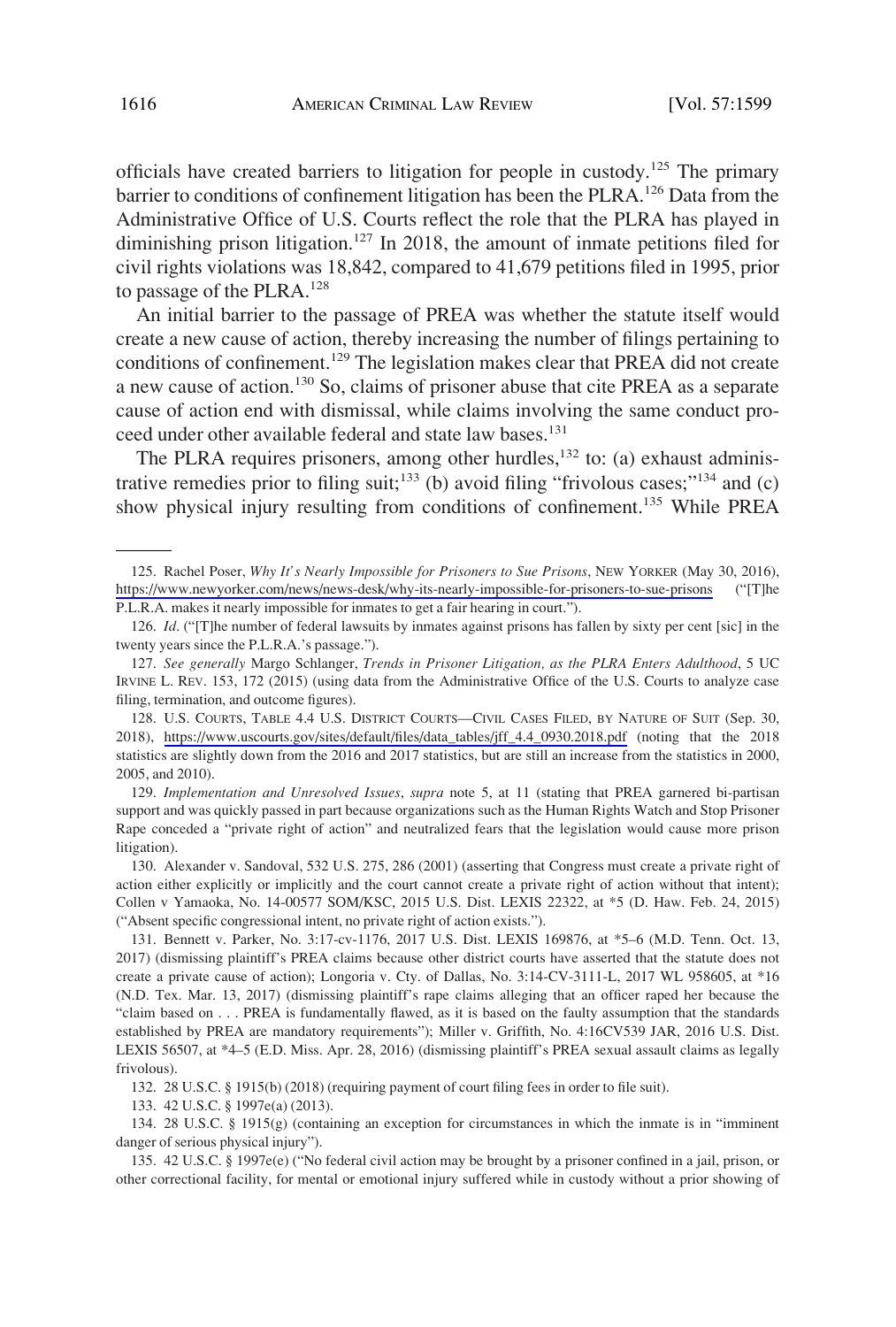does not provide a separate cause of action, litigants and courts are using it to determine whether the PLRA provisions are being met.

# A. *Exhaustion of Administrative Remedies*

Under the PLRA, the failure to exhaust administrative remedies is an affirmative defense, such that a prisoner stating a claim need not prove exhaustion of their administrative remedies.<sup>136</sup> And while case law prior to the enactment of PREA provided that agencies could, with few exceptions, define what constitutes exhaustion in order to comply with PREA,  $^{137}$  agency exhaustion requirements must mirror those in the PREA standards.<sup>138</sup> PREA provides that there is no time limit for submitting a grievance for sexual abuse.<sup>139</sup> So, agencies may not, for example, set a thirty or ninety-day time limit for filing a complaint about sexual abuse, then later plead that the prisoner's claim is precluded, and still comply with PREA.140 The PREA standard provides the possibility that filing a report of abuse—no matter how distant from the actual incident that gave rise to the complaint—is sufficient to exhaust administrative remedies.<sup>141</sup> Some courts, however, have interpreted PREA as not covering incidents that occurred prior to the effective date of the standards.<sup>142</sup> For instance, in *Does 1-12 v. Michigan Dep't of Corrections*, retroactivity was at the core of the litigation because some of the plaintiffs' claims involved incidents occurring prior to the effective date of the standards, prompting their dismissal.<sup>143</sup> The district court ruled that plaintiffs who were abused prior to when the PREA grievance policy was implemented in the Michigan Department of

141. *Id*.

physical injury or the commission of a sexual act."); *see* Eleanor M. Levine, *Compensatory Damages Are Not for Everyone: Section 1997e(e) of the Prison Litigation Reform Act and the Overlooked Amendment*, 92 NOTRE DAME L. REV. 2203, 2205 (2017) ("[S]ome courts had interpreted § 1997e(e) to bar rape claims when the prisoner could not prove a physical injury."); Jamie Fellner, *Ensuring Progress: Accountability Standards Recommended by the National Prison Rape Elimination Commission*, 30 PACE L. REV. 1625, 1644 (2010) ("That requirement fails to take into account the very real emotional and psychological injuries that often follow sexual assault, and it has been perversely interpreted by at least a few courts that concluded sexual assault alone does not constitute a 'physical injury.'").

<sup>136.</sup> Brown v. Croak, 312 F.3d 109, 111 (3d Cir. 2002) ("Failure to exhaust administrative remedies is an affirmative defense that must be pled and proven by the defendant.").

<sup>137.</sup> Karen M. Harkins Slocomb, Case Note, *How the Court Got It Wrong in* Woodford v. Ngo *by Saying No to Simple Administrative Exhaustion Under the PLRA*, 44 SAN DIEGO L. REV. 387, 390 n.10 (2007) ("The Court does not offer a brightline definition of 'critical procedural rules,' and its holding leaves administrative procedure to the discretion of the individual prisons.").

<sup>138. 28</sup> C.F.R. § 115.52 (2019).

<sup>139.</sup> *Id*. § 115.52(b)(1) (providing that "[t]he agency shall not impose a time limit on when an inmate may submit a grievance regarding an allegation of sexual abuse").

<sup>140.</sup> *Id*.

<sup>142.</sup> *See* Payton v. Thompson, No. 2:13-cv-92-DPM-JJV, 2015 WL 252277, at \*4–5 (E.D. Ark. Jan 20, 2015) (rejecting PREA application to an assault that occurred on July 2, 2012); Wakeley v. Giroux, No. 1:12-CV-2610, 2014 WL 1515681, at \*4 (M.D. Pa. Apr. 15, 2014) (rejecting application of PREA to assault that occurred in March 2011).

<sup>143.</sup> Does 1–12 v. Mich. Dep't of Corr., No. 13-14356, 2018 WL 5786199, at \* 7 (E.D. Mich. Nov. 5, 2018).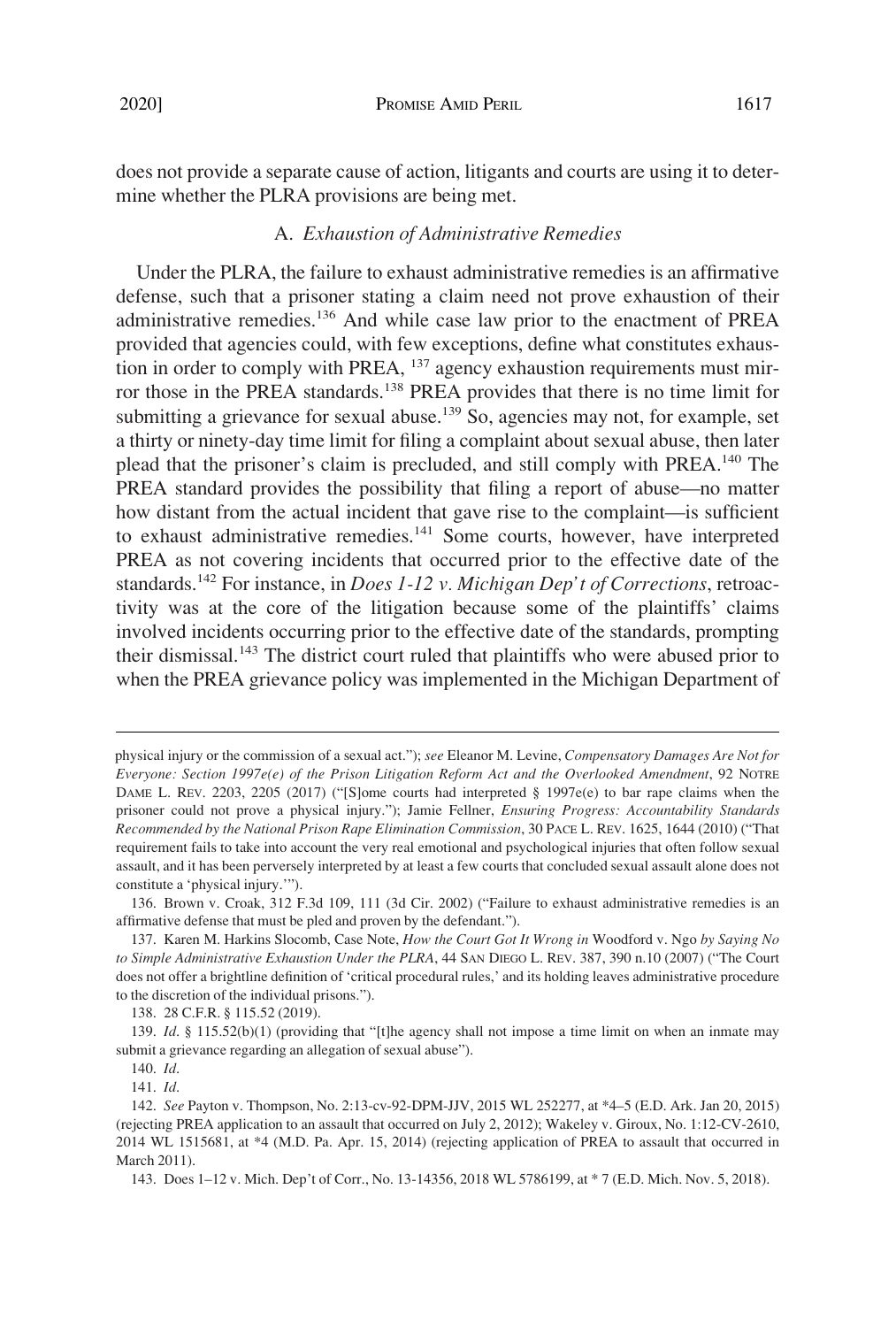Corrections ("MDOC") did not timely exhaust administrative remedies and that the new PREA grievance policy was not retroactive.<sup>144</sup>

While the district court was deciding the motion for summary judgment with regard to plaintiffs Does 1-6, plaintiffs Does 8-10 separately appealed the district court's grant of summary judgment in a separate action.<sup>145</sup> The Sixth Circuit Court of Appeals reversed the district court's decision on December 18, 2019, stating that MDOC's PREA administrative remedies process was so convoluted as to be unavailable to exhaust.<sup>146</sup> The appellate court based its decision on MDOC's decision to route the plaintiff's grievances under its convoluted PREA administrative remedies process, even though the sexual abuse allegations occurred before it adopted a PREA grievance procedure in April 2016.<sup>147</sup>

Courts are accepting that PREA standards provide multiple ways of reporting sexual abuse complaints beyond official grievance procedures, and these alternative methods of reporting may be considered exhaustion of administrative remedies under the PLRA. For example, in *Williams v. Phillips*, the plaintiff filed suit pursuant to 42 U.S.C. § 1983 alleging violation of his Eighth Amendment rights.<sup>148</sup> The plaintiff claimed that two police officers sexually assaulted and harassed him. The officers moved for dismissal for failure to exhaust all administrative remedies.<sup>149</sup> The court analyzed PREA and found that because the plaintiff alleged that he reported the allegations of abuse and harassment by one of the officers to a staff member—which is consistent with the available reporting options under PREA—the motion to dismiss should be denied.<sup>150</sup> Reaching this result would recognize that prisoners, even more than other victims, need multiple avenues to report abuse, and that the impact of trauma and fear of further victimization is as real for victims in prison as for those in the community.

### B. *Frivolous Claims*

The PLRA's frivolous claim provision aims to deter incarcerated individuals from filing these claims by imposing a "three strike rule" for inmates bringing a

<sup>144.</sup> *Id.* at \*9 ("MDOC did not adopt a set of PREA grievance procedures until April 2016. Before these policies were effective, then, MDOC's formal grievance procedure applied."). Summary judgment was granted as to plaintiffs Doe 1, 2, 5, and 6 for this reason. *Id*. CIVIL RIGHTS LITIGATION CLEARINGHOUSE, UNIV. OF MICH. L. SCHOOL, <https://www.clearinghouse.net/detail.php?id=14925>. At the time of this writing, other plaintiffs' claims are still being litigated in district court.

<sup>145.</sup> Does 8–10 v. Snyder, 945 F.3d 951, 961 (6th Cir. 2019).

<sup>146.</sup> *Id*. at 965. Unavailability of administrative remedies applied to Does 8 and 10. Doe 9 feared retaliation, so they did not file for an administrative remedy that likely would not have been available as well. *Id*. at 966–67.

<sup>147.</sup> *Id*. at 962. While the court states that "an inmate's *failure to exhaust* can no longer result from an untimely grievance if that grievance involved an allegation of sexual abuse," it did not reach the issue of whether PREA's prohibition on agency time limits for grieving allegations of sexual abuse applied to John Does 8–10's complaints. *Id*. at 956.

<sup>148.</sup> Williams v. Phillips, No. 2:17-cv-04291, 2018 WL 1887462, at \*1 (E.D. Pa. Apr. 20, 2018).

<sup>149.</sup> *Id*. at \*1.

<sup>150.</sup> *Id*. at \*5.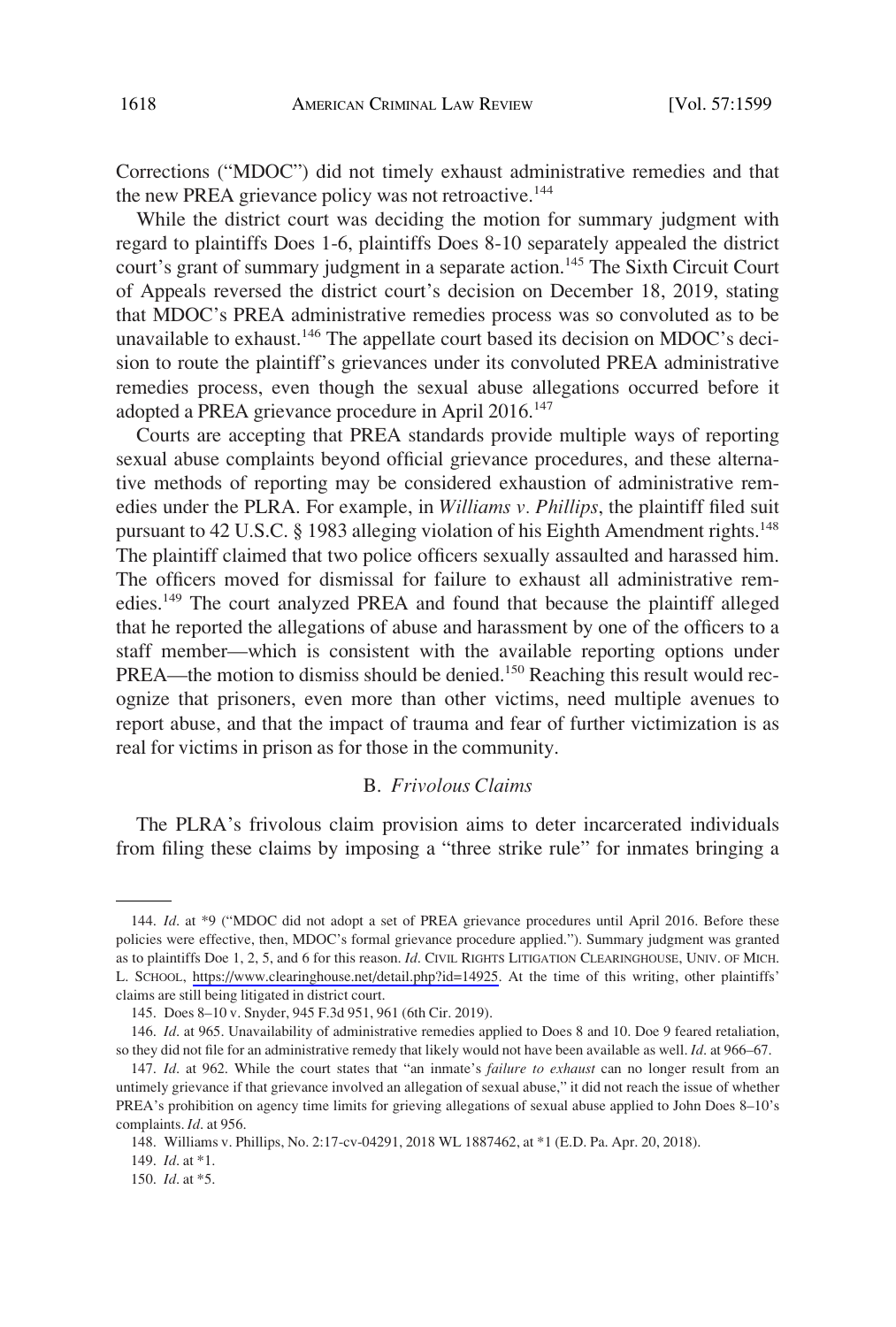civil suit action or an appeal in federal court.<sup>151</sup> Specifically, unless the inmate is under "imminent danger of serious physical injury," they may not file a civil action or an appeal to a civil judgment if they have brought civil actions or appeals that were dismissed for being frivolous, malicious, or failing to state a claim for which relief could be granted on three or more prior occasions.152 Although the PLRA intended to decrease the number of frivolous lawsuits brought by inmates, instead it has "greatly undermined the crucial oversight role played by courts in addressing sexual assault and other constitutional violations in corrections facilities" by removing the courts from the process.<sup>153</sup>

An inmate who has filed three or more lawsuits that have been dismissed for any of the aforementioned reasons will lose *in forma pauperis* status and have to pay the full filing fee, which can range from \$350 to \$450, if they wish to file a claim in the future.154 This provision does not account for how much time has passed between the prior frivolous claims or the current claim's merit.<sup>155</sup> Most importantly, the provision does not consider the significant hurdles that individuals alleging sexual assault of any kind face in being believed.<sup>156</sup> Undoubtedly, the filing fee imposes an additional barrier for many inmates and diminishes agency responsibility to address sexual violence that inmates experience.<sup>157</sup>

Courts often set a low hurdle for determining that a claim is frivolous. For example, in *Lumpkin v. Salt*, the court issued a strike to the plaintiff under the PLRA when the plaintiff filed suit after corrections officers cut off all of his clothing in the middle of booking him, exposing him to other inmates and female staff.158 The court granted defendants' request to issue a strike because there were no constitutional violations, and because video surveillance showed there were no other inmates in the area of the room at the time his clothes were cut off.<sup>159</sup> Similarly, in *Sublett v. McAlister*, the court ruled against a plaintiff who filed suit after he

155. *Id*. at 2.

157. Broc Gullett, *Eliminating Standard Pleading Forms that Require Prisoners to Allege Their Exhaustion of Administrative Remedies*, 2015 MICH. ST. L. REV. 1179, 1190 (2015) ("Therefore, if a prisoner has thrice had claims dismissed because they are frivolous, malicious, fail to state a claim, or seek monetary relief from someone who is immune from such relief, then a prisoner will be ineligible for IFP Status and will therefore have no access to the courts if he cannot afford to pay a filing fee.").

158. *See* Lumpkin v. Salt, No. C18-330-RSM-JPD, 2019 WL 1522000, at \*1 (W.D. Wash. Jan. 16, 2019).

159. *Id*. at \*6. The court found no constitutional violations, as the court believed the officers acted reasonably to ensure the safety of the jail staff and prevent contraband from entering the institution. *Id*. at \*4–6.

<sup>151. 28</sup> U.S.C § 1915(g) (2018).

<sup>152.</sup> *Id*.

<sup>153.</sup> JUST DETENTION INT'L, THE PRISON LITIGATION REFORM ACT OBSTRUCTS JUSTICE FOR SURVIVORS OF SEXUAL ABUSE IN DETENTION 1 (2009), [https://justdetention.org/wp-content/uploads/2015/10/FS-The-Prison-](https://justdetention.org/wp-content/uploads/2015/10/FS-The-Prison-Litigation-Reform-Act-Obstructs-Justice-for-Survivors-of-Sexual-Abuse-in-Detention.pdf)[Litigation-Reform-Act-Obstructs-Justice-for-Survivors-of-Sexual-Abuse-in-Detention.pdf.](https://justdetention.org/wp-content/uploads/2015/10/FS-The-Prison-Litigation-Reform-Act-Obstructs-Justice-for-Survivors-of-Sexual-Abuse-in-Detention.pdf)

<sup>154.</sup> *Id*. at 1–2.

<sup>156.</sup> According to BJS data, "nearly half of prisoner rape survivors who did not report the abuse were afraid they would not be believed." JUST DETENTION INT'L, HOPE BEHIND BARS: AN ADVOCATE'S GUIDE TO HELPING SURVIVORS OF SEXUAL ABUSE IN DETENTION 10 (2014). Also, nearly one half of those who reported staff-oninmate sexual abuse and nearly one third reporting inmate-on-inmate sexual abuse were disciplined. *Id*. Those reporting sexual abuse are also likely moved to solitary confinement. *Id*.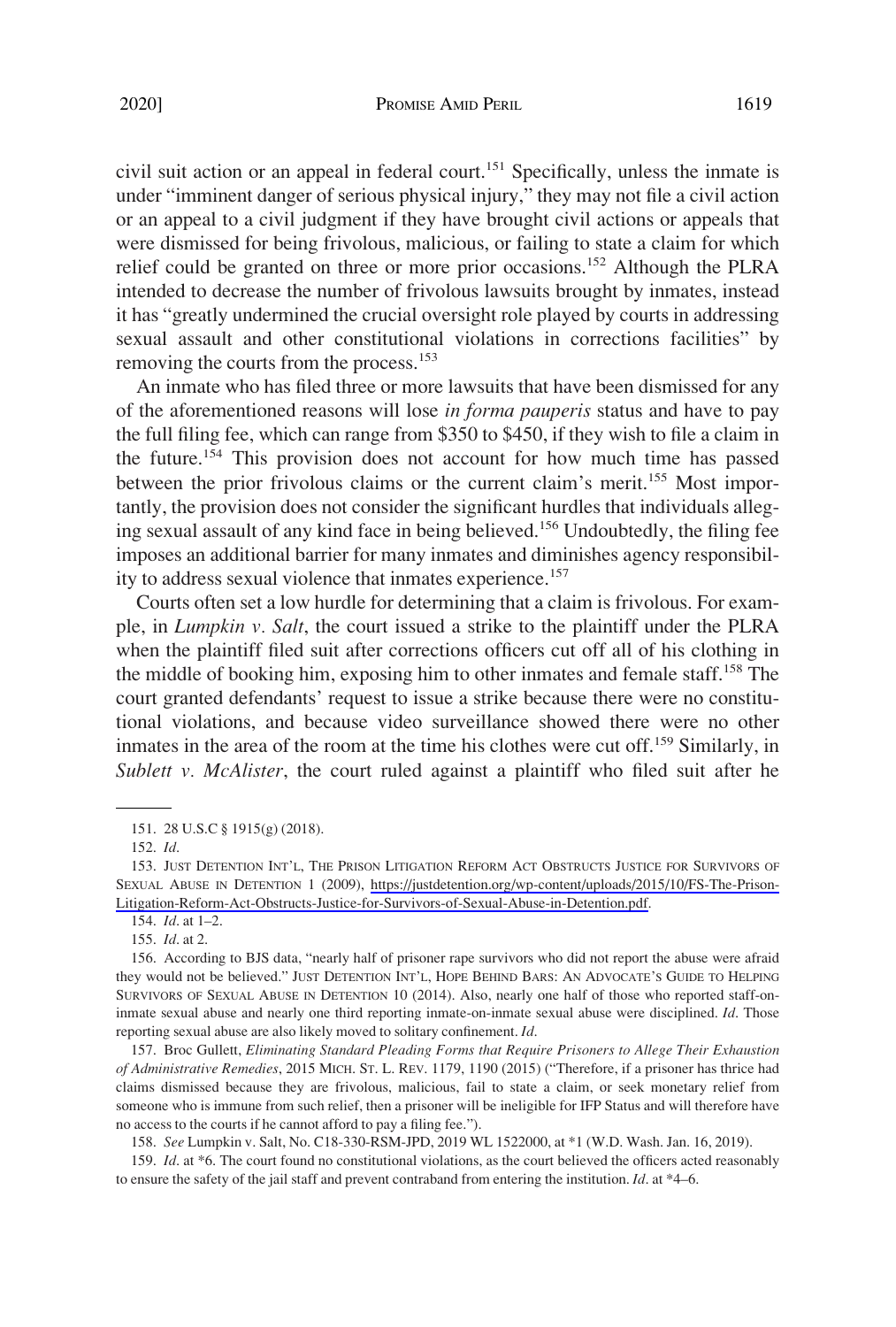observed a female prison guard staring into the men's showers because he was fully clothed when the action occurred and no other sexual misconduct occurred.<sup>160</sup> The court found this claim to be frivolous because the plaintiff was not engaged in constitutionally protected conduct.<sup>161</sup>

The strikes in such cases reflect the court's frustration with *pro se* prison litigation and its preference that lawyers curate more serious claims of abuse.<sup>162</sup> While this approach increases judicial efficiency, it has worsened the state of prisons. Thus, matters that come to the court's attention are often deeper and more serious problems that might have been remedied had the court intervened sooner at the behest of *pro se* litigants.<sup>163</sup>

## C. *Physical Injury*

While PREA is explicit that it does not create any new causes of action, it does give weight to prisoner claims that rape is a serious injury that violates the Eighth Amendment prohibition against cruel and unusual punishment.<sup>164</sup> The PLRA removed the ability of plaintiffs to file for damages for mental anguish without first showing physical injury or sexual assault.<sup>165</sup> Rape is, therefore, the kind of serious injury that is not precluded by the PLRA.<sup>166</sup> PREA has since provided standards that aid in the detection, reporting, and preservation of physical evidence in support of sexual assault claims.

One of the most hotly contested issues is whether rape is a per se physical injury.167 Although PREA seems to have laid that issue to rest, courts still require

163. *Id*. at 335. ("The percentage of granted/meritorious applications has decreased, implying that the PLRA has deterred not only frivolous cases, but also cases with enough merit to warrant the granting of counsel.").

164. U.S. Const. amend. VIII.

166. *See* Alexander v. Sandoval, 532 U.S. 275, 291 (2003) (holding that, in the absence of explicit authorization by Congress, no private right of action is created simply by statute); Chao v. Ballista, 772 F. Supp. 2d 337, 341 n.2 (D. Mass. 2011) (citing that every court that has dealt with the issue has decided that PREA does not create a private cause of action); *see also* 42 U.S.C. § 15602(3), (7) (describing the purposes of PREA to prevent and punish prison rape and protect the Eighth Amendment Rights of prisoners); Kate Walsh, *Inadequate Access: Reforming Reproductive Health Care Policies for Women Incarcerated in New York State Correctional Facilities*, 50 COLUM. J.L. & SOC. PROBS. 45, 70 (2016) (arguing that, despite PREA lacking a private right of action provision, litigants can use PREA noncompliance to argue that facilities are failing to meet constitutional obligations).

167. Deborah M. Golden, *It's Not All in My Head: The Harm of Rape and the Prison Litigation Reform Act*, 11 CARDOZO WOMEN'S L.J. 37, 45 (2004) (concluding that the question of whether rape in and of itself is a

<sup>160.</sup> Sublett v. McAlister, No. 5:16-CV-00138-TBR, 2018 U.S. Dist. LEXIS 216714, at \*1 (W.D. Ky. Dec. 27, 2018).

<sup>161.</sup> *Id*. at \*6.

<sup>162.</sup> *See* Jonathan D. Rosenbloom, *Exploring Methods to Improve Management and Fairness in Pro Se Cases: A Study of the Pro Se Docket in the Southern District of New York*, 30 FORDHAM URB. L.J. 305, 306–307 (2002) (describing courts' and court staff's frustration in dealing with pro se litigants); *id*. at 314, n.38 ("[T]he PLRA 'will help bring relief to a civil justice system overburdened by frivolous prisoner lawsuits . . . .'") (quoting Sen. Hatch on PLRA, 141 CONG. REC. S14611-01, S14626-27 (daily ed. Sept. 29, 1995)).

<sup>165.</sup> Rosenbloom, *supra* note 162, at 314; 42 U.S.C. § 1997(e) (2018) ("No Federal civil action may be brought by a prisoner confined in a jail, prison, or other correctional facility, for mental or emotional injury suffered while in custody without a prior showing of physical injury or the commission of a sexual act.").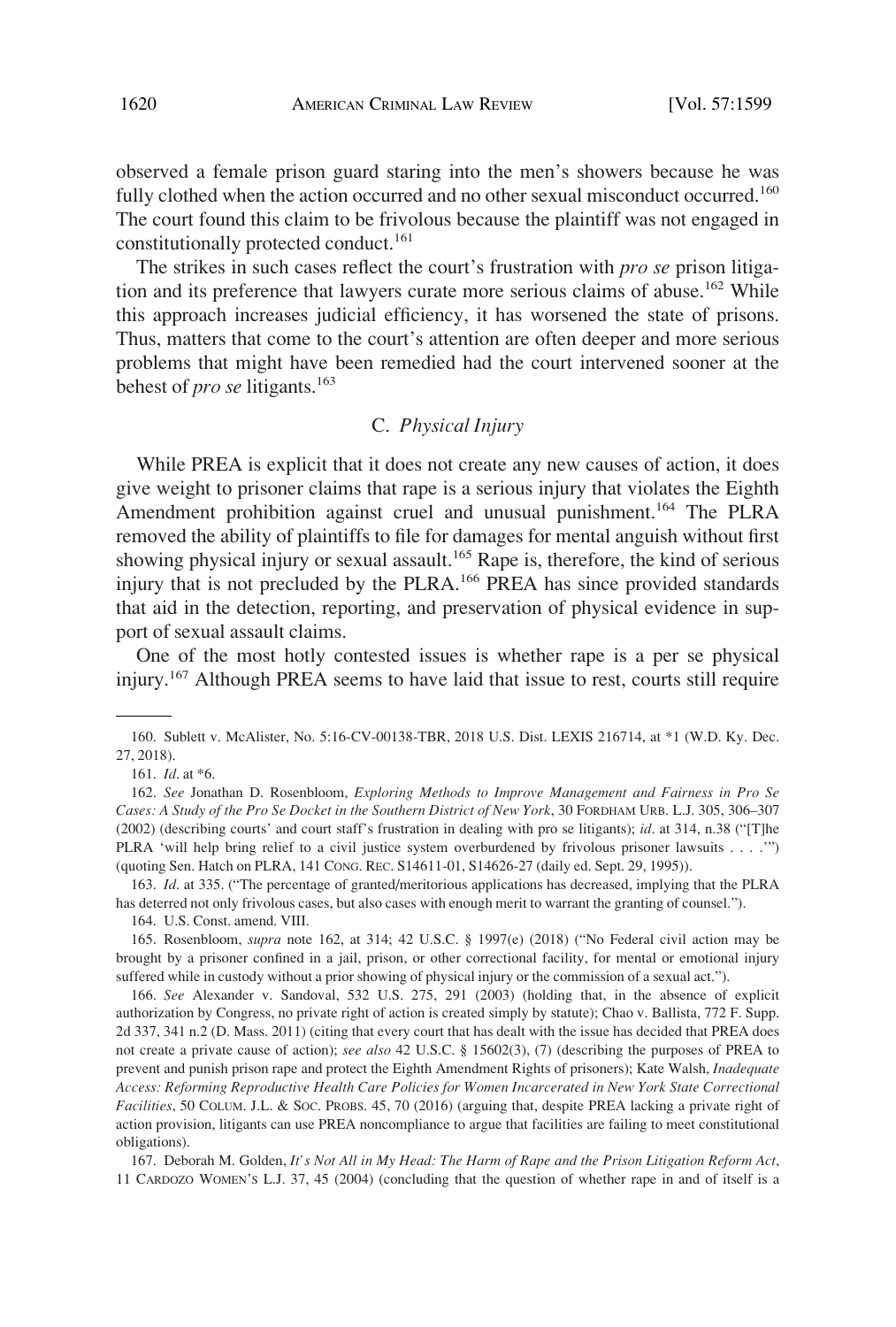plaintiffs, even in sexual assault cases, to allege actual physical injuries such as bruises and tearing.168 Litigants receive resistance from the courts if they are not able to prove that their allegations resulted in a physical injury. Many courts have held that mere verbal harassment of a sexual nature does not violate the Eighth Amendment.169 For example, in *Gipson v. West Valley Detention Risk Management*, the court ruled against the plaintiff after two officers "groped and made sexual comments about his buttocks."170 The court dismissed the plaintiff's Eighth Amendment claims on the grounds that mere sexual commentary does not rise to a constitutional violation.<sup>171</sup> Likewise, many courts have held that a single isolated incident of sexual assault that does not result in physical injury also does not constitute cruel and unusual punishment.<sup>172</sup> Although PREA helps plaintiffs by emphasizing that rape is a serious injury, litigants must still show that they suffered from a physical injury as a result of the sexual assault.

In sum, while PREA did not create a new cause of action, it signaled to prisoners and their counsel that sexual victimization of people in custody were serious matters that the court would examine more carefully. PREA also put correctional agencies on notice that it would look more carefully at whether their practices, particularly those related to complaining about victimization, affected inmate safety. Finally, PREA seems to have settled the issue that courts should view sexual victimization as a serious physical injury that can give rise to a cause of action and a remedy.

170. Gipson v. W. Valley Det. Risk Mgmt., No. EDCV 19-197-DDP (KK), 2019 U.S. Dist. LEXIS 23677, at \*1 (C.D. Cal. Feb. 13, 2019).

171. *Id*. at \*3–4.

physical injury is one that remains open and describing how some courts have said that the rape in a respective case is a physical injury without providing when rape constitutes a physical injury).

<sup>168.</sup> *See generally* 28 C.F.R. § 115.6 (2019) (defining sexual abuse and harassment without requiring any physical injury).

<sup>169.</sup> *See* Thomas v. Gore, No. 3:18-CV-1929-GPC-MDD, 2019 U.S. Dist. LEXIS 30591, at \*4 (S.D. Cal. Feb. 26, 2019) (holding that the deputy calling plaintiff "baby" or "black king" did not violate the Eighth Amendment); Brown v. Cronin, No. 17-CV-74-FPG, 2019 WL 635578, at \*3 (W.D.N.Y. Feb. 14, 2019) (holding that an officer's threatening remarks to penetrate the plaintiff on several occasions does not alone violate the Eighth Amendment); Anderson v. Silva, No. 1:18-cv-01612-BAM (PC), 2019 WL 484191, at \*3 (E.D. Cal. Feb. 7, 2019) (holding mere verbal harassment does not arise to an Eighth Amendment violation); Collins v. Diocese of Sacramento, No. 2:17-cv-2307 MCE CKD P, 2019 WL 95454, at \*3 (E.D. Cal. Jan. 3, 2019) (holding that priest who was placed within the prison system did not violate the constitution by using sexually abusive language towards the plaintiff).

<sup>172.</sup> *See* Fletcher v. O'Bryan, No. 5:17cv146-MCR-CJK, 2019 WL 573179, at \*5 (N.D. Fla. Jan. 25, 2019) (dismissing the plaintiff's PREA claims that officer was observing him taking a shower through video surveillance because the isolated incident was not serious enough to give rise to a constitutional violation); *see also* Booth v. Comm'r of Corr., No. 3:19-cv-100 (MPS), 2019 U.S. Dist. LEXIS 28942, at \*4 (D. Conn. Feb. 25, 2019) (finding no Eighth Amendment violation where an officer watched inmates in the shower area on only one occasion); Sarvey v. Wetzel, No. 1:16-cv-00157 (Erie), 2019 U.S. Dist. LEXIS 7595, at \*4 (W.D. Pa. Jan. 16, 2019) (granting summary judgment to defendants because female inmate who was groped, forcibly kissed, and digitally penetrated by an officer inside an elevator failed to provide evidence of a physical injury among other reasons).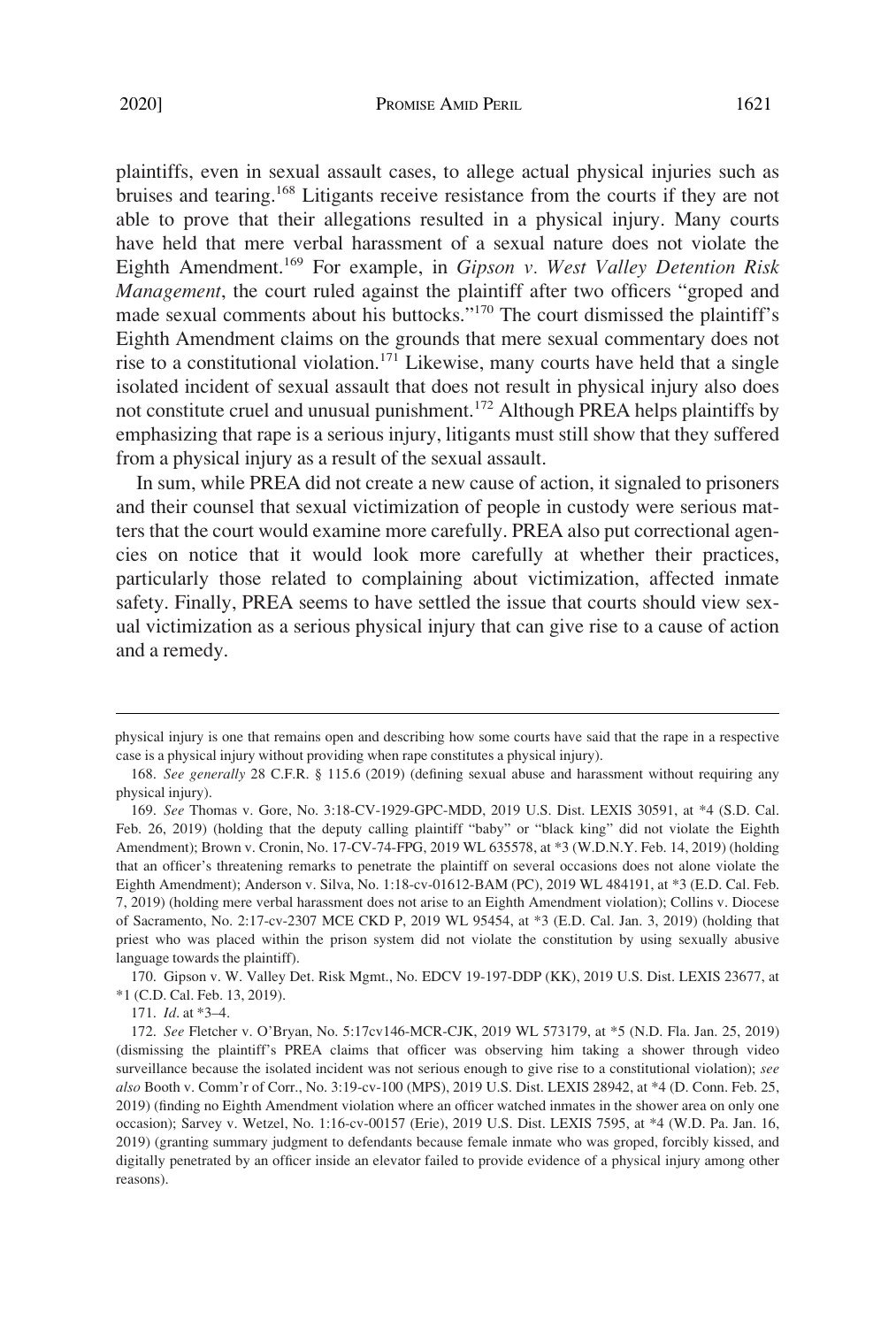#### IV. LITIGATION INTERPRETING PREA

Despite the litigation barriers imbedded at the core of the PLRA, litigants have attempted to use PREA as an additional source of relief for sexual abuse in custody. A review of 286 cases decided between March 2017 and June 2019 provide a snapshot of how the courts are interpreting PREA.<sup>173</sup> Of the 286 cases reviewed, 111 included claims of sexual abuse and harassment by other inmates or prisoner officials.174 In almost a third of the cases, prisoners made specific claims related to violations of PREA.175 Of these 286 cases, courts dismissed approximately twenty percent for failure to exhaust all administrative remedies.176 Importantly, LGBTQI people in custody raised fifteen percent of these claims.<sup>177</sup>

While the courts have been clear that PREA does not create a separate cause of action that gives rise to relief, $178$  courts are willing to use violations of the PREA standards to support Eighth Amendment and state and federal tort claims raised by incarcerated victims.<sup>179</sup>

# A. *Cases Attempting to Use PREA as a Separate Cause of Action Have Not Succeeded*

After the standards became final, initial cases sought to use PREA as a separate cause of action, despite the fact that the Act did not create a new cause of action.<sup>180</sup> In *Longoria v. County of Dallas*, a female prisoner claimed that an officer violated PREA by escorting her out of her cell to a mattress room in the infirmary and raping her.<sup>181</sup> The defendant officer alleged that the sex was consensual.<sup>182</sup> The court dismissed the plaintiff's claims of inadequate training and deliberate indifference stating, "[t]he plaintiff's claims based on PREA are fundamentally flawed, as it is based on the faulty assumption that the standards established by PREA are mandatory requirements."183 The court did, however, allow the plaintiff to proceed on a state tort claim and a 42 U.S.C. § 1983 claim, under which she ultimately prevailed.<sup>184</sup>

<sup>173.</sup> This data was collected as part of an ongoing project to document how courts are interpreting the Prison Rape Elimination Act. The details of this research are detailed in a PowerPoint, *The Evolution of PREA: Case and Currents*, (June 19, 2019) (on file with author).

<sup>174.</sup> *Id*.

<sup>175.</sup> *Id*.

<sup>176.</sup> *Id*.

<sup>177.</sup> *Id*.

<sup>178.</sup> Longoria v. Cty. of Dallas, No. 3:14-CV-3111-L, 2017 WL 958605, at \*180 (N.D. Tex. Mar. 13, 2017). 179. *Id*.

<sup>180.</sup> *See Implementation and Unresolved Issues*, *supra* note 5, at 11, n.120 (stating that PREA garnered bipartisan support and was quickly passed in part because organizations such as the Human Rights Watch and Stop Prisoner Rape conceded a "private right of action" and neutralizing fears that the legislation would cause more prison litigation).

<sup>181.</sup> *Longoria*, 2017 WL 958605, at \*17.

<sup>182.</sup> *Id*. at 1.

<sup>183.</sup> *Id*.

<sup>184.</sup> *Id*.; *see also Longoria v. Cty. of Dallas, Texas*, No. 3:14-CV-3111-L, 2018 WL 339311 (N.D. Tex. Jan. 9, 2018).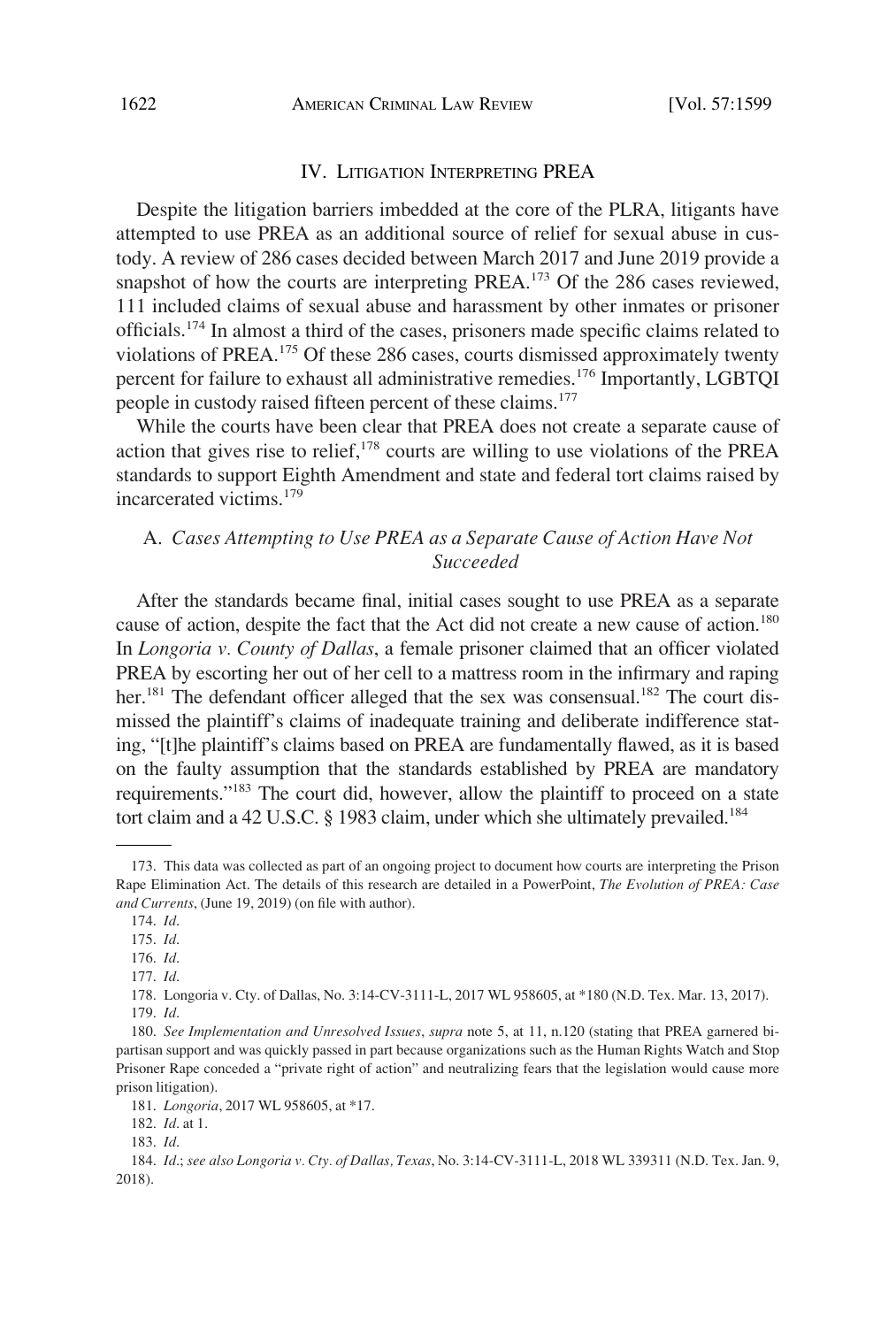In another case, *Bennett v. Parker*, the plaintiff alleged that the defendant warden raped him several times and made the plaintiff perform oral sex on him nine times.<sup>185</sup> While the court allowed the plaintiff's Eighth Amendment claims to proceed, it dismissed the PREA claims as "several district courts recognized that this statute does not create a private cause of action."<sup>186</sup>

In *Moore v. Jordan*, the plaintiff filed a 42 U.S.C. § 1983 action and pled a violation of PREA that the defendant and its employees violated the Eighth Amendment by failing to protect him from physical and sexual assault by another inmate.<sup>187</sup> The court ruled that the plaintiff's PREA claim was not cognizable, stating, "[n]othing in the PREA suggests that Congress intended to create a private right of action for prisoners to sue for non-compliance."<sup>188</sup>

In *Zollicoffer v. Livingston*, the plaintiff filed a 42 U.S.C. § 1983 complaint alleging that the defendants had violated her Eighth Amendment rights and PREA.<sup>189</sup> The plaintiff, a transgender woman, claimed that since being incarcerated twelve years ago, she had been repeatedly raped, forced into non-consensual sexual relationships, and assaulted by other inmates, with no action taken by staff after she repeatedly reported incidents.<sup>190</sup> The court announced that it would not address PREA in this case, as other courts have held that PREA does not establish a private right of action and is not relevant where the inmate has alleged Eighth Amendment violations.<sup>191</sup> Instead, the court allowed all Eighth Amendment claims to proceed, stating, "Plaintiff was sentenced to serve time in prison. She was not sentenced to be raped and assaulted by her fellow inmates."<sup>192</sup>

Thus, the case law is clear that PREA does not create a private right of action and that courts will dismiss claims directly pleading a violation of PREA. At the same time, courts will use the conduct claimed to be a violation of PREA to frame traditional constitutional claims of abuse in custody.

#### B. *PREA's Contribution to the Eighth Amendment Analysis*

As exhibited in the above cases where PREA was rejected as a private cause of action, PREA seems to have made the most impact in buttressing prisoners' Eighth Amendment constitutional claims. In *Hayes v. Dahlke*, the court cited PREA as part of its articulation of "evolving standards of decency."193 In *Hayes*, a transgender inmate filed suit under 42 U.S.C. § 1983 alleging violations of his First and Eighth Amendment rights, claiming that an officer sexually assaulted him during a

<sup>185.</sup> Bennett v. Parker, No. 3:17-cv-1176, 2017 U.S. Dist. LEXIS 169876, at \*3 (M.D. Tenn. Oct. 13, 2017). 186. *Id*. at \*6.

<sup>187.</sup> Moore v. Jordan, No. TDC-16-1741, 2017 WL 3671167, at \*1 (D. Md. Aug. 23, 2017).

<sup>188.</sup> *Id*. at \*7.

<sup>189.</sup> Zollicoffer v. Livingston, 169 F. Supp. 3d 687, 689 (S.D. Tex. 2016).

<sup>190.</sup> *Id*.

<sup>191.</sup> *Id*. at 692, n.14.

<sup>192.</sup> *Id*. at 700.

<sup>193.</sup> Hayes v. Dahkle, No. 9:16-CV-1368, 2017 WL 9511178, at \*5 (N.D.N.Y. Oct. 30, 2017).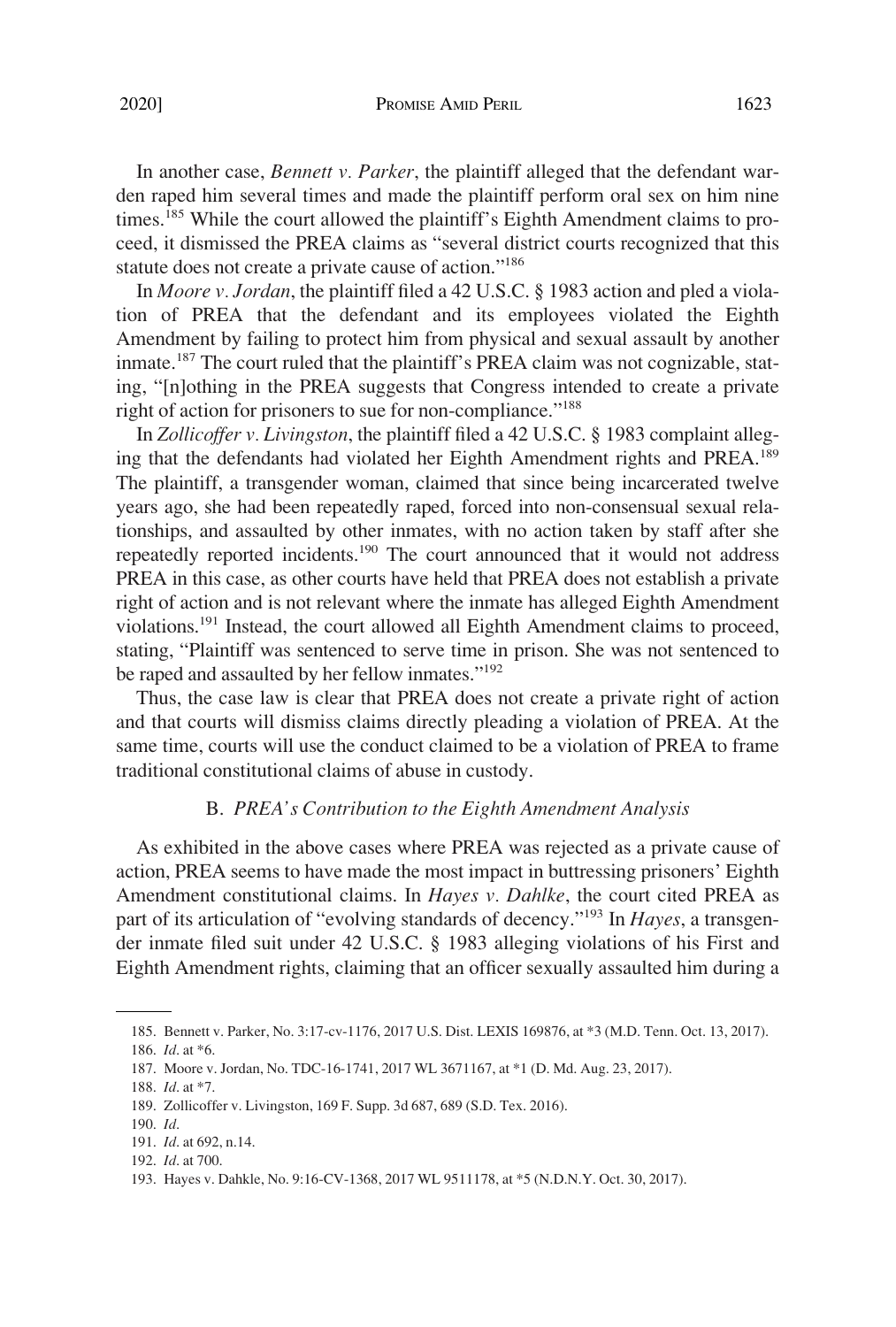pat-frisk and sexually harassed him saying, "[d]o you consider yourself a male or female" and other disparaging remarks on multiple occasions.194 As a result of filing the PREA complaint, defendants placed the plaintiff in solitary confinement and reprimanded the plaintiff for "falsely report[ing] incidents of sexual abuse."195 The court examined the Eighth Amendment claims "by looking beyond historical conceptions to the evolving standards of decency that mark the progress of a maturing society," and referenced PREA in its analysis.196 The court allowed the plaintiff's Eighth Amendment claims and First Amendment retaliation claims against the defendant officer to proceed.<sup>197</sup>

As the courts have struggled to find their footing in interpreting PREA, they have bootstrapped retaliatory conduct from corrections officials into proof of the valence of prisoners' Eighth Amendment claims. In *Landau v. Lamas*, the court denied the correctional defendants' motion for summary judgment because the plaintiff averred that a defendant correctional officer threatened to file a false report against him if he filed a PREA complaint that she sexually abused him.<sup>198</sup> The court dismissed the motion for summary judgment, as it was unclear what remedies were available to the plaintiff because of defendant's convoluted grievance and PREA reporting procedures. Also, the allegation of retaliatory threats prevented plaintiff from making a PREA report.<sup>199</sup>

Thus, PREA has been interpreted by the court as reflecting "evolving standards of decency" which in turn support applying the Eighth Amendment prohibition against cruel and unusual punishment.<sup>200</sup> Courts recognize that sexual victimization in custody by either staff or other inmates violates the Eighth Amendment. Additionally, though not a separate cause of action, courts have used correctional agencies' actions in suppressing plaintiffs' reports as additional evidence to support the existence of a constitutional violation.

199. *Id*. at \*22; *see also* Fontano v. Godinez, where the court denied a motion for summary judgment where an officer and warden allegedly retaliated against plaintiff for reporting rape by punishing him with solitary confinement. No. 3:12-CV-03042, 2012 U.S. Dist. LEXIS 89061 (C.D. Il., Mar. 28, 2016). The Illinois Department of Corrections settled the case for \$450,000 six months after this motion was denied. Press Release, Roderick and Solange MacArthur Justice Center, Settlement Reached in Lawsuit Alleging Illinois Prison Officials Retaliated Against Victim of Prison Rape, (Sept. 2, 2016) (on file with Northwestern University Pritzker School of Law).

200. *Hayes*, 2017 WL 9511178, at \*5, (quoting Graham v. Florida, 560 U.S. 48, 58 (2010), which cites "evolving standards of decency" dicta in Trop v. Dulles, 356 U.S. 86, 101 (1958) (plurality opinion)).

<sup>194.</sup> *Id*. at \*1.

<sup>195.</sup> *Id*. at \*2.

<sup>196.</sup> *Id*. at \*5.

<sup>197.</sup> *Id*. at \*11.

<sup>198.</sup> Landau v. Lamas, No. 3:15-CV-1327, 2018 WL 8950127, at \*9 (M.D. Pa. Oct. 11, 2018). The plaintiff prisoner filed suit pursuant to 42 U.S.C. § 1983. *Id*. at \*22. The plaintiff claimed that a female defendant officer sexually abused him and that other defendant officers knew about her conduct and failed to prevent it. *Id*. at \*9. The plaintiff further alleged that the defendant officer deterred him from submitting a PREA report by threatening to make false reports to prison officials regarding his sexual conduct as disciplinary matters. *Id*.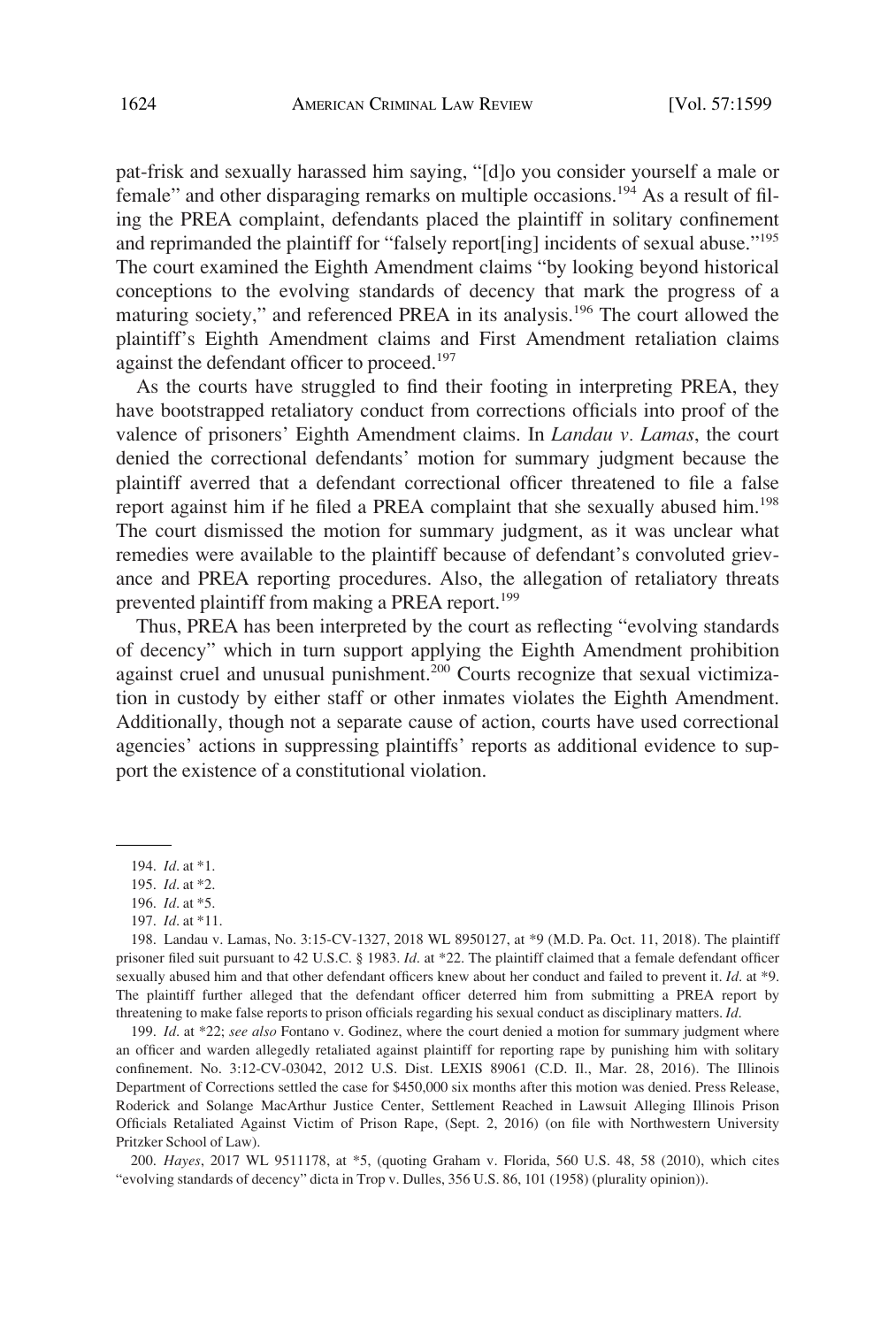## V. EXTENDING CIVIL RIGHTS AND SERVICES TO INCARCERATED PERSONS

Though sexual assault in custody is objectively serious enough to result in a constitutional violation, only recently have individuals who have been sexually assaulted in custody had access to the services that survivors in the community receive.201 PREA advanced that movement by creating access to sexual assault services such as Sexual Assault Nurse Examiners' examinations for incarcerated victims of sexual assault.<sup>202</sup> PREA also waded into the contentious area of crossgender supervision, prohibiting cross-gender viewing and searches of women in custody and limiting cross-gender viewing of male inmates while nude.<sup>203</sup> The PREA standards also took steps to address the vulnerability of LGBTQI people in custody by setting standards for searches, housing, and protection from abuse.204

## A. *Sexual Assault Services for People in Custody*

Another provision in PREA provides that upon a complaint of sexual assault, agencies must provide access to appropriate sexual assault services, including access to sexual assault nurse examiners and forensic examinations.<sup>205</sup> While

205. *See* 28 C.F.R. § 115.21(c)–(e). This subsection provides that:

<sup>201.</sup> *See* 28 C.F.R. § 115.21(d)–(e) (2019) (requiring access to rape crisis center or other community victim advocate).

<sup>202.</sup> *See* 24 C.F.R. § 115.21(c) (providing access to forensic medical examinations).

<sup>203.</sup> *See id*. § 115.15(d) (establishing limits to cross-gender viewing and searches).

<sup>204.</sup> *See id*. § 115.15(e) (prohibiting examinations to determine genital status); *id*. § 115.15(f) (requiring staff training to professionally and respectfully conduct pat-down searches); *id*. § 115.42 (allowing use of screening information to ensure inmates' health and safety).

<sup>(</sup>c) The agency shall offer all victims of sexual abuse access to forensic medical examinations, whether on-site or at an outside facility, without financial cost, where evidentiarily or medically appropriate. Such examinations shall be performed by Sexual Assault Forensic Examiners (SAFEs) or Sexual Assault Nurse Examiners (SANEs) where possible. If SAFEs or SANEs cannot be made available, the examination can be performed by other qualified medical practitioners. The agency shall document its efforts to provide SAFEs or SANEs.

<sup>(</sup>d) The agency shall attempt to make available to the victim a victim advocate from a rape crisis center. If a rape crisis center is not available to provide victim advocate services, the agency shall make available to provide these services a qualified staff member from a community-based organization, or a qualified agency staff member. Agencies shall document efforts to secure services from rape crisis centers. For the purpose of this standard, a rape crisis center refers to an entity that provides intervention and related assistance, such as the services specified in 42 U.S.C. 14043g(b)(2)(C), to victims of sexual assault of all ages. The agency may utilize a rape crisis center that is part of a governmental unit as long as the center is not part of the criminal justice system (such as a law enforcement agency) and offers a comparable level of confidentiality as a nongovernmental entity that provides similar victim services.

<sup>(</sup>e) As requested by the victim, the victim advocate, qualified agency staff member, or qualified community-based organization staff member shall accompany and support the victim through the forensic medical examination process and investigatory interviews and shall provide emotional support, crisis intervention, information, and referrals.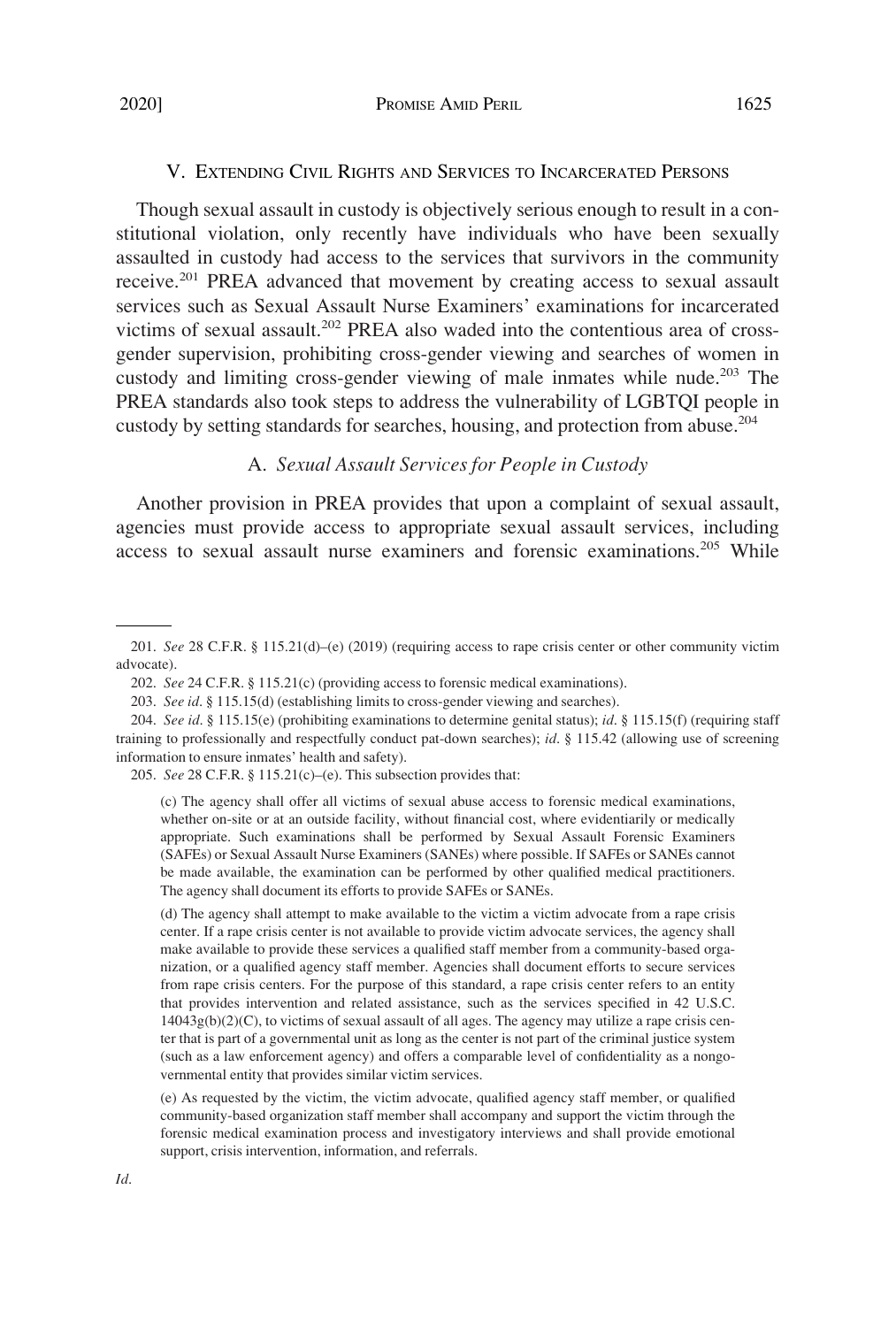seemingly non-controversial, in the context of the history of the Violence Against Women Act ("VAWA"), this provision pushes a long debate about the provision of sexual assault services to men and to people in custody. When VAWA initially passed in 1994, it specifically excluded men and people in custody from receiving services.<sup>206</sup> The name of the Act itself refers to women only, and the Act addresses crimes for which women are the highest at risk of victimization, including domestic violence, sexual assault, and stalking.<sup>207</sup> VAWA provides programs and grants to coordinate criminal justice and community services for victims of crime and for prevention.<sup>208</sup> The Office on Violence Against Women administers most of VAWA's programs and grants.<sup>209</sup>

When VAWA and the Victims of Crime Act ("VOCA")<sup>210</sup> were passed in 1994 and 1984, respectively, individuals who were victimized while in custody could not utilize services funded under the acts.<sup>211</sup> While the incidence of sexual victimization while in custody was a well-known problem, $^{212}$  victims in custody were precluded from some of the largest funding sources for victim services. This exclusion was premised on the view that the most pressing problem was violence against women.213 VAWA did not include services for incarcerated persons, and VOCA specifically precluded funding for anyone in custody because of the fear that funds for services for women would be diverted to programs for imprisoned batterers.<sup>214</sup> This exclusion had the effect of also limiting services for battered women in custody.215

<sup>206.</sup> *See generally*, Violence Against Women Act of 1994, Pub. L. No. 103-322, §§ 40001–40703, 108 Stat. 1796 (1994).

<sup>207.</sup> *See* CONG. RESEARCH SERV., R45410, THE VIOLENCE AGAINST WOMEN ACT (VAWA): HISTORICAL OVERVIEW, FUNDING, AND REAUTHORIZATION 5 (Apr. 23, 2019).

<sup>208.</sup> *Id*. at 12.

<sup>209.</sup> *Id*. at 4.

<sup>210.</sup> *See* CONG. RESEARCH SERV., THE CRIME VICTIMS FUND: FEDERAL SUPPORT FOR VICTIMS OF CRIME 1 (June 1, 2017). The Victims of Crime Act of 1984 provides funding to states for victim compensation and assistance through the Crime Victims Fund. *Id*.

<sup>211.</sup> *See generally* §§ 40001–40703 (omitting incarcerated persons in the Act); *see also* Victims of Crime Act (VOCA) Victim Assistance Grant Program, 67 Fed. Reg. 56,457 (Sept. 3, 2002) ("VOCA funds cannot support services to incarcerated individuals, even when the service pertains to the victimization of that individual.").

<sup>212.</sup> *See* Farmer v. Brennan, 511 U.S. 825, 833–34 (1994), which was decided in the same year that VAWA was passed. Senator Edward Kennedy, in the 2002 Hearing on the Prison Rape Reduction Act, even quoted the *Farmer decision, stating, "In 1994, the Supreme Court ruled that, 'Being violently assaulted in prison is simply* not part of the penalty that criminal offenders pay for their offenses against society.'" *Prison Rape Reduction Act of 2002: Hearing Before the S. Comm. on the Judiciary*, 107th Cong. 1 (2002) ("Nevertheless, we know that hundreds of thousands of inmates across the nation, not only convicted prisoners, but pre-trial detainees and immigration detainees, as well, are victims of sexual assault each year.").

<sup>213.</sup> *See* HISTORICAL OVERVIEW, FUNDING, AND REAUTHORIZATION, *supra* note 207, at 2 ("The shortfalls of legal responses and the need for a change in attitudes toward violence against women were primary reasons cited for the passage of VAWA.").

<sup>214.</sup> *See* Jaime M. Yarussi*, The Violence Against Women Act: Denying Needed Resources Based on Criminal History*, 3 CRIM. L. BRIEF 29, 31 (2008).

<sup>215.</sup> *Id*. The failure to include battered women in custody led several prominent organizations, including the National Women's Law Center, to initially oppose the VAWA.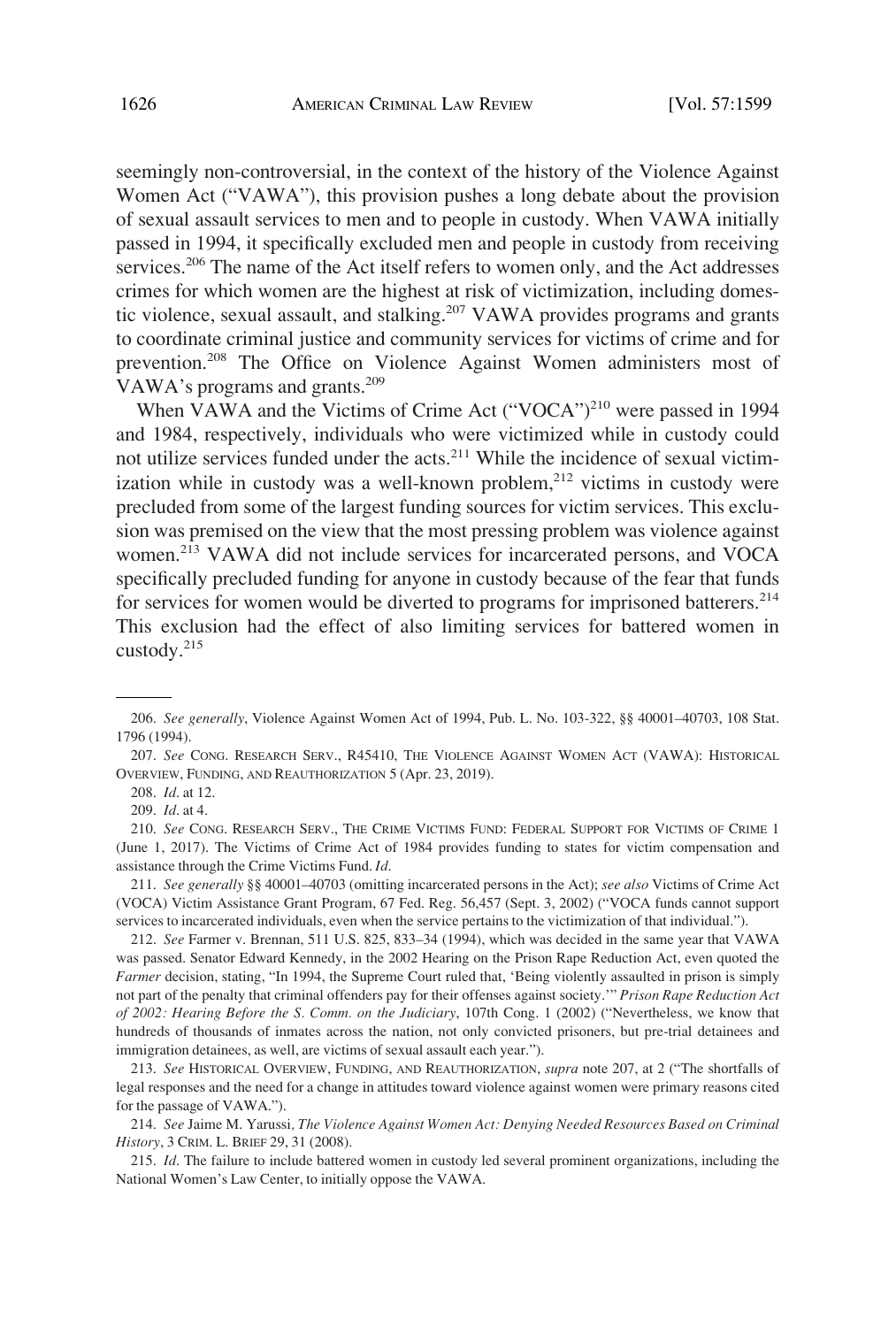During the period before the 1999 to 2000 reauthorization of VAWA, Congress introduced a separate bill that would have covered individuals in custody, but which ultimately did not pass: The Prevention of Custodial Sexual Assault by Correction Staff Act of 1998.216 Subsequently, Congress reauthorized VAWA without extending coverage to individuals in custody in 2000.<sup>217</sup> Similarly, Congress passed the 2005 VAWA reauthorization with no provision applying to individuals in custody, albeit adding a non-exclusivity provision, indicating that nothing in the Act should be construed as to exclude men from receiving any services related to domestic violence, dating violence, sexual assault, and stalking.<sup>218</sup>

In 2013, Congress replaced the non-exclusivity provision with a nondiscrimination provision stating that:

No person in the United States shall, on the basis of actual or perceived race, color, religion, national origin, sex, gender identity . . . , sexual orientation, or disability, be excluded from participation in, be denied the benefits of, or be subjected to discrimination under any program or activity funded . . . by  $[VAWA]$ <sup>219</sup>

Congress finally extended the application of VAWA to individuals victimized while in custody when it was reauthorized in  $2013$ ,<sup>220</sup> which was soon after the effective date of the PREA standards for the states.<sup>221</sup> Congress amended VAWA and allowed "the commission of a sexual act" as a ground for a federal prisoner to file a civil action against the federal government.<sup>222</sup> Additionally, to ensure funding under STOP grants, a provision was included for the purpose of "developing, enlarging, or strengthening programs addressing sexual assault against men, women, and youth in correctional and detention settings."223

Previously, a restricted provision for VOCA funding implicitly precluded most individuals in custody from ever receiving services funded by VOCA.<sup>224</sup> However, in 2016, the restrictive provisions were changed to allow victim services agencies

220. Violence Against Women Reauthorization Act of 2013, Pub. L. No. 113-4, 127 Stat. 54, 82 (2013).

<sup>216.</sup> Yarussi, *supra* note 214, at 30–31.

<sup>217.</sup> *Id*. at 29.

<sup>218.</sup> Violence Against Women and Department of Justice Reauthorization Act of 2005, Pub. L. No. 109-162, 119 Stat. 2960 (2005) (codified as amended at 42 U.S.C. § 40002(b)(8) (2018)).

<sup>219.</sup> Violence Against Women Reauthorization Act of 2013, Pub. L. No. 113-4, 127 Stat. 54 (2013) (codified as amended at 42 U.S.C. § 13925(13)(A) (2018)). In 2019, the House added a provision that governs reviews for compliance with the nondiscrimination requirements for Services, Training, Officers, and Prosecutors (STOP) Grants under the VAWA. H.R. 1585, 116th Cong. (2019). The various amendments to the VAWA ensure that all genders may receive services from programs funded under the Act. *Id*.

<sup>221.</sup> *See* 28 C.F.R. § 115.5 (2019); National Standards to Prevent, Detect, and Respond to Prison Rape, 77 Fed. Reg. 37106 (June 20, 2010) (rule containing PREA standards becoming effective August 20, 2012).

<sup>222.</sup> Violence Against Women Reauthorization Act of 2013, Pub. L. No. 113-4, 127 Stat. 54 (2013) (codified as amended at 42 U.S.C. § 1997e(a) (2018)).

<sup>223.</sup> *Id*. at 14.

<sup>224.</sup> Yarussi, *supra* note 214, at 31.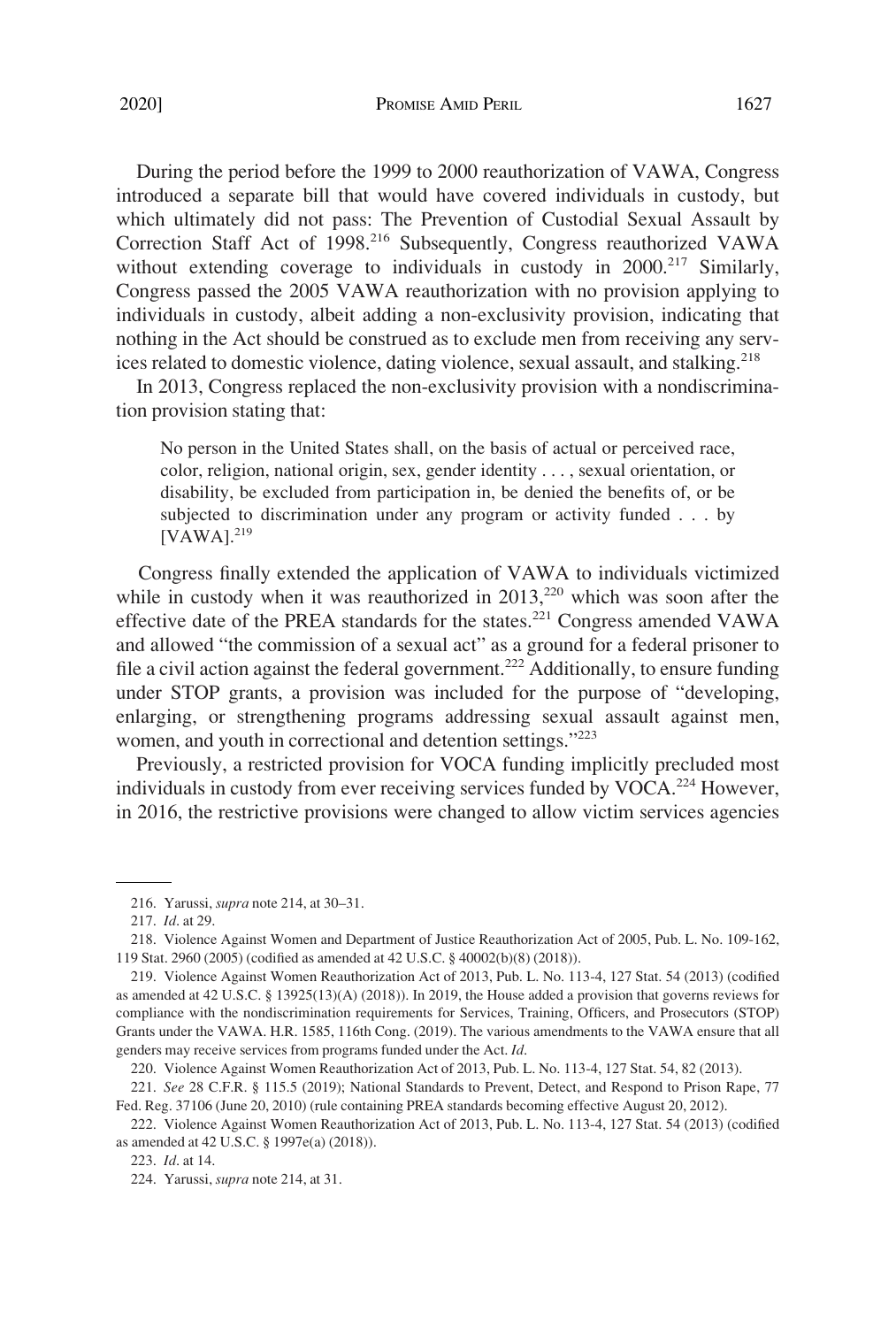to use their VOCA funding to serve individuals who are in custody.225 The PREA standards, in combination with the changes in VAWA and VOCA, more widely opened facilities' doors to community-based sexual assault advocates while funding their work. $226$ 

Though VAWA initially did not allow these agencies to use their funds for people in custody, those provisions have been relaxed and agencies now provide confidential support services to prisoners $^{227}$  and support for inmate victims when they are transported for forensic exams.<sup>228</sup> This inclusion of victim services providers has yielded important credibility to inmate victims.<sup>229</sup> It has also caused an important shift in thinking about the nature of victimization among victim services providers and created opportunities for them to expand their services to a vulnerable and underserved population.<sup>230</sup>

## B. *Limits on Cross-Gender Supervision*

Another place where PREA has made a tremendous difference has been in limiting cross-gender supervision (supervision of prisoners by staff of the opposite gender).<sup>231</sup> The U.S. is among the few countries that continue to permit cross-gender

228. *Id*.

229. NATIONAL PREA RESOURCE CENTER, 2016–2017 ANNUAL REPORT 1, 18 (2018), [https://www.](https://www.prearesourcecenter.org/sites/default/files/library/PRC%20Annual%20Report%202016-2017%20-%20Final%20.pdf) [prearesourcecenter.org/sites/default/files/library/PRC%20Annual%20Report%202016-2017%20-%20Final%20.](https://www.prearesourcecenter.org/sites/default/files/library/PRC%20Annual%20Report%202016-2017%20-%20Final%20.pdf) [pdf.](https://www.prearesourcecenter.org/sites/default/files/library/PRC%20Annual%20Report%202016-2017%20-%20Final%20.pdf)

230. *Id*. at 18. The report notes that:

<sup>225. 28</sup> C.F.R. § 94.119; Victims of Crime Act Victim Assistance Program, 81 Fed. Reg. 44524 (July 8, 2016) ("In this final rule, OVC simply removes the prohibition on perpetrator rehabilitation and counseling, as the prohibition unnecessarily prevents States and communities from fully leveraging all available resources to provide services to these victims, who have been shown to have a great need for such services.").

<sup>226.</sup> Joye Frost & Bea Hanson, New VOCA Assistance Rule Means More Services, More Funds for Victims, THE UNITED STATES DEPARTMENT OF JUSTICE OFFICE OF PUBLIC AFFAIRS (Dec. 31, 2016), [https://www.justice.](https://www.justice.gov/archives/opa/blog/new-voca-assistance-rule-means-more-services-more-funds-victims) [gov/archives/opa/blog/new-voca-assistance-rule-means-more-services-more-funds-victims](https://www.justice.gov/archives/opa/blog/new-voca-assistance-rule-means-more-services-more-funds-victims); Office on Violence Against Women, *Building Partnerships Between Rape Crisis Centers and Correctional Facilities to Implement the PREA Victim Services Standards*, NATIONAL PREA RESOURCE CENTER 1, 18, 19, 37 (Sept. 27, 2013).

*See* MISSISSIPPI COALITION AGAINST SEXUAL ASSAULT, PREA: PRISON RAPE ELIMINATION ACT, [http://](http://www.mscasa.org/prea/) 227. [www.mscasa.org/prea/](http://www.mscasa.org/prea/) (providing victims access to medical and mental health care, forensic evidence collection, crisis intervention services, crisis counseling, etc.).

The Victim Rights Law Center (VRLC) proposes to convene two focus groups of communitybased advocates (advocates) to gather input, educate advocates, and increase awareness among advocates not sufficiently engaged about how to best to implement PREA standards establishing incarcerated sexual assault (SA) survivors' (survivors') right to access community-based advocacy "in as confidential a manner as possible." Focus groups will identify how advocates' work with survivors has changed since the March 2013 Office for Victims of Crime (OVC) and Office on Violence Against Women (OVW) forum on partnerships between rape crisis centers and correctional facilities. Focus group results will be published and will inform technical assistance and training that VRLC will provide to help meet incarcerated survivors' advocacy and privacy needs through an existing project.

*Id*.; *see* Carol L. Shrader et al., *Access to Confidential Support Services for Sexual Assault Survivors Who Are Confined: National Focus Group Findings*, VICTIM RIGHTS LAW CENTER 1 (June 2019).

<sup>231. 28</sup> C.F.R. § 115.15 (2019).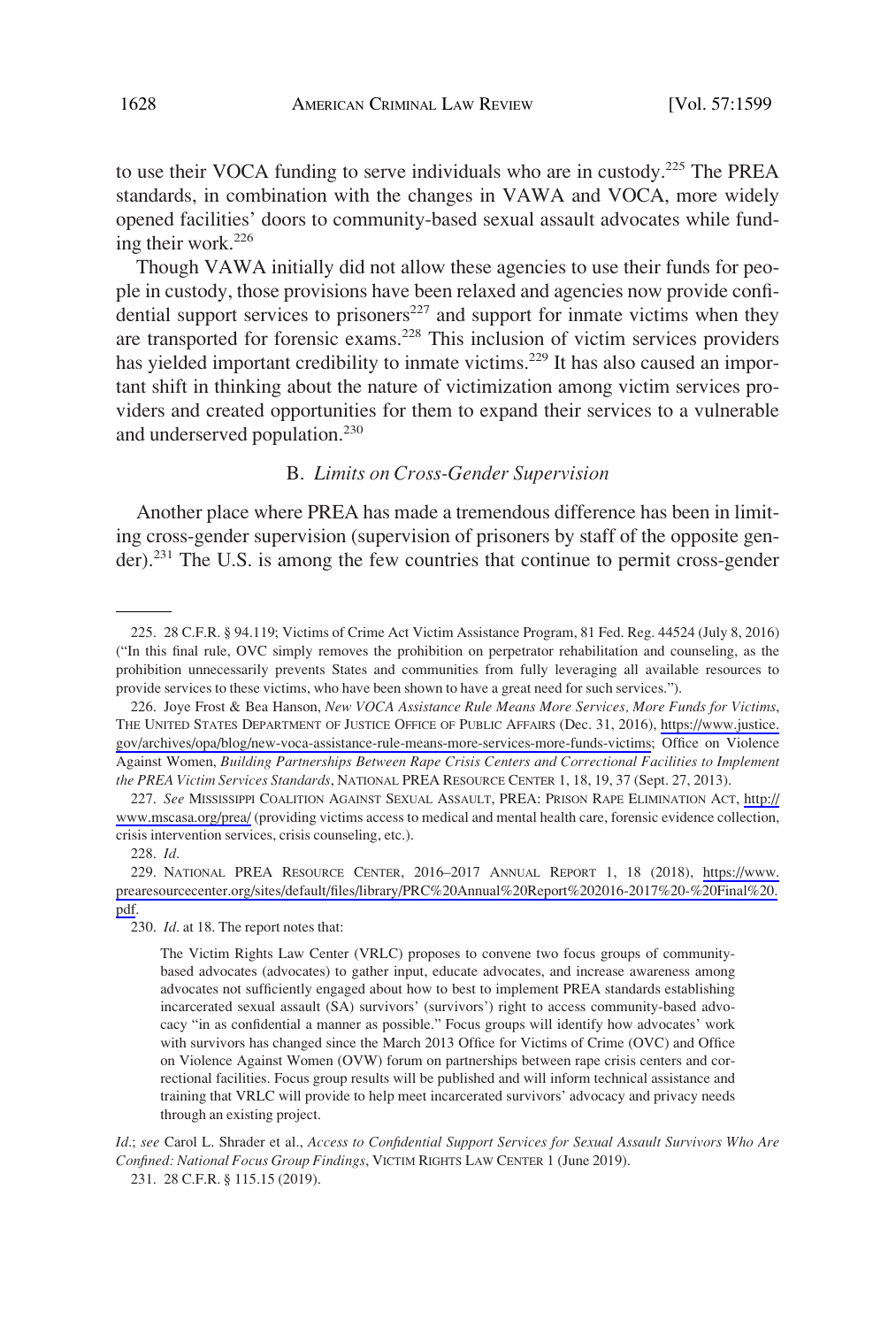2020] PROMISE AMID PERIL 1629

viewing and supervision of prisoners.<sup>232</sup> In custodial settings, there are many places where staff come into visual and physical contact with prisoners, detainees, and youths.<sup>233</sup> There has been ongoing debate and litigation for decades about whether correctional staff may supervise inmates, detainees, and youths of the opposite gender.<sup>234</sup>

In general, the law permits women to supervise men in all but the most intimate of spaces: bathrooms, showers, and medical exams.235 The idea that women are more professional, less predatory, and less likely to initiate or engage in sexual contact is hardwired into notions of femininity and masculinity.236 However, the data collected pursuant to PREA suggest a more complicated view.<sup>237</sup> BJS data suggest that relative to their numbers in the correctional workforce, women are overrepresented as perpetrators in staff sexual abuse claims involving men and boys.238 There are many explanations for this overrepresentation, including the overwhelming numbers of men and boys in custody, female staff's vulnerability to sexual harassment by staff and prisoners, and women's relative lack of institutional

#### *Id*.

<sup>232.</sup> Alysia Santo, *Peeping Toms: Do Prison Inmates Have a Right to Privacy?*, THE MARSHALL PROJECT (Dec. 17, 2014), <https://www.themarshallproject.org/2014/12/17/peeping-toms>.

<sup>233.</sup> *Id*. (noting that, before PREA standards took effect, staff often conducted cross-gender pat down searches at Muskegon County Jail in Michigan where male correctional officers and inmates could see naked women from the hallway because of the location of the showers and toilets).

<sup>234.</sup> Flyn L. Flesher, *Cross-Gender Supervision in Prison and the Constitutional Right of Prisoners to Remain Free from Rape*, 13 WM. & MARY J. WOMEN & L. 841, 846 (2007). Flesher notes that:

Some prisons, recognizing that cross-gender supervision violates prisoners' rights and poses a danger to those prisoners' mental and physical health, have unilaterally decided to restrict access of prison guards to opposite sex prisoners. Other prisons have reached the same result but out of concern for the safety of female guards and not out of concern for the rights of prisoners. Both situations have generated much litigation from prison guards under Title VII of the Civil Rights Act of 1964.

<sup>235. 28</sup> C.F.R. § 115.15(d) (2019) (implementing policies to allow inmates to shower, use the bathroom, and change without nonmedical staff of the opposite gender viewing them). *But see* Flesher, *supra* note 234, at 851– 53 (noting that cross-gender viewing is allowed in exigent circumstances or if it is incidental to routine cell checks).

<sup>236.</sup> *See Boys, Rape, and Masculinity*, *supra* note 91, at 1572 (asserting that narratives of sexual abuse among boys are often shaped by popular culture and fail to reflect, because of stereotypical gender roles, that boys, and not just women, are often the victims of sexual abuse); *see also* Anne K. Peters, 9 CRIME & SOC. JUST. 86, 86 (1978) (reviewing CAROL SMART, WOMEN, CRIME & CRIMINOLOGY: A FEMINIST CRITIQUE (1976)) (arguing that women have been excluded in studies about deviance).

<sup>237.</sup> See generally ALLEN J. BECK ET AL., BUREAU OF JUSTICE STATISTICS, SEXUAL VICTIMIZATION IN JUVENILE FACILITIES REPORTED BY YOUTH, 2008–09 1 (2010), [https://www.bjs.gov/content/pub/pdf/svjfry09.](https://www.bjs.gov/content/pub/pdf/svjfry09.pdf)  [pdf.](https://www.bjs.gov/content/pub/pdf/svjfry09.pdf)

<sup>238.</sup> *Id.* (reporting that ninety-five percent of youth who reported staff sexual misconduct were victimized by female staff even though only forty-two percent of staff in state juvenile facilities were female); *see also* ALLEN J. BECK ET AL., BUREAU OF JUSTICE STATISTICS, SEXUAL VICTIMIZATION IN JUVENILE FACILITIES REPORTED BY YOUTH, 2012 5 (2013), <http://www.bjs.gov/content/pub/pdf/svjfry12.pdf> (revealing that 89.1% of 1,300 youth reporting victimization by staff were boys victimized by female staff).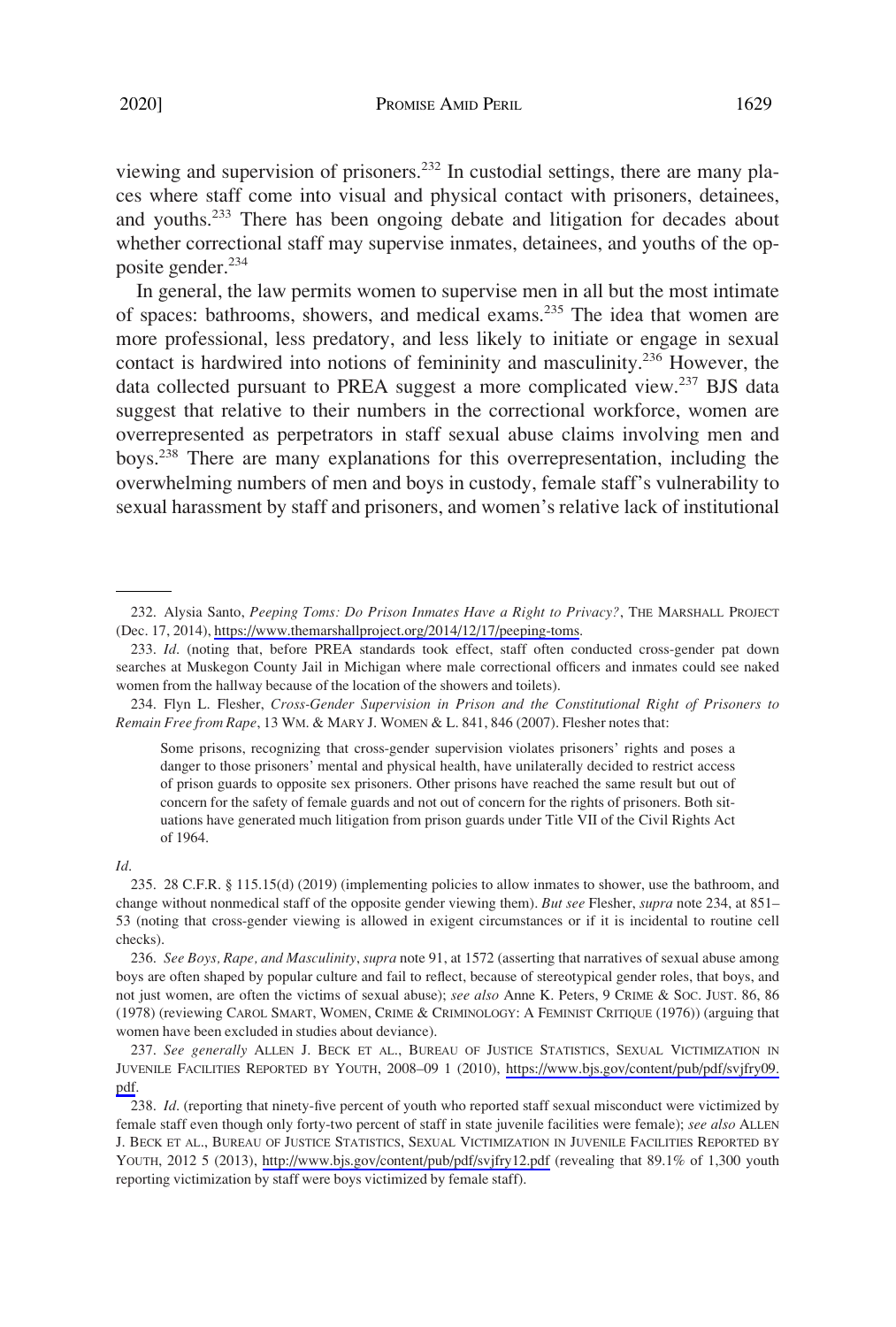power.<sup>239</sup> Nonetheless, while limits on cross-gender supervision of both men and women were proposed in the initial standards, only those limited to cross-gender viewing of men and women while unclothed by staff survived, along with limits on cross-gender supervision for women and youth.<sup>240</sup> Female staff can pat-down search both male and female adult prisoners and detainees largely because of gendered notions about men's predatory nature and women's more "professional" demeanor<sup>241</sup>

Depending on the gender and age of the officer and prisoner and the particulars of the search, the search and viewing can violate the Fourth, Eighth, or Fourteenth Amendment rights of prisoners.<sup>242</sup> Also, on the state level, plaintiffs can plead common law or state tort claims such as assault, battery, and intentional infliction of emotional distress in order to address emotional or psychological trauma that arise from sexual assault.<sup>243</sup>

The DOJ provided guidance on the cross-gender standards limiting cross-gender viewing and physical searches of prisoners to address the significant opposition it faced from the corrections community.<sup>244</sup> PREA standards have strengthened existing prohibitions about cross-gender supervision of women and girls in juvenile settings<sup>245</sup> and for women in custody.<sup>246</sup> Unfortunately, PREA has not changed the trajectory of abuse related to men and boys in custody, especially when the perpetrator is female.<sup>247</sup>

*Id*. at 931 n.392.

246. *Id*.

<sup>239.</sup> *See generally Boys, Rape, and Masculinity*, *supra* note 91, at 1569–70 (including other reasons, namely that women correctional staff are often closer in age to boys in detention, women are more fit for correctional positions because of education and lack of a criminal record, and women correctional officers are less likely to be married than their male counterparts).

<sup>240.</sup> *See* 28 C.F.R. § 115.15 (2019); 28 C.F.R. § 115.315 (2019).

<sup>241.</sup> *See Boys, Rape, and Masculinity*, *supra* note 91, at 1589–90 (noting the tension between the "maternal, sisterly, friendly, appropriate correctional staff person" and the "unprofessional, predatory, 'turnt up,' 'turnt out' female correctional worker who we see in the media narratives"); *see also* Brenda V. Smith, *Watching You, Watching Me*, 15 YALE J.L. & FEMINISM 225 (2003).

<sup>242.</sup> *See* Robyn Gallagher, Note, *Constitutional Law—Cross-Gender Pat Searches: The Battle Between Inmates and Corrections Officers Enters the Courtroom*, 33 W. NEW ENG. L. REV. 567 (2011).

<sup>243.</sup> Hannah Brenner et al., *Sexual Violence as an Occupational Hazard & Condition of Confinement in the Closed Institutional Systems of the Military and Detention*, 44 PEPP. L. REV. 881 (2017). Brenner et al. note that:

On the state level, there are many common law tort causes of actions that individual victims of sexual violence may initiate against individuals or entities, including intentional torts like battery, assault, false imprisonment, intentional infliction of emotional distress; and in the case of systemic abuse that occurs in an institutional setting, negligence.

<sup>244.</sup> NATIONAL PREA RESOURCE CENTER, PLEASE EXPLAIN THE ADULT CROSS-GENDER VIEWING AND SEARCHES STANDARD (Feb. 7, 2013), [https://www.prearesourcecenter.org/node/3256;](https://www.prearesourcecenter.org/node/3256) *see* COMMITTEE MEETING OF SENATE LAW AND PUBLIC SAFETY COMMITTEE, *supra* note 58 (expressing concern over the limitations to cross-gender viewing and searches).

<sup>245.</sup> *See Boys, Rape, and Masculinity*, *supra* note 91, at 253–68.

<sup>247.</sup> *See* Gallagher, *supra* note 242. Gallagher notes that:

Female inmates' privacy rights have been viewed by a number of courts as being "qualitatively different than the same rights asserted by male inmates." . . . Many states have already decided not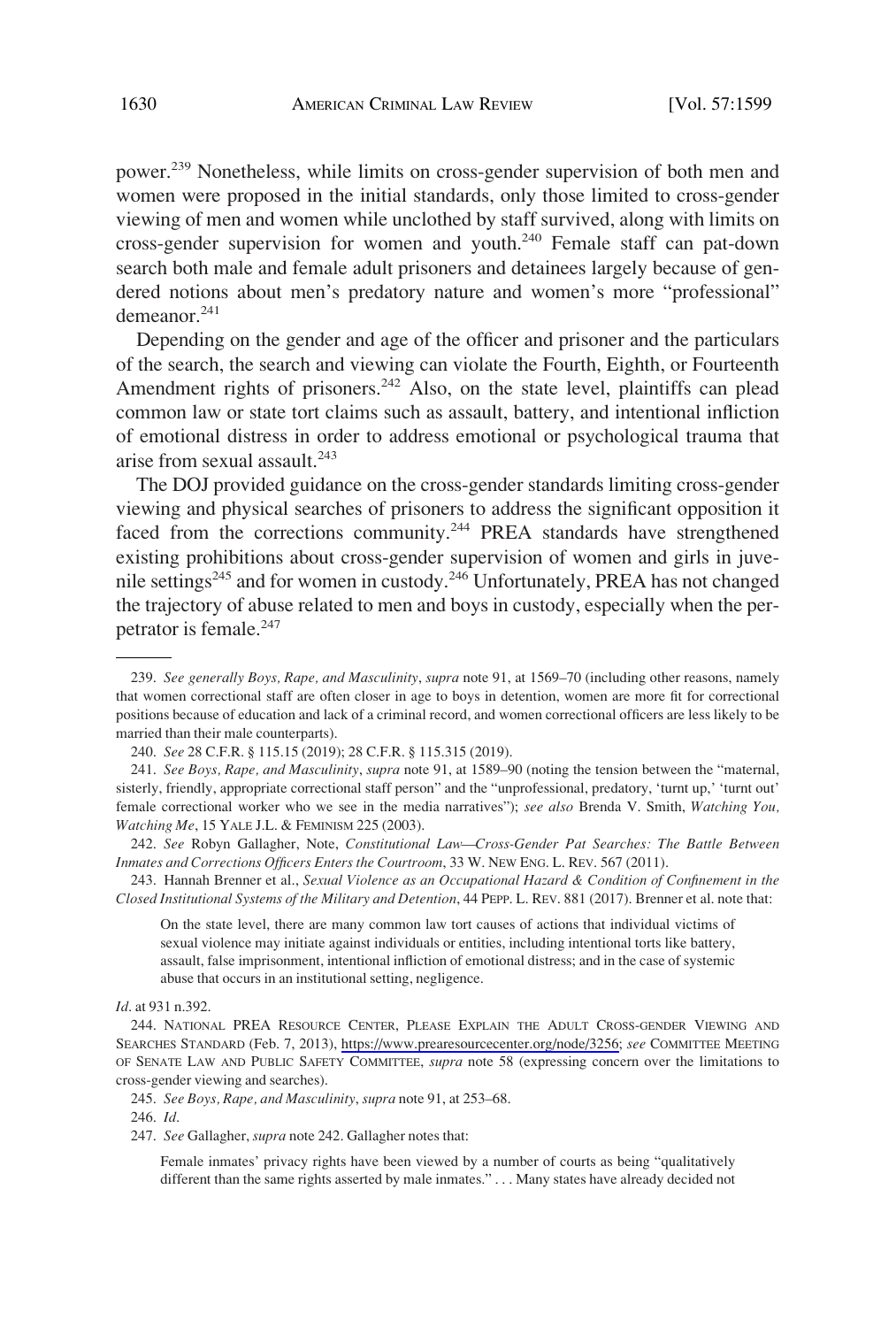## C. *Providing Protections for LGBTQI Persons in Custody*

The PREA standards contain provisions to address the vulnerability of LGBTQI individuals in custody.248 However, corrections agencies still do not provide the privacy and dignity protections that would reduce the vulnerability of these youth and inmates.<sup>249</sup>

Though PREA enjoyed bipartisan support and passed in both houses of Congress unanimously, the Trump Administration has diminished the protection of LGBTQI prisoners in federal facilities,<sup>250</sup> thereby weakening protections provided by the PREA standards. The Transgender Executive Council ("TEC") is the body that determines the appropriate housing of transgender inmates housed in federal prisons.<sup>251</sup> Under guidance released in 2019, the TEC now uses an inmate's biological sex to initially determine where they will be housed.<sup>252</sup> Although the TEC can consider other factors in determining where to house transgender inmates, the guidance indicates that only in rare cases will an inmate be placed in a facility that aligns with their gender identity if it differs from biological sex at birth.253 The revised guidance provides that the TEC must first consider whether the inmate's placement in a certain facility would threaten the facility's management, security, or pose a risk to other inmates.254 Likewise, the TEC must also determine whether the transgender individual has taken significant progress towards transition before assigning them to a facility based on their gender identity.<sup>255</sup> These guidelines significantly differ from initial regulations promulgated in 2012, which provided that

to use cross-gender pat searches in female institutions. Part of the rationale behind this decision may be the perception that men and women experience unwanted touching differently.

*Id*. at 578.

248. 28 C.F.R. § 115.15(e)–(f) (2019); 28 C.F.R. § 115.42 (c)–(g).

249. NATIONAL CENTER FOR TRANSGENDER EQUALITY, LGBTQ PEOPLE BEHIND BARS: A GUIDE TO UNDERSTANDING THE ISSUES FACING TRANSGENDER PRISONERS AND THEIR LEGAL RIGHTS (2018), [https://](https://transequality.org/sites/default/files/docs/resources/TransgenderPeopleBehindBars.pdf) [transequality.org/sites/default/files/docs/resources/TransgenderPeopleBehindBars.pdf](https://transequality.org/sites/default/files/docs/resources/TransgenderPeopleBehindBars.pdf). The report notes that:

While PREA is often a useful tool, it is also important to keep in mind that it is not a perfect one: some of its provisions are limited or unclear, and PREA has even been used as an excuse to justify mistreatment of LGBTQ people, such as by penalizing LGBTQ prisoners for consensual physical contact.

*Id*. at 10.

250. Katelyn Burns, *Members of Congress: Trump Administration's Prison Policy Could Lead to 'Significant Discrimination' for Trans People*, REWIRE NEWS (Aug. 2, 2018), [https://rewire.news/article/2018/08/02/](https://rewire.news/article/2018/08/02/members-of-congress-trump-administrations-prison-policy-could-lead-to-significant-discrimination-for-trans-people/) [members-of-congress-trump-administrations-prison-policy-could-lead-to-significant-discrimination-for-trans](https://rewire.news/article/2018/08/02/members-of-congress-trump-administrations-prison-policy-could-lead-to-significant-discrimination-for-trans-people/)[people/](https://rewire.news/article/2018/08/02/members-of-congress-trump-administrations-prison-policy-could-lead-to-significant-discrimination-for-trans-people/).

251. See U.S. DEP'T OF JUSTICE, FEDERAL BUREAU OF PRISONS, TRANSGENDER OFFENDER MANUAL (2018), [https://www.documentcloud.org/documents/4459297-BOP-Change-Order-Transgender-Offender-Manual-5.](https://www.documentcloud.org/documents/4459297-BOP-Change-Order-Transgender-Offender-Manual-5.html)  [html](https://www.documentcloud.org/documents/4459297-BOP-Change-Order-Transgender-Offender-Manual-5.html).

252. *Id*. at 2 (stating that other factors the TEC will take into consideration are the inmate's health, safety, behavioral history, overall demeanor, and likely interaction with other inmates in the facility); Burns, *supra* note 250 (reporting on guidelines announced in May 2018).

254. *Id*.

255. *Id*.

<sup>253.</sup> *See* TRANSGENDER OFFENDER MANUAL, *supra* note 251, at 2.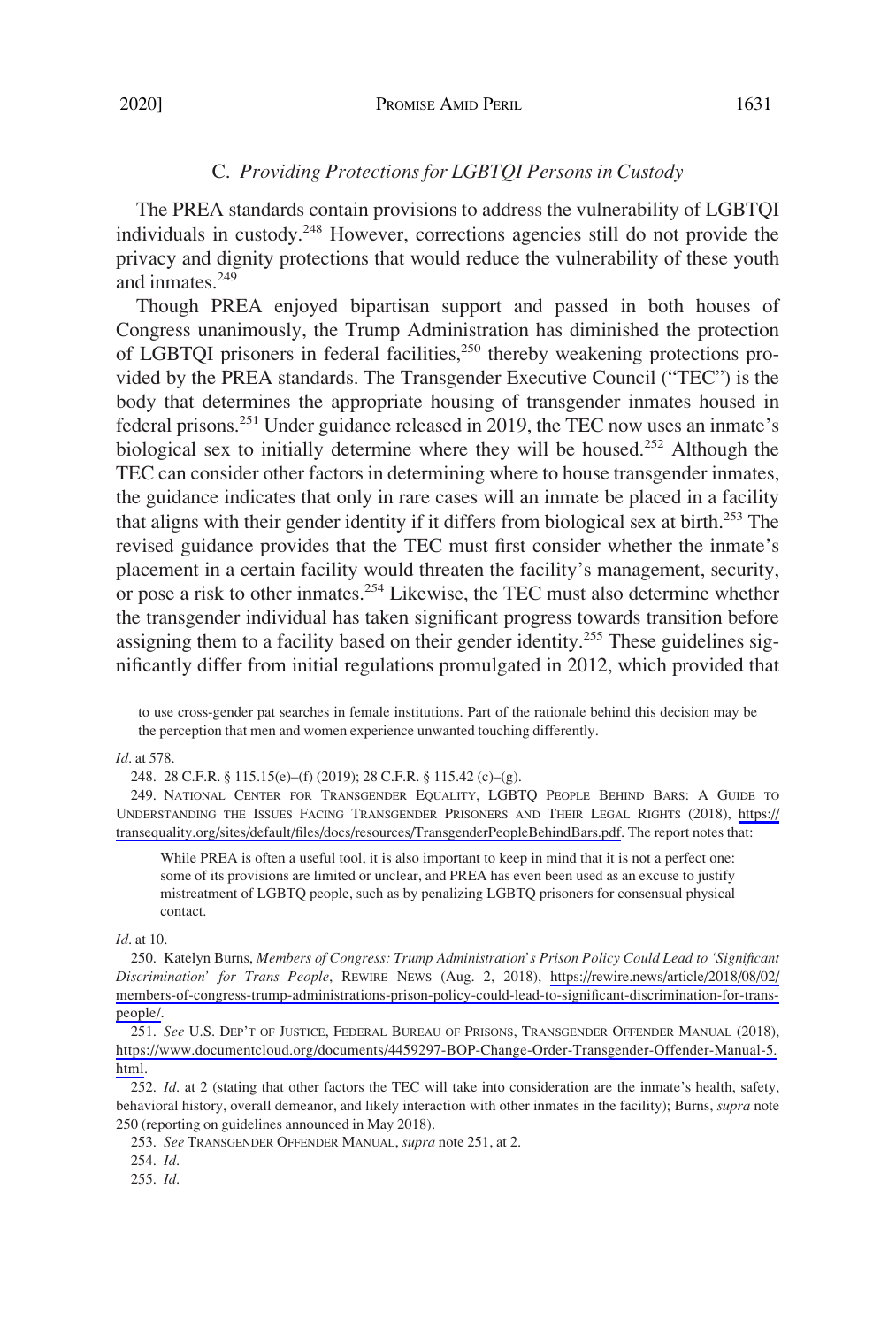housing for transgender prisoners should be determined on an individual basis, taking into account the individual's wishes and not basing the decision on genital status.<sup>256</sup>

The Trump Administration's revisions raised several concerns among advocates for prison reform.257 In particular, reformers expressed concern about the disproportionate impact on transgender women of color, as they are more likely to be incarcerated<sup>258</sup> and are more susceptible to sexual violence in custodial settings.<sup>259</sup> Another issue under the new changes is that "biological sex" is not defined in the Transgender Offender Manual ("Manual") where the administration has made these changes.<sup>260</sup> Furthermore, officials have declined to clarify what the term means.261 It remains unclear whether transgender inmates who were already housed would be subject to transfer because of the administration's changes to the policy.262 The ambiguity in the new rules allows for discretion and inconsistency in who will be defined as transgender, and therefore where these individuals will be housed, which increases their vulnerability and susceptibility to sexual violence.<sup>263</sup> The Commission expressed its concerns over these new changes and other organizations filed lawsuits against the DOJ and Bureau of Prisons.<sup>264</sup> The new rollbacks under President Trump undo some of the protections afforded to an already vulnerable population, and many, including several members of Congress, argue it contradicts PREA's purpose in eliminating prison rape.<sup>265</sup>

Another noticeable change in the Manual was the addition of the word "necessary" in order for transgender inmates to receive medical treatment.<sup>266</sup> The Manual now provides that "hormones or other necessary medical treatment may be

<sup>256.</sup> Burns, *supra* note 250 (describing new guidelines announced in May 2018).

<sup>257.</sup> *Id*.

<sup>258.</sup> *Id*. (comparing the twenty-one percent of transgender women of color who have been incarcerated at some point to the less than three percent incarceration rate among the general population).

<sup>259.</sup> *Id*. (citing the 2012 Department of Justice survey that presented data demonstrating that almost thirtyfive percent of transgender inmates reported themselves to be victims of sexual violence within the previous twelve months of when the survey was taken).

<sup>260.</sup> Dominic Holden, *Which Prisoners Are Considered Transgender? The Trump Administration Won't Explain Its New Rules*, BUZZFEED NEWS (May 16, 2018), [https://www.buzzfeednews.com/article/dominic](https://www.buzzfeednews.com/article/dominicholden/which-prisoners-are-considered-transgender-the-trump#.us3Av8dpwy) [holden/which-prisoners-are-considered-transgender-the-trump#.us3Av8dpwy](https://www.buzzfeednews.com/article/dominicholden/which-prisoners-are-considered-transgender-the-trump#.us3Av8dpwy) (revealing that officials have declined to comment further when emailed for clarifications).

<sup>261.</sup> Burns, *supra* note 250.

<sup>262.</sup> Holden, *supra* note 260.

<sup>263.</sup> *Id*.

*See* Nat'l Prison Rape Elimination Comm'n, Letter to Ken Hyle, Assistant Director, BOP (2018), [https://](https://www.wcl.american.edu/impact/lawwire/open-letter-to-federal-bureau-of-prisoners-on-changes-to-transgender-offender-manual/11-13-18-letter-to-assistant-director-hyle-bop/) 264. [www.wcl.american.edu/impact/lawwire/open-letter-to-federal-bureau-of-prisoners-on-changes-to-transgender](https://www.wcl.american.edu/impact/lawwire/open-letter-to-federal-bureau-of-prisoners-on-changes-to-transgender-offender-manual/11-13-18-letter-to-assistant-director-hyle-bop/)[offender-manual/11-13-18-letter-to-assistant-director-hyle-bop/;](https://www.wcl.american.edu/impact/lawwire/open-letter-to-federal-bureau-of-prisoners-on-changes-to-transgender-offender-manual/11-13-18-letter-to-assistant-director-hyle-bop/) *see also* John Riley, *Justice Department and Bureau of Prisons Sued Over Rollback of Protections for Transgender Inmates*, METRO WEEKLY (Nov. 20, 2018), [https://www.metroweekly.com/2018/11/justice-department-bureau-of-prisons-sued-rollback-protections-transgender](https://www.metroweekly.com/2018/11/justice-department-bureau-of-prisons-sued-rollback-protections-transgender-inmates/)[inmates/](https://www.metroweekly.com/2018/11/justice-department-bureau-of-prisons-sued-rollback-protections-transgender-inmates/) (discussing the lawsuit that the Southern Poverty Law Center and Lambda Legal have filed against the Department of Justice and Bureau of Prisons over their rollbacks of the protections afforded to transgender inmates).

<sup>265.</sup> Burns, *supra* note 250.

<sup>266.</sup> TRANSGENDER OFFENDER MANUAL, *supra* note 251, at 1, 3.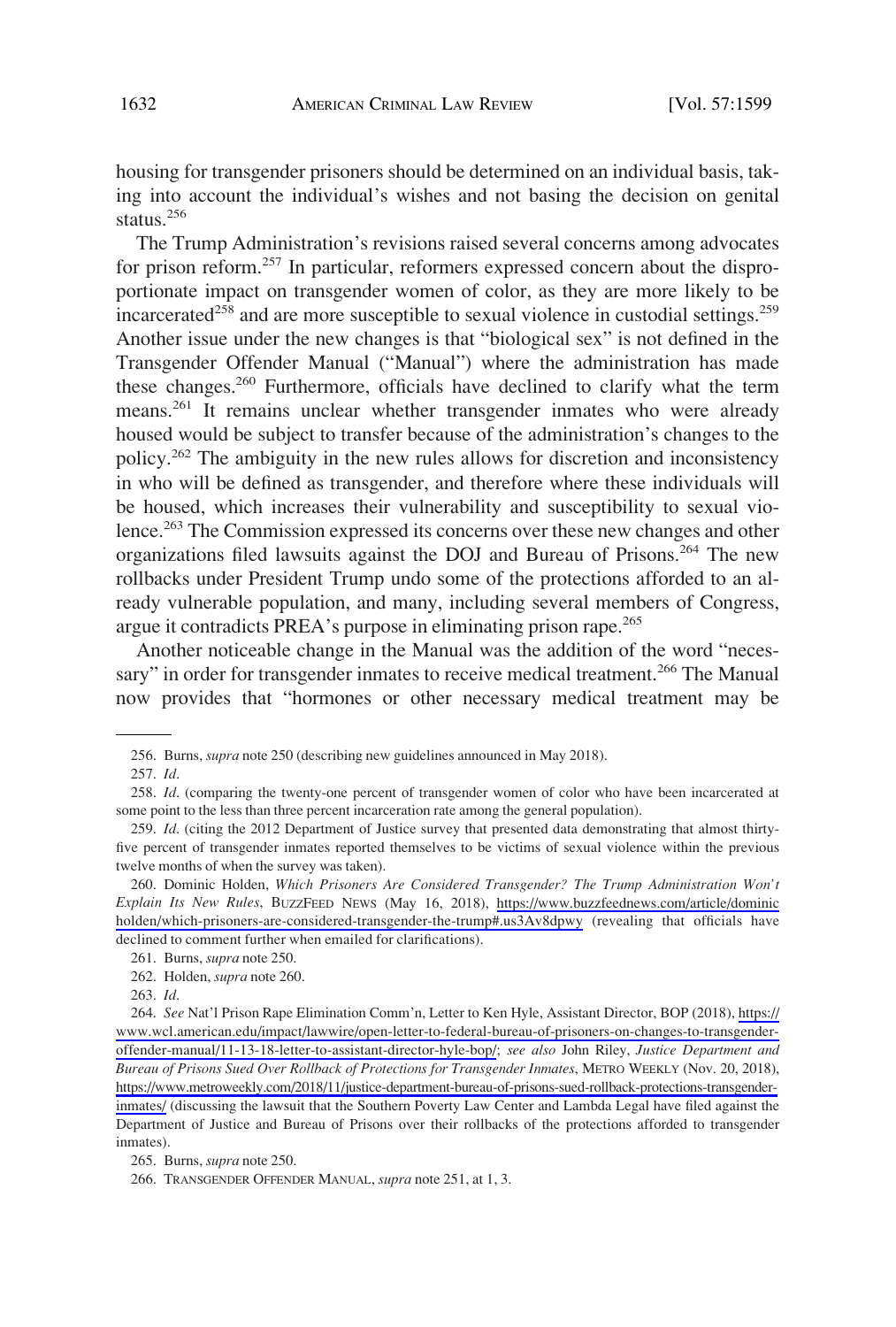provided after an individualized assessment of the inmate by institution medical staff."<sup>267</sup> This new "necessary" standard gives additional discretion to prison officials in deciding whether incarcerated transgender individuals need to receive medical treatment,<sup>268</sup> and indeed harkens back to the early struggles of Dee Farmer, a transgender woman and plaintiff in the seminal *Farmer v. Brennan* case of 1994.269

Despite changes at the federal level affecting transgender inmates in federal prisons, some states have changed their legislation and operations regarding the housing and treatment of transgender inmates in their correctional systems. In 2018, Connecticut and Massachusetts passed laws requiring their departments of corrections to house, provide clothing and personal items to, choose staff for searches of, and address transgender inmates based on their gender identity.<sup>270</sup> The state of Maryland changed its correctional practices after a transgender inmate sued its Department of Corrections in 2015 for violations of PREA standards designed for the protection of transgender inmates.<sup>271</sup> In other states such as Illinois, litigation is ongoing in pursuit of protection for transgender inmates.<sup>272</sup> The development and enforcement of the PREA standards for the protection of transgender inmates are changing the landscape of corrections through legislation and litigation, despite current federal efforts to stem the tide of this progression.

270. An Act Concerning the Fair Treatment of Incarcerated Persons, 2018 Conn. Pub. Acts No. 18-4 (2018), <https://www.cga.ct.gov/2018/ACT/pa/pdf/2018PA-00004-R00SB-00013-PA.pdf>. Note, however, that this applies only to transgender inmates who have diagnoses of gender dysphoria or have legally changed their gender identity. The Massachusetts statute allows for use of pronouns, personal items and programming, and housing consistent with one's gender identity, with or without gender dysphoria diagnosis. Housing will ultimately be determined by the department's evaluation of inmate safety and corrections management. MASS. GEN. LAWS ch.127, § 32A (2018), [https://www.mass.gov/info-details/mass-general-laws-c127-ss-32a.](https://www.mass.gov/info-details/mass-general-laws-c127-ss-32a)

271. Brown v. Patuxent Inst., OAH No. DPSC-IGO-002V-14-33232 (Md. Dep't of Pub. Safety & Corr. Servs. Apr. 1, 2015) (affirmed Aug. 17, 2015). Plaintiff was in solitary confinement for 66 days and was taunted by corrections officers, who watched her shower. The administrative law judge found that the corrections staff violated the PREA standards that were designed to protect her and other transgender inmates. *See* Rebecca Earlbeck, *FreeState Legal Wins Groundbreaking Victory on Protections for Transgender People in Prison* (Sept. 24, 2015), [https://freestatelegal.org/wp-content/uploads/2015/09/Brown-Case-Press-Release-.pdf.](https://freestatelegal.org/wp-content/uploads/2015/09/Brown-Case-Press-Release-.pdf)

*See* Hampton v. Baldwin, in which plaintiff, a transgender woman, stated she was placed in male prison 272. facilities where she was abused, placed in solitary confinement, and afforded no protection from corrections staff. No. 3:18-cv-00550, 2018 WL 5830730, at \*1–3 (S.D. Ill. Nov. 7, 2018). Although there has been a report that plaintiff has been moved to a female facility, the case is ongoing. *See also* CIVIL RIGHTS LITIGATION CLEARINGHOUSE, CASE PROFILE: HAMPTON V. BALDWIN (2018), [https://www.clearinghouse.net/detail.php?id=](https://www.clearinghouse.net/detail.php?id=16859) [16859.](https://www.clearinghouse.net/detail.php?id=16859)

<sup>267.</sup> *Id*. at 3 (defining an "individualized assessment" to include requesting consultation from Psychology Services regarding the mental health benefits of hormone or other necessary medical treatment).

*See* Ryan Koronowski, *Trump Administration Rolls Back Transgender Prison Protections*, THINKPROGRESS 268. (May 12, 2018), <https://thinkprogress.org/trans-prison-rollback-trump-administration-87e01cb6805c/> (citing survey that shows that forty four percent of transgender inmates were denied hormone treatment).

<sup>269.</sup> Farmer v. Brennan, 511 U.S. 825, 829 (1994). Dee Farmer was a transgender woman in the Federal Bureau of Prisons who had obtained breast implants, removal of testicles, and estrogen therapy while in the community; she had hormonal therapy smuggled into the prison while incarcerated, as the BOP did not medically provide such treatment. *Id*.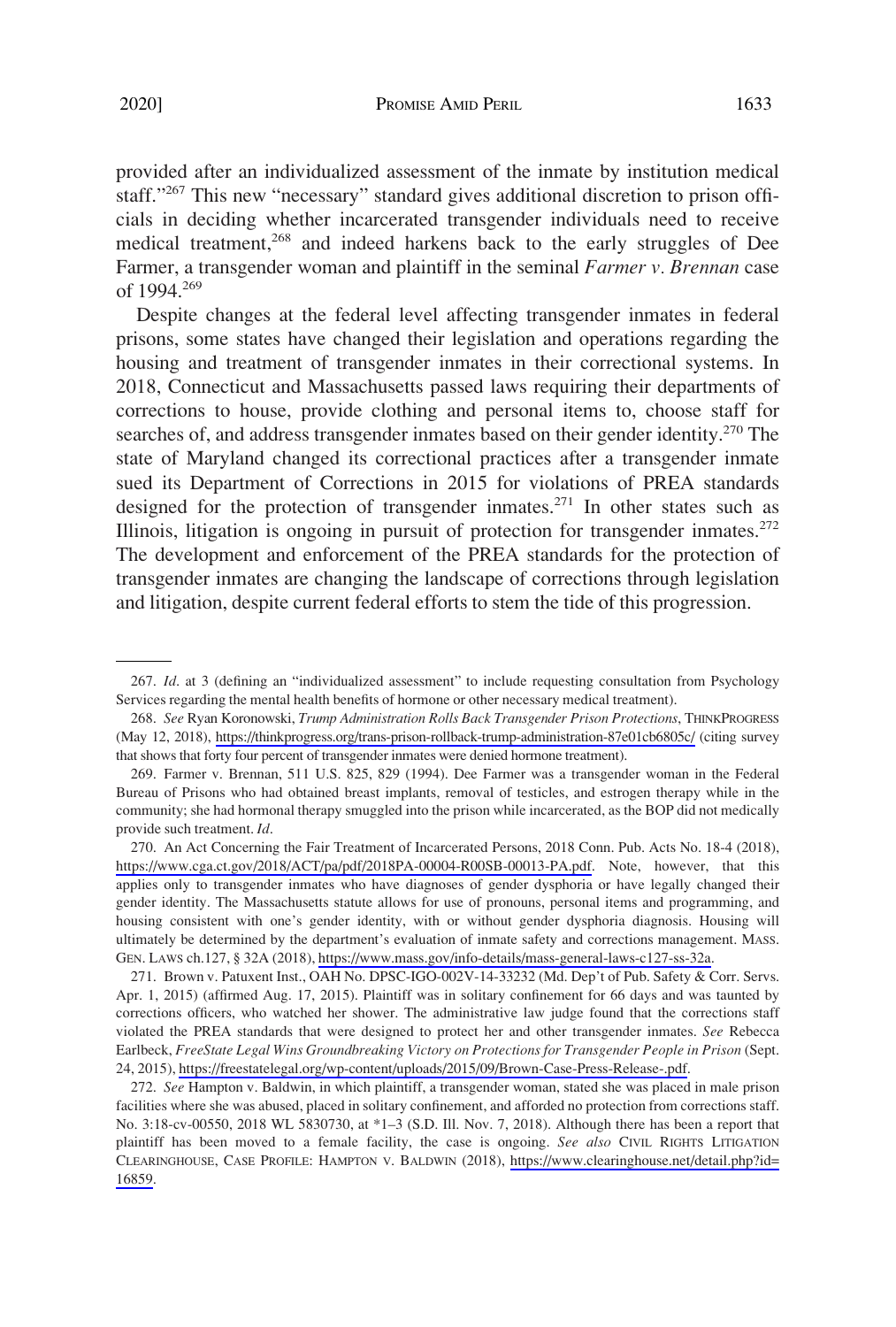#### **CONCLUSION**

PREA initially intended to address what Congress perceived as a narrow problem: the sexual abuse of men in custody. In the course of conducting its study of the causes and consequences of sexual abuse in custody, the PREA Commission learned that sexual abuse affects all people in custody, regardless of age, gender, or sexual identity. The Commission learned that sexual abuse in custody is the end result of a series of custodial practices that create vulnerability for people in custody, for custodial facilities, and for society. These practices include the failure to identify vulnerable prisoners such as youthful inmates and LGBTQI people, improper classification of prisoners, inadequate and inappropriate supervision, poor investigations, inadequate oversight of facilities by correctional authorities and by the federal government, and few services for incarcerated survivors of custodial sexual abuse. PREA created opportunities for custodial authorities to address sexual assault in their facilities. This practice has yielded unanticipated and useful opportunities for oversight by legislatures, courts, and the public, and has expanded the Eighth Amendment by incorporating the PREA standards as part of its evolving standards of decency.

Yet, much work that PREA could address remains. Three areas in particular bear mentioning. First, while PREA has made inroads in addressing sexual abuse in prisons, jails, and juvenile facilities, much work remains to address sexual vulnerability of adults and children in immigration detention facilities.<sup>273</sup> Though there have been many accounts of these abuses in immigration, little has been done to address these reports.274

Second, while most states have passed laws that eliminate consent as a defense in cases involving correctional officers, $275$  gaps in the law still exist with regard to police officers, parole, and probation officers.<sup>276</sup> In 2019, Senator Jodi Ernst

<sup>273.</sup> See Victoria López & Sandra Park, *ICE Detention Center Says It's Not Responsible for Staff's Sexual Abuse of Detainees*, AMERICAN CIVIL LIBERTIES UNION BLOG (Nov. 6, 2018), [https://www.aclu.org/blog/](https://www.aclu.org/blog/immigrants-rights/immigrants-rights-and-detention/ice-detention-center-says-its-not-responsible)  [immigrants-rights/immigrants-rights-and-detention/ice-detention-center-says-its-not-responsible](https://www.aclu.org/blog/immigrants-rights/immigrants-rights-and-detention/ice-detention-center-says-its-not-responsible).

<sup>274.</sup> Immigration, Customs and Enforcement (ICE) reportedly received 1345 allegations of sexual abuse between 2012 and 2017, and only 160, or 12 percent, of cases were substantiated. *See* Alice Speri, *Detained, Then Violated*, THE INTERCEPT (Apr. 11, 2018), [https://theintercept.com/2018/04/11/immigration-detention](https://theintercept.com/2018/04/11/immigration-detention-sexual-abuse-ice-dhs/)[sexual-abuse-ice-dhs/](https://theintercept.com/2018/04/11/immigration-detention-sexual-abuse-ice-dhs/); *see also* Matthew Haag, *Thousands of Immigrant Children Said They Were Sexually Abused in U.S. Detention Centers, Report Says*, N.Y. TIMES (Feb. 27, 2019), [https://www.nytimes.com/2019/02/](https://www.nytimes.com/2019/02/27/us/immigrant-children-sexual-abuse.html) [27/us/immigrant-children-sexual-abuse.html](https://www.nytimes.com/2019/02/27/us/immigrant-children-sexual-abuse.html).

*See* NIC/WCL Project on Addressing Prison Rape, *Fifty-State Survey of Criminal Laws Prohibiting*  275. *Sexual Abuse of Individuals in Custody* (Aug. 1, 2009), [https://www.prearesourcecenter.org/file/556/fifty-state](https://www.prearesourcecenter.org/file/556/fifty-state-survey-criminal-laws-prohibiting-sexual-abuse-individuals-custody)[survey-criminal-laws-prohibiting-sexual-abuse-individuals-custody.](https://www.prearesourcecenter.org/file/556/fifty-state-survey-criminal-laws-prohibiting-sexual-abuse-individuals-custody)

<sup>276.</sup> Cody Carlson, PA Lawmakers Push For 'No Consent in Custody' Bill, WENY NEWS (Dec. 26, 2019), <https://www.weny.com/story/41495973/pa-lawmakers-push-for-no-consent-in-custody-bill> ("Currently, Pennsylvania bars sexual contact between prison guards and inmates, as well as mental health professionals and patients. But there is no such law in place for police officers and individuals in custody."); *see also* Deanna Paul, *Police in Many States Could Legally Have Sex with a Person in Custody — until a N.Y. Rape Allegation*, WASH. POST (Oct. 8, 2018), [https://www.washingtonpost.com/nation/2018/10/08/should-police-be-able-have-sex-with](https://www.washingtonpost.com/nation/2018/10/08/should-police-be-able-have-sex-with-person-custody-rape-allegation-raises-issue/)[person-custody-rape-allegation-raises-issue/](https://www.washingtonpost.com/nation/2018/10/08/should-police-be-able-have-sex-with-person-custody-rape-allegation-raises-issue/); Press Release, U.S. Senator Joni Ernst, Ernst Works to Reduce